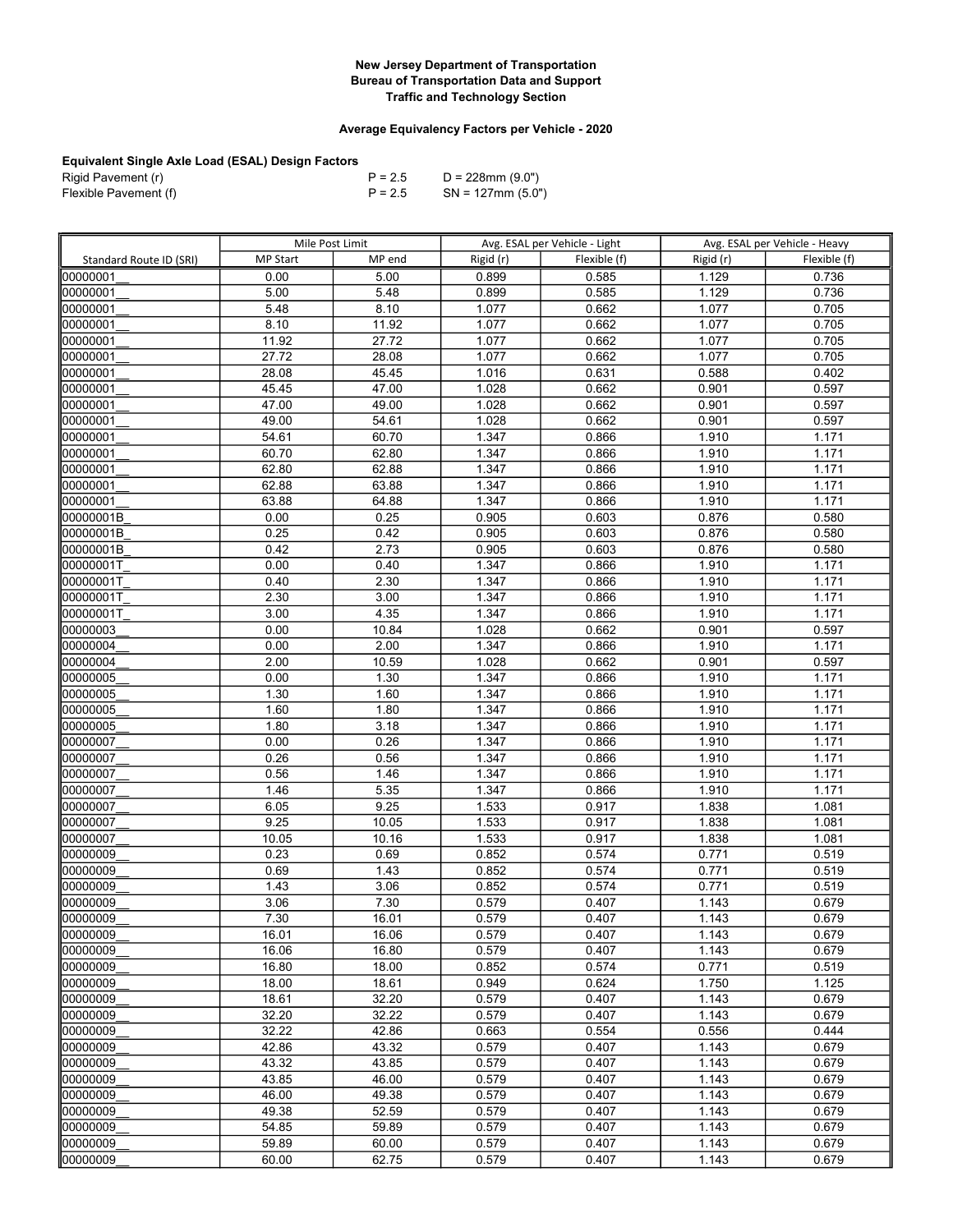## Average Equivalency Factors per Vehicle - 2020

| Rigid Pavement (r)    | $P = 2.5$ | D = 228mm (9.0")     |
|-----------------------|-----------|----------------------|
| Flexible Pavement (f) | $P = 2.5$ | $SN = 127$ mm (5.0") |

|                         | Mile Post Limit |                | Avg. ESAL per Vehicle - Light |                | Avg. ESAL per Vehicle - Heavy |                |
|-------------------------|-----------------|----------------|-------------------------------|----------------|-------------------------------|----------------|
| Standard Route ID (SRI) | <b>MP Start</b> | MP end         | Rigid (r)                     | Flexible (f)   | Rigid (r)                     | Flexible (f)   |
| 00000009                | 62.75           | 70.53          | 0.579                         | 0.407          | 1.143                         | 0.679          |
| 00000009                | 70.53           | 77.90          | 1.114                         | 0.723          | 1.417                         | 0.833          |
| 00000009                | 77.90           | 91.05          | 1.114                         | 0.723          | 1.417                         | 0.833          |
| 00000009                | 94.50           | 99.00          | 0.880                         | 0.583          | 0.916                         | 0.574          |
| 00000009                | 99.00           | 101.50         | 0.880                         | 0.583          | 0.916                         | 0.574          |
| 00000009                | 101.50          | 102.00         | 0.880                         | 0.583          | 0.916                         | 0.574          |
| 00000009                | 102.00          | 114.00         | 1.142                         | 0.715          | 1.149                         | 0.727          |
| 00000009                | 114.00          | 121.51         | 1.142                         | 0.715          | 1.149                         | 0.727          |
| 00000009                | 121.51          | 127.94         | 0.880                         | 0.583          | 0.916                         | 0.574          |
| 00000009                | 127.94          | 131.80         | 1.142                         | 0.715          | 1.149                         | 0.727          |
| 00000009                | 131.80          | 132.80         | 1.016                         | 0.631          | 0.588                         | 0.402          |
| 100000009               | 132.80          | 136.38         | 1.016                         | 0.631          | 0.588                         | 0.402          |
| 00000009W               | 0.00            | 0.67           | 1.347                         | 0.866          | 1.910                         | 1.171          |
| 00000009W               | 0.67            | 1.40           | 1.347                         | 0.866          | 1.910                         | 1.171          |
| 00000009W               | 1.40            | 8.00           | 1.347                         | 0.866          | 1.910                         | 1.171          |
| 00000009W               | 8.00            | 8.50           | 1.347                         | 0.866          | 1.910                         | 1.171          |
| 00000009W               | 8.50            | 11.00          | 1.347                         | 0.866          | 1.910                         | 1.171          |
| 00000009W               | 11.00           | 11.17          | 1.347                         | 0.866          | 1.910                         | 1.171          |
| 00000010                | 0.00            | 18.80          | 1.016                         | 0.631          | 0.588                         | 0.402          |
| 00000010                | 18.80           | 23.51          | 1.016                         | 0.631          | 0.588                         | 0.402          |
| 00000012                | 0.00            | 0.21           | 0.866                         | 0.613          | 1.647                         | 1.059          |
| 00000012                | 0.21            | 0.43           | 0.866                         | 0.613          | 1.647                         | 1.059          |
| 00000012                | 0.43            | 1.00           | 0.866                         | 0.613          | 1.647                         | 1.059          |
| 00000012                | 1.00            | 1.01           | 0.866                         | 0.613          | 1.647                         | 1.059          |
| 00000012                | 1.01            | 6.00           | 0.866                         | 0.613          | 1.647                         | 1.059          |
| 00000012                | 6.00            | 9.40           | 0.866                         | 0.613          | 1.647                         | 1.059          |
| 00000012                | 9.40            | 10.82          | 0.866                         | 0.613          | 1.647                         | 1.059          |
| 00000012                | 10.82           | 11.38          | 0.866                         | 0.613          | 1.647                         | 1.059          |
| 00000012                | 11.38           | 11.69          | 0.866                         | 0.613          | 1.647                         | 1.059          |
| 00000013                | 0.00            | 0.13           | 0.579                         | 0.407          | 1.143                         | 0.679          |
| 00000013                | 0.13            | 0.27           | 0.579                         | 0.407          | 1.143                         | 0.679          |
| 00000013                | 0.27            | 0.56           | 0.579                         | 0.407          | 1.143                         | 0.679          |
| 00000015                | 0.00            | 0.07           | 1.533                         | 0.917          | 1.838                         | 1.081          |
| 00000015                | 0.07            | 0.35           | 1.533                         | 0.917          | 1.838                         | 1.081          |
| 00000015                | 0.37            | 1.30           | 1.533                         | 0.917          | 1.838                         | 1.081          |
| 00000015                | 1.30            | 2.05           | 1.533                         | 0.917          | 1.838                         | 1.081          |
| 00000015                | 2.05            | 5.95           | 0.868                         | 0.577          | 1.328                         | 0.809          |
| 00000015                | 5.95            | 8.92           | 1.032                         | 0.617          | 0.995                         | 0.650          |
| 00000015                | 8.92            | 14.41          | 0.868                         | 0.577          | 1.328                         | 0.809          |
| 00000015                | 14.41           | 19.53          | 0.685                         | 0.436          | 0.853                         | 0.559          |
| 00000017                | 0.00            | 3.00           | 1.347                         | 0.866          | 1.910                         | 1.171          |
| 00000017                | 3.00            | 4.00           | 1.347                         | 0.866          | 1.910                         | 1.171          |
| 00000017                | 4.00            | 5.20           | 1.347                         | 0.866          | 1.910                         | 1.171          |
| 00000017                | 5.20            | 9.13           | 1.347                         | 0.866          | 1.910                         | 1.171          |
| 00000017                | 9.13            | 26.81          | 0.693                         | 0.482          | 1.172                         | 0.772          |
| 00000018                | 5.14<br>29.92   | 29.92<br>31.08 | 1.062                         | 0.640          | 1.128                         | 0.728          |
| 00000018<br>00000018    | 31.08           | 34.78          | 1.062<br>0.880                | 0.640<br>0.583 | 1.128<br>0.916                | 0.728<br>0.574 |
| 00000018                | 34.78           | 39.45          | 1.077                         | 0.662          | 1.077                         | 0.705          |
| 00000018                | 39.45           | 39.64          | 1.077                         | 0.662          | 1.077                         | 0.705          |
| 00000018                | 39.64           | 40.90          | 1.077                         | 0.662          | 1.077                         | 0.705          |
| 00000018                | 40.90           | 41.40          | 0.786                         | 0.562          | 0.997                         | 0.676          |
| 00000018                | 41.40           | 42.20          | 0.786                         | 0.562          | 0.997                         | 0.676          |
| 00000018                | 42.20           | 45.30          | 0.786                         | 0.562          | 0.997                         | 0.676          |
| 00000019                | 0.00            | 2.46           | 1.028                         | 0.662          | 0.901                         | 0.597          |
| 00000019                | 2.46            | 3.04           | 1.347                         | 0.866          | 1.910                         | 1.171          |
|                         |                 |                |                               |                |                               |                |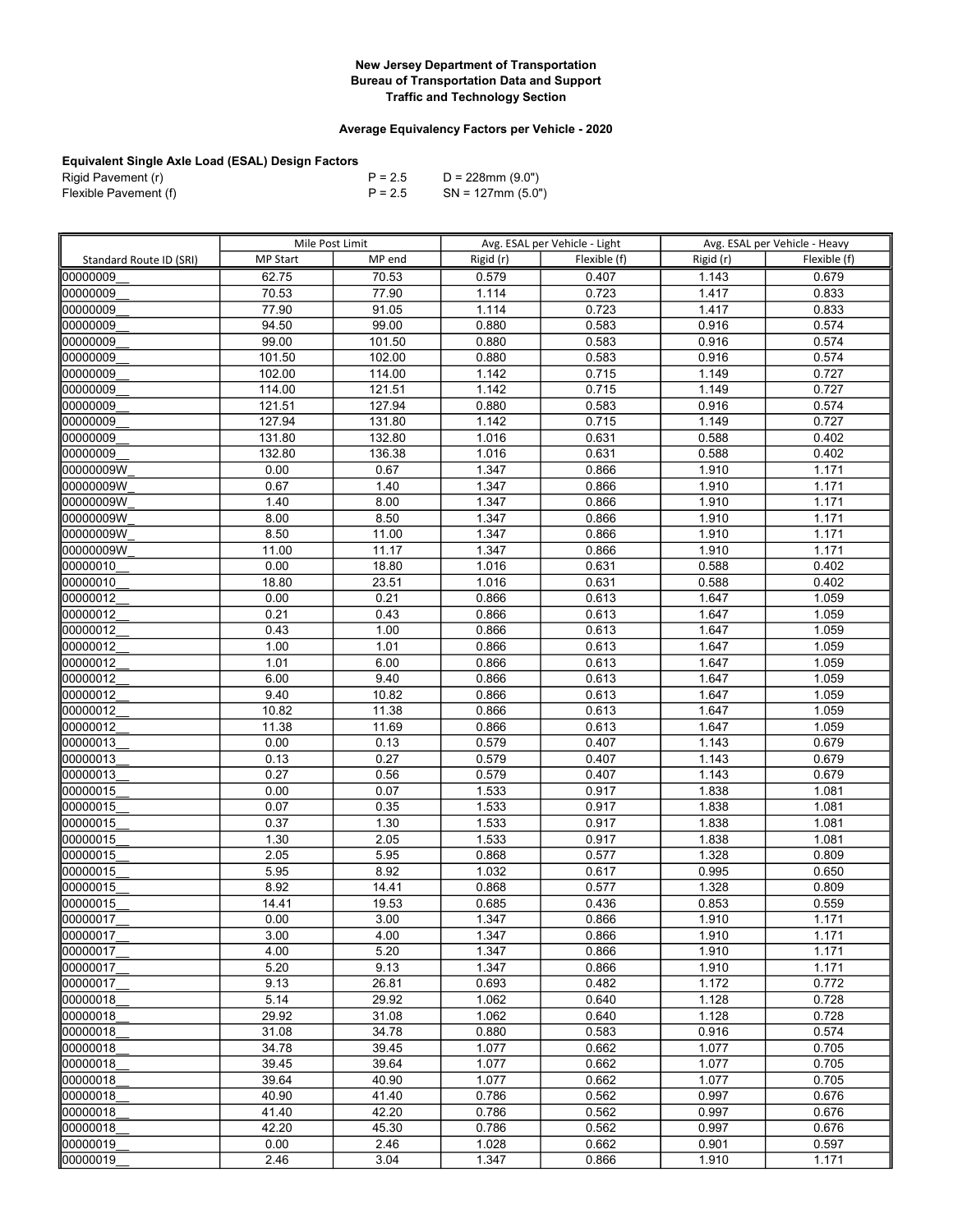## Average Equivalency Factors per Vehicle - 2020

| Rigid Pavement (r)    | $P = 2.5$ | D = 228mm (9.0")     |
|-----------------------|-----------|----------------------|
| Flexible Pavement (f) | $P = 2.5$ | $SN = 127$ mm (5.0") |

|                         | Mile Post Limit |                | Avg. ESAL per Vehicle - Light |              | Avg. ESAL per Vehicle - Heavy |                |
|-------------------------|-----------------|----------------|-------------------------------|--------------|-------------------------------|----------------|
| Standard Route ID (SRI) | <b>MP Start</b> | MP end         | Rigid (r)                     | Flexible (f) | Rigid (r)                     | Flexible (f)   |
| 00000020                | 0.00            | 1.00           | 1.347                         | 0.866        | 1.910                         | 1.171          |
| 00000020                | 1.00            | 4.00           | 1.347                         | 0.866        | 1.910                         | 1.171          |
| 00000020                | 4.00            | 4.15           | 1.347                         | 0.866        | 1.910                         | 1.171          |
| 00000021                | 0.00            | 4.08           | 1.347                         | 0.866        | 1.910                         | 1.171          |
| 00000021                | 4.08            | 14.35          | 1.028                         | 0.662        | 0.901                         | 0.597          |
| 00000022                | 0.00            | 0.63           | 1.032                         | 0.617        | 0.995                         | 0.650          |
| 00000022                | 0.63            | 5.07           | 0.958                         | 0.630        | 1.368                         | 0.888          |
| 00000022                | 19.25           | 41.00          | 0.958                         | 0.630        | 1.368                         | 0.888          |
| 00000022                | 41.00           | 53.00          | 1.016                         | 0.631        | 0.588                         | 0.402          |
| 00000022                | 53.00           | 60.53          | 1.016                         | 0.631        | 0.588                         | 0.402          |
| 00000023                | 0.00            | 3.95           | 1.016                         | 0.631        | 0.588                         | 0.402          |
| 00000023                | 3.95            | 4.86           | 1.016                         | 0.631        | 0.588                         | 0.402          |
| 00000023                | 4.86            | 6.82           | 1.016                         | 0.631        | 0.588                         | 0.402          |
| 00000023                | 8.94            | 26.60          | 1.016                         | 0.631        | 0.588                         | 0.402          |
| 00000023                | 26.60           | 31.37          | 0.685                         | 0.436        | 0.853                         | 0.559          |
| 00000023                | 31.37           | 34.50          | 0.685                         | 0.436        | 0.853                         | 0.559          |
| 00000023                | 34.50           | 36.00          | 0.685                         | 0.436        | 0.853                         | 0.559          |
| 00000023                | 36.00           | 39.50          | 0.685                         | 0.436        | 0.853                         | 0.559          |
| 00000023                | 39.50           | 39.98          | 0.685                         | 0.436        | 0.853                         | 0.559          |
| 00000023                | 39.98           | 40.40          | 0.685                         | 0.436        | 0.853                         | 0.559          |
| 00000023                | 40.40           | 40.61          | 0.685                         | 0.436        | 0.853                         | 0.559          |
| 00000023                | 40.61           | 42.60          | 0.685                         | 0.436        | 0.853                         | 0.559          |
| 00000023                | 42.60           | 52.63          | 0.685                         | 0.436        | 0.853                         | 0.559          |
| 00000024                | 0.00            | 1.00           | 1.028                         | 0.662        | 0.901                         | 0.597          |
| 00000024                | 1.00            | 4.50           | 1.028                         | 0.662        | 0.901                         | 0.597          |
| 00000024                | 4.50            | 5.00           | 1.028                         | 0.662        | 0.901                         | 0.597          |
| 00000024                | 5.00            | 10.42          | 1.028                         | 0.662        | 0.901                         | 0.597          |
| 00000026                | 0.00            | 2.54           | 0.978                         | 0.647        | 1.261                         | 0.815          |
| 00000027                | 0.00            | 1.74           | 1.222                         | 0.775        | 1.307                         | 0.821          |
| 00000027                | 1.74            | 3.00           | 1.222                         | 0.775        | 1.307                         | 0.821          |
| 00000027                | 3.00            | 13.50          | 1.077                         | 0.662        | 1.077                         | 0.705          |
| 00000027                | 13.50           | 15.17          | 1.077                         | 0.662        | 1.077                         | 0.705          |
| 00000027                | 15.17           | 16.22          | 1.077                         | 0.662        | 1.077                         | 0.705          |
| 00000027                | 16.22           | 16.72          | 1.077                         | 0.662        | 1.077                         | 0.705          |
| 00000027                | 16.72           | 18.04          | 1.077                         | 0.662        | 1.077                         | 0.705          |
| 00000027                | 18.04           | 20.82          | 1.016                         | 0.631        | 0.588                         | 0.402          |
| 00000027                | 20.82           | 21.59          | 1.016                         | 0.631        | 0.588                         | 0.402          |
| 00000027                | 21.59           | 21.86          | 1.016                         | 0.631        | 0.588                         | 0.402          |
| 00000027                | 21.86           | 23.26          | 1.016                         | 0.631        | 0.588                         | 0.402          |
| 00000027                | 23.26           | 26.30          | 1.016                         | 0.631        | 0.588                         | 0.402          |
| 00000027                | 26.30           | 27.20          | 1.016                         | 0.631        | 0.588                         | 0.402          |
| 00000027                | 27.20           | 32.79          | 1.016                         | 0.631        | 0.588                         | 0.402          |
|                         | 32.79           | 33.62          |                               | 0.631        |                               |                |
| 100000027<br>00000027   |                 |                | 1.016<br>1.016                |              | 0.588                         | 0.402          |
|                         | 33.62           | 34.05          |                               | 0.631        | 0.588<br>0.588                | 0.402          |
| 00000027                | 34.05<br>34.34  | 34.34<br>34.78 | 1.016                         | 0.631        |                               | 0.402<br>0.402 |
| 00000027                |                 |                | 1.016                         | 0.631        | 0.588                         |                |
| 00000027                | 34.78           | 35.80          | 1.016                         | 0.631        | 0.588                         | 0.402          |
| 00000027                | 35.80           | 38.16          | 1.347                         | 0.866        | 1.910                         | 1.171          |
| 00000027                | 38.16           | 38.53          | 1.347                         | 0.866        | 1.910                         | 1.171          |
| 00000027Z               | 33.39           | 33.89          | 1.016                         | 0.631        | 0.588                         | 0.402          |
| 00000027Z               | 33.89           | 34.06          | 1.016                         | 0.631        | 0.588                         | 0.402          |
| 00000028                | 0.00            | 2.25           | 0.978                         | 0.647        | 1.261                         | 0.815          |
| 100000028               | 2.25            | 2.50           | 0.620                         | 0.420        | 0.981                         | 0.634          |
| 00000028                | 2.50            | 2.95           | 0.620                         | 0.420        | 0.981                         | 0.634          |
| 00000028                | 2.95            | 3.80           | 0.620                         | 0.420        | 0.981                         | 0.634          |
| 00000028                | 3.80            | 4.30           | 0.620                         | 0.420        | 0.981                         | 0.634          |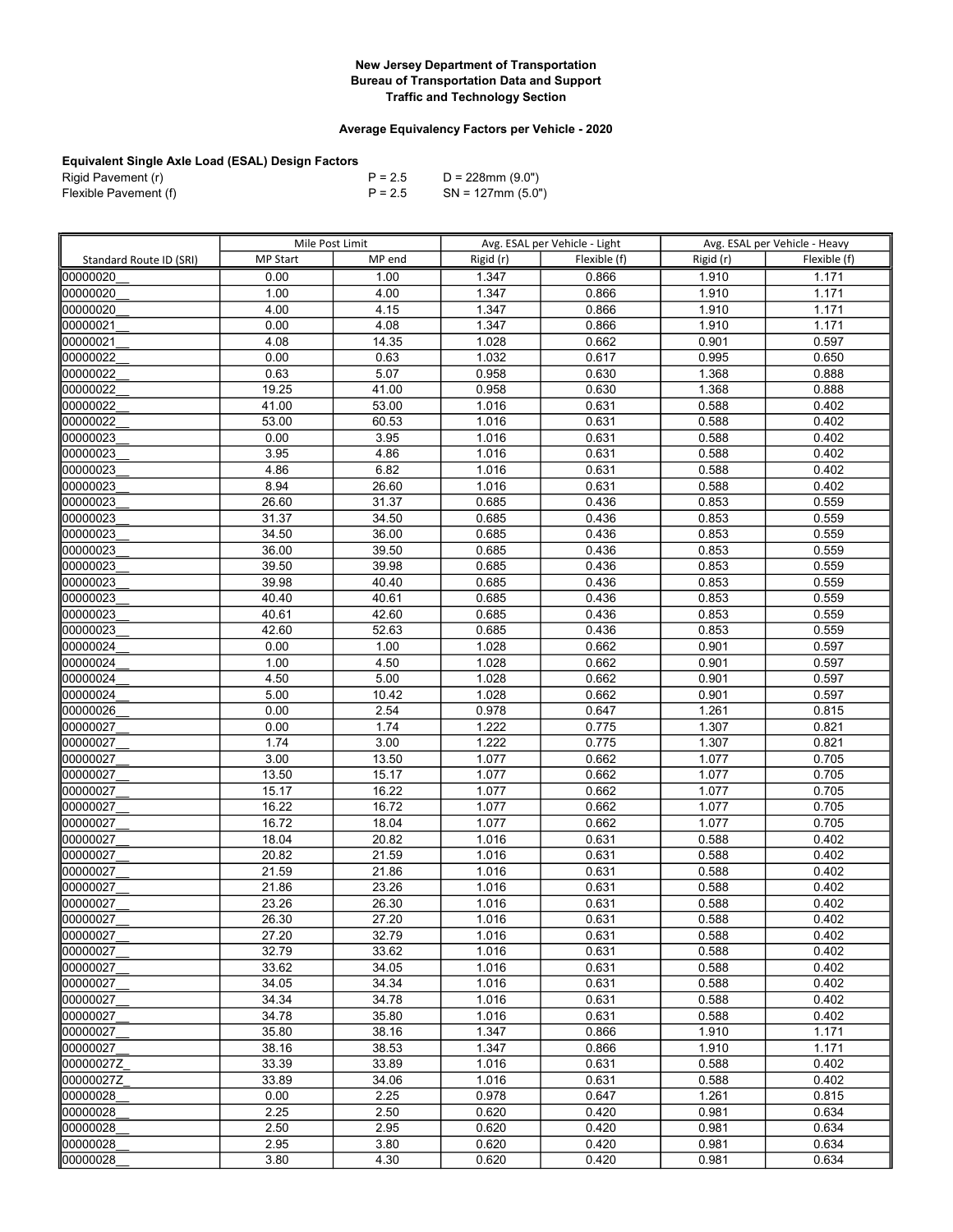## Average Equivalency Factors per Vehicle - 2020

| Rigid Pavement (r)    | $P = 2.5$ | D = 228mm (9.0")     |
|-----------------------|-----------|----------------------|
| Flexible Pavement (f) | $P = 2.5$ | $SN = 127$ mm (5.0") |

|                         | Mile Post Limit    |                |                | Avg. ESAL per Vehicle - Light |                | Avg. ESAL per Vehicle - Heavy |
|-------------------------|--------------------|----------------|----------------|-------------------------------|----------------|-------------------------------|
| Standard Route ID (SRI) | <b>MP Start</b>    | MP end         | Rigid (r)      | Flexible (f)                  | Rigid (r)      | Flexible (f)                  |
| 00000028                | 4.30               | 9.75           | 1.077          | 0.662                         | 1.077          | 0.705                         |
| 00000028                | 9.75               | 11.78          | 1.016          | 0.631                         | 0.588          | 0.402                         |
| 00000028                | 11.78              | 12.49          | 1.016          | 0.631                         | 0.588          | 0.402                         |
| 00000028                | 12.49              | 14.32          | 1.016          | 0.631                         | 0.588          | 0.402                         |
| 00000028                | $\overline{14.32}$ | 14.66          | 1.016          | 0.631                         | 0.588          | 0.402                         |
| 00000028                | 14.66              | 15.70          | 1.016          | 0.631                         | 0.588          | 0.402                         |
| 00000028                | 15.70              | 19.50          | 1.016          | 0.631                         | 0.588          | 0.402                         |
| 00000028                | 19.50              | 23.00          | 1.016          | 0.631                         | 0.588          | 0.402                         |
| 00000028                | 23.00              | 26.44          | 1.016          | 0.631                         | 0.588          | 0.402                         |
| 00000029                | 0.00               | 2.50           | 0.899          | 0.585                         | 1.129          | 0.736                         |
| 00000029                | 2.50               | 4.00           | 0.899          | 0.585                         | 1.129          | 0.736                         |
| 00000029                | 4.00               | 4.17           | 0.899          | 0.585                         | 1.129          | 0.736                         |
| 00000029                | 4.17               | 4.44           | 0.899          | 0.585                         | 1.129          | 0.736                         |
| 00000029                | 4.44               | 6.99           | 0.899          | 0.585                         | 1.129          | 0.736                         |
| 00000029                | 6.99               | 9.39           | 0.899          | 0.585                         | 1.129          | 0.736                         |
| 00000029                | 9.39               | 9.40           | 0.905          | 0.603                         | 0.876          | 0.580                         |
| 00000029                | 9.40               | 13.93          | 0.905          | 0.603                         | 0.876          | 0.580                         |
| 00000029                | 13.93              | 15.34          | 0.905          | 0.603                         | 0.876          | 0.580                         |
| 00000029                | 15.34              | 18.87          | 1.142          | 0.684                         | 1.159          | 0.738                         |
| 00000029                | 18.87              | 18.96          | 1.142          | 0.684                         | 1.159          | 0.738                         |
| 00000029                | 18.96              | 20.06          | 1.142          | 0.684                         | 1.159          | 0.738                         |
| 00000029                | 20.06              | 23.03          | 0.866          | 0.613                         | 1.647          | 1.059                         |
| 00000029                | 23.03              | 26.24          | 0.866          | 0.613                         | 1.647          | 1.059                         |
| 00000029                | 26.24              | 34.00          | 0.866          | 0.613                         | 1.647          | 1.059                         |
| 00000029                | 34.00              | 34.71          | 0.866          | 0.613                         | 1.647          | 1.059                         |
| 00000030                | 0.92               | 3.00           | 1.314          | 0.776                         | 1.128          | 0.674                         |
| 00000030                | 3.00               | 4.40           | 1.314          | 0.776                         | 1.128          | 0.674                         |
| 00000030                | 4.40               | 26.58          | 1.314          | 0.776                         | 1.128          | 0.674                         |
| 00000030                | 26.58              | 27.95          | 1.314          | 0.776                         | 1.128          | 0.674                         |
| 00000030                | 27.95              | 36.32          | 0.684          | 0.460                         | 1.480          | 0.860                         |
| 00000030                | 36.32              | 54.44          | 0.684          | 0.460                         | 1.480          | 0.860                         |
| 00000030                | 54.44              | 56.77          | 0.684          | 0.460                         | 1.480          | 0.860                         |
| 00000030                | 56.77              | 58.26          | 0.684          | 0.460                         | 1.480          | 0.860                         |
| 00000031                | 0.00               | 4.60           | 0.905          | 0.603                         | 0.876          | 0.580                         |
| 00000031                | 4.60               | 8.59           | 1.222          | 0.775                         | 1.307          | 0.821                         |
| 00000031                | 8.59               | 16.07          | 1.473          | 0.844                         | 1.465          | 0.941                         |
| 00000031                | 16.07              | 16.36          | 1.473          | 0.844                         | 1.465          | 0.941                         |
| 00000031                | 22.02              | 35.73          | 1.033          | 0.657                         | 0.923          | 0.609                         |
| 00000031                | 35.73              | 47.90          | 1.106          | 0.664                         | 1.340          | 0.855                         |
| 00000031                | 47.90              | 48.93          | 1.106          | 0.664                         | 1.340          | 0.855                         |
| 00000032                | 0.00               | 1.18           | 0.780          | 0.493                         | 0.735          | 0.486                         |
| 100000033               | 0.00               | 3.00           | 1.142          | 0.715                         | 1.149          | 0.727                         |
| 00000033                | 3.00               | 4.00           | 1.142          | 0.715                         | 1.149          | 0.727                         |
| 00000033                | 4.00               | 7.84           | 1.142          | 0.715                         | 1.149          | 0.727                         |
| 00000033                | 12.42              | 13.50          | 1.142          | 0.715                         | 1.149          | 0.727                         |
| 00000033                | 13.50              | 14.10          | 1.142          | 0.715                         | 1.149          | 0.727                         |
| 00000033                | 14.10              | 14.33          | 1.142          | 0.715                         | 1.149          | 0.727                         |
| 00000033                | 14.33              | 15.00          | 1.142          | 0.715                         | 1.149          | 0.727                         |
| 00000033                | 15.00              | 17.54          | 1.142<br>1.142 | 0.715                         | 1.149          | 0.727                         |
| 00000033<br>00000033    | 17.54<br>18.94     | 18.94<br>24.32 |                | 0.715                         | 1.149          | 0.727                         |
|                         |                    |                | 1.142          | 0.715                         | 1.149          | 0.727<br>0.727                |
| 00000033                | 24.32              | 24.40          | 1.142          | 0.715                         | 1.149          |                               |
| 00000033<br>00000033    | 24.40<br>31.00     | 31.00<br>31.49 | 0.786<br>0.880 | 0.562<br>0.583                | 0.997<br>0.916 | 0.676<br>0.574                |
| 00000033                |                    |                |                |                               |                |                               |
|                         | 31.49              | 37.67          | 0.880          | 0.583                         | 0.916          | 0.574                         |
| 00000033                | 37.67              | 41.38          | 0.880          | 0.583                         | 0.916          | 0.574                         |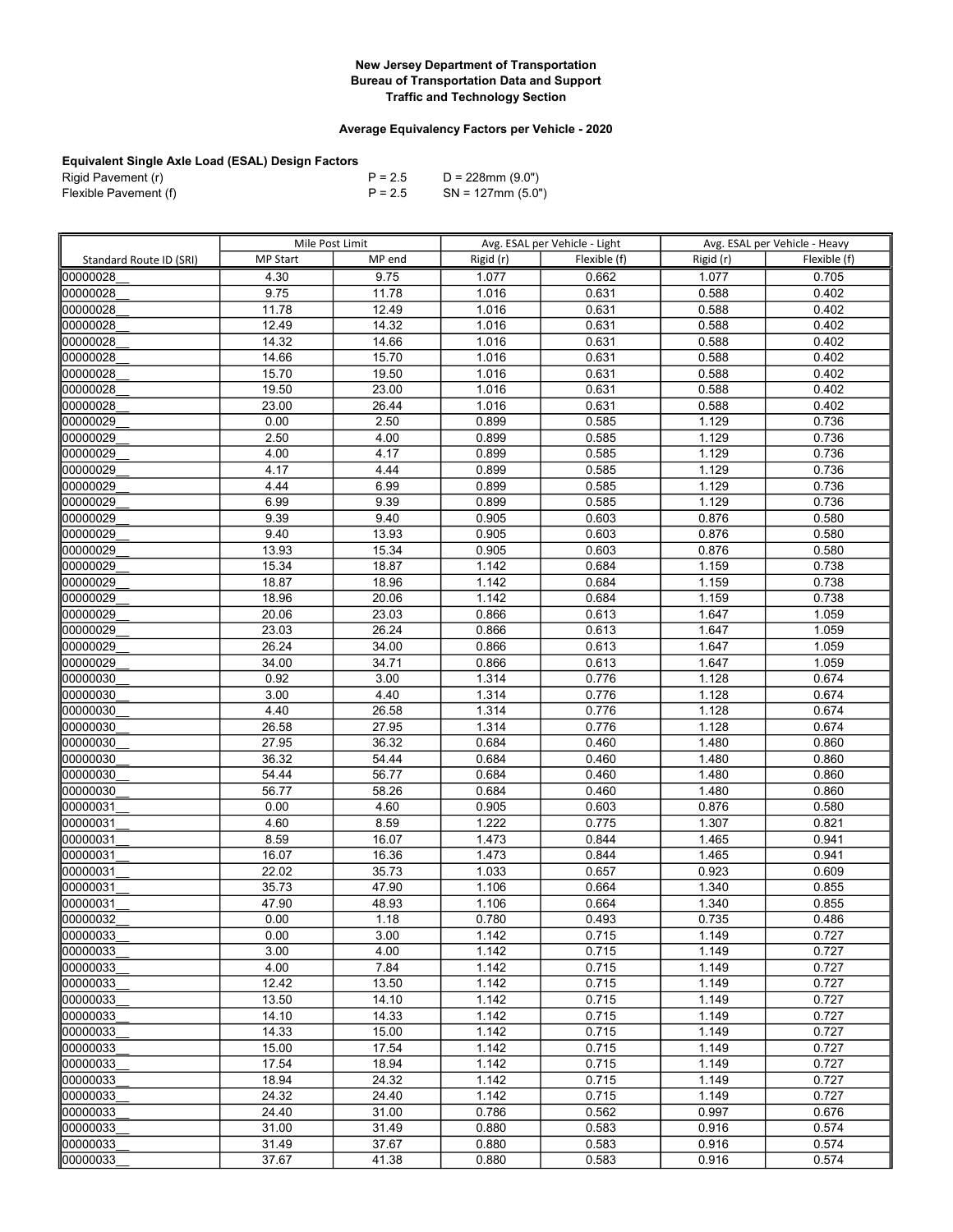## Average Equivalency Factors per Vehicle - 2020

| Rigid Pavement (r)    | $P = 2.5$ | D = 228mm (9.0")     |
|-----------------------|-----------|----------------------|
| Flexible Pavement (f) | $P = 2.5$ | $SN = 127$ mm (5.0") |

|                         | Mile Post Limit    |                |                | Avg. ESAL per Vehicle - Light |                | Avg. ESAL per Vehicle - Heavy |
|-------------------------|--------------------|----------------|----------------|-------------------------------|----------------|-------------------------------|
| Standard Route ID (SRI) | <b>MP Start</b>    | MP end         | Rigid (r)      | Flexible (f)                  | Rigid (r)      | Flexible (f)                  |
| 00000033                | 41.38              | 42.03          | 0.579          | 0.407                         | 1.143          | 0.679                         |
| 00000033B               | 0.00               | 2.41           | 1.142          | 0.715                         | 1.149          | 0.727                         |
| 00000033B               | 2.41               | 6.89           | 1.142          | 0.715                         | 1.149          | 0.727                         |
| 00000034                | 0.00               | 7.72           | 0.880          | 0.583                         | 0.916          | 0.574                         |
| 00000034                | 8.76               | 12.27          | 0.579          | 0.407                         | 1.143          | 0.679                         |
| 00000034                | 12.27              | 22.30          | 1.142          | 0.715                         | 1.149          | 0.727                         |
| 00000034                | $\overline{22.30}$ | 23.40          | 0.880          | 0.583                         | 0.916          | 0.574                         |
| 00000034                | 23.40              | 26.79          | 0.880          | 0.583                         | 0.916          | 0.574                         |
| 00000035                | 0.00               | 2.62           | 0.579          | 0.407                         | 1.143          | 0.679                         |
| 00000035                | 2.62               | 2.70           | 0.579          | 0.407                         | 1.143          | 0.679                         |
| 00000035                | 2.70               | 4.35           | 0.880          | 0.583                         | 0.916          | 0.574                         |
| 00000035                | 4.35               | 5.72           | 0.880          | 0.583                         | 0.916          | 0.574                         |
| 00000035                | 5.72               | 7.30           | 0.880          | 0.583                         | 0.916          | 0.574                         |
| 00000035                | 7.30               | 11.30          | 0.880          | 0.583                         | 0.916          | 0.574                         |
| 00000035                | 11.30              | 12.48          | 0.880          | 0.583                         | 0.916          | 0.574                         |
| 00000035                | 12.48              | 12.86          | 0.880          | 0.583                         | 0.916          | 0.574                         |
| 00000035                | 12.86              | 13.66          | 0.880          | 0.583                         | 0.916          | 0.574                         |
| 00000035                | 13.66              | 14.29          | 0.880          | 0.583                         | 0.916          | 0.574                         |
| 00000035                | 14.29              | 22.70          | 0.880          | 0.583                         | 0.916          | 0.574                         |
| 00000035                | 22.70              | 23.10          | 0.880          | 0.583                         | 0.916          | 0.574                         |
| 00000035                | 23.10              | 25.40          | 0.880          | 0.583                         | 0.916          | 0.574                         |
| 00000035                | 25.40              | 27.00          | 0.880          | 0.583                         | 0.916          | 0.574                         |
| 00000035                | 27.00              | 29.60          | 0.880          | 0.583                         | 0.916          | 0.574                         |
| 00000035                | 29.60              | 33.00          | 0.880          | 0.583                         | 0.916          | 0.574                         |
| 00000035                | 33.00              | 33.84          | 0.880          | 0.583                         | 0.916          | 0.574                         |
| 00000035                | 33.84              | 45.00          | 0.880          | 0.583                         | 0.916          | 0.574                         |
| 00000035                | 45.00              | 46.70          | 0.880          | 0.583                         | 0.916          | 0.574                         |
| 00000035                | 46.70              | 49.38          | 0.880          | 0.583                         | 0.916          | 0.574                         |
| 00000035                | 50.63              | 50.76          | 0.880          | 0.583                         | 0.916          | 0.574                         |
| 00000035                | 50.76              | 51.46          | 0.880          | 0.583                         | 0.916          | 0.574                         |
| 00000035                | 51.46              | 52.05          | 1.016          | 0.631                         | 0.588          | 0.402                         |
| 00000035                | $\frac{1}{52.05}$  | 52.18          | 1.016          | 0.631                         | 0.588          | 0.402                         |
| 00000035                | 52.18              | 54.06          | 1.016          | 0.631                         | 0.588          | 0.402                         |
| 00000035                | 54.06              | 56.06          | 1.016          | 0.631                         | 0.588          | 0.402                         |
| 00000035                | 56.06              | 58.07          | 1.016          | 0.631                         | 0.588          | 0.402                         |
| 00000035Z               | 3.49               | 4.30           | 0.880          | 0.583                         | 0.916          | 0.574                         |
| l00000035Z              | 4.30               | 5.53           | 0.880          | 0.583                         | 0.916          | 0.574                         |
| 00000035Z               | 5.53               | 9.03           | 0.880          | 0.583                         | 0.916          | 0.574                         |
| 00000035Z               | 12.85              | 14.28          | 0.880          | 0.583                         | 0.916          | 0.574                         |
| 00000036                | 0.00               | 2.78           | 0.880          | 0.583                         | 0.916          | 0.574                         |
| 00000036                | 2.78               | 3.87           | 0.880          | 0.583                         | 0.916          | 0.574                         |
| 100000036               | 3.87               | 5.72           | 0.880          | 0.583                         | 0.916          | 0.574                         |
| 100000036               | 5.72               | 6.37           | 0.880          | 0.583                         | 0.916          | 0.574                         |
| 00000036                | 6.37               | 11.80          | 0.880          | 0.583                         | 0.916          | 0.574                         |
| 00000036                | 11.80              | 13.30          | 0.880          | 0.583                         | 0.916          | 0.574                         |
| 00000036                | 13.30              | 18.40          | 0.880          | 0.583                         | 0.916          | 0.574                         |
| 00000036                | 18.40              | 24.40          | 0.880          | 0.583                         | 0.916<br>1.149 | 0.574                         |
| 00000037                | 0.00               | 2.49           | 1.142          | 0.715<br>0.583                |                | 0.727                         |
| 00000037<br>00000037    | 2.49<br>11.45      | 11.45<br>12.36 | 0.880<br>0.880 | 0.583                         | 0.916<br>0.916 | 0.574<br>0.574                |
| 00000037                | 12.36              | 12.79          |                |                               |                |                               |
| 00000037                | 12.79              | 13.43          | 0.880<br>0.880 | 0.583<br>0.583                | 0.916<br>0.916 | 0.574<br>0.574                |
| 00000038                | 0.00               | 5.00           | 0.956          | 0.612                         | 1.246          | 0.769                         |
| 00000038                | 5.00               | 19.19          | 0.956          | 0.612                         | 1.246          | 0.769                         |
| 00000040                | 1.70               | 2.60           | 0.903          | 0.541                         | 0.972          | 0.641                         |
| 00000040                | 2.60               | 8.14           | 0.903          | 0.541                         | 0.972          | 0.641                         |
|                         |                    |                |                |                               |                |                               |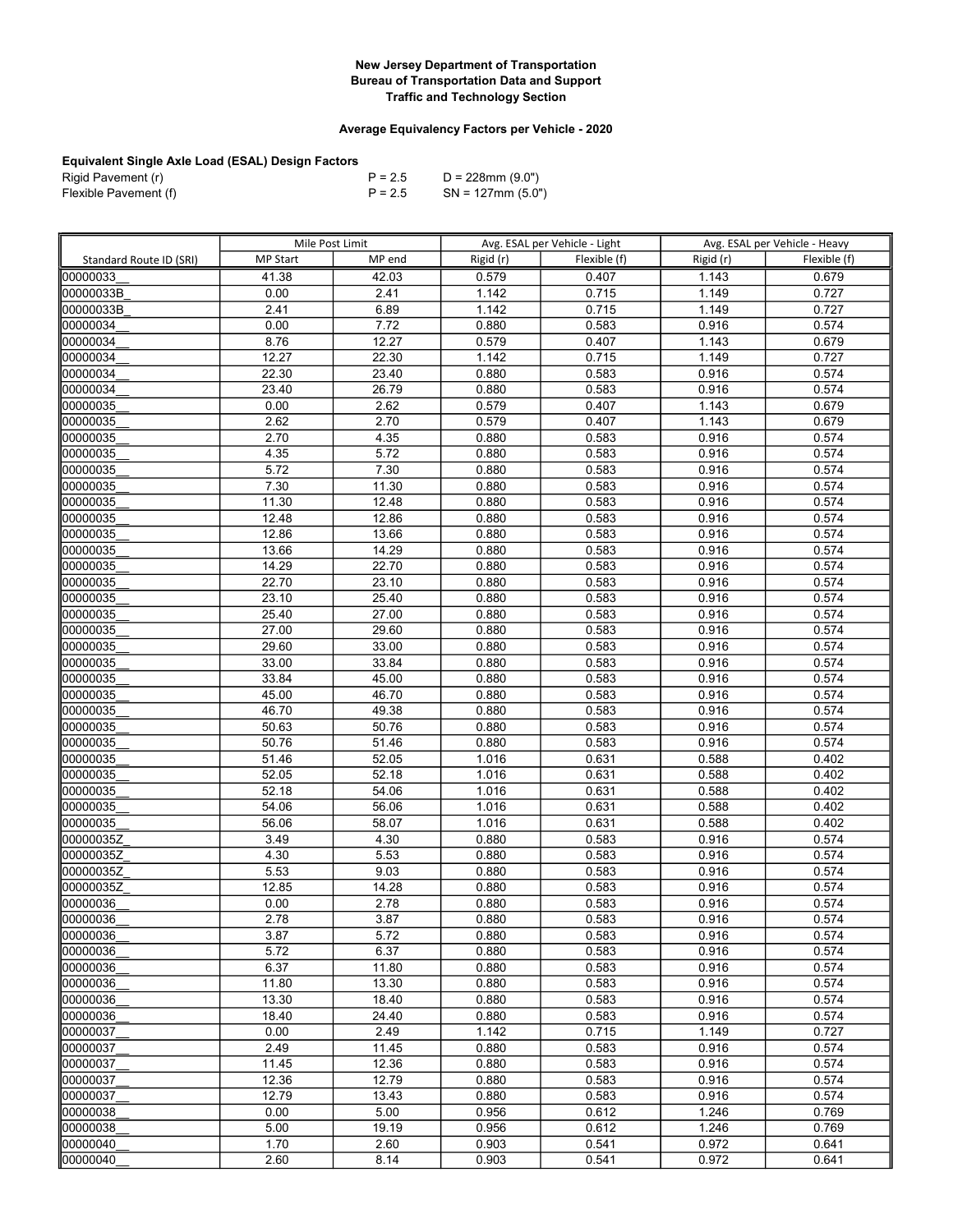## Average Equivalency Factors per Vehicle - 2020

| Rigid Pavement (r)    | $P = 2.5$ | D = 228mm (9.0")     |
|-----------------------|-----------|----------------------|
| Flexible Pavement (f) | $P = 2.5$ | $SN = 127$ mm (5.0") |

|                         | Mile Post Limit |                | Avg. ESAL per Vehicle - Light |                | Avg. ESAL per Vehicle - Heavy |                |
|-------------------------|-----------------|----------------|-------------------------------|----------------|-------------------------------|----------------|
| Standard Route ID (SRI) | <b>MP Start</b> | MP end         | Rigid (r)                     | Flexible (f)   | Rigid (r)                     | Flexible (f)   |
| 00000040                | 8.14            | 10.02          | 0.903                         | 0.541          | 0.972                         | 0.641          |
| 00000040                | 10.02           | 10.67          | 0.903                         | 0.541          | 0.972                         | 0.641          |
| 00000040                | 10.67           | 11.31          | 0.903                         | 0.541          | 0.972                         | 0.641          |
| 00000040                | 11.31           | 12.37          | 0.903                         | 0.541          | 0.972                         | 0.641          |
| 00000040                | 12.37           | 19.55          | 0.903                         | 0.541          | 0.972                         | 0.641          |
| 00000040                | 19.55           | 32.72          | 0.779                         | 0.535          | 1.135                         | 0.719          |
| 00000040                | 32.72           | 35.50          | 0.779                         | 0.535          | 1.135                         | 0.719          |
| 00000040                | 35.50           | 44.40          | 0.779                         | 0.535          | 1.135                         | 0.719          |
| 00000040                | 44.40           | 47.01          | 0.663                         | 0.554          | 0.556                         | 0.444          |
| 00000040                | 47.01           | 47.34          | 0.663                         | 0.554          | 0.556                         | 0.444          |
| 00000040                | 47.34           | 53.16          | 0.663                         | 0.554          | 0.556                         | 0.444          |
| 00000040                | 53.16           | 63.49          | 0.663                         | 0.554          | 0.556                         | 0.444          |
| 00000040                | 63.49           | 64.32          | 0.663                         | 0.554          | 0.556                         | 0.444          |
| 00000041                | 0.00            | 3.86           | 0.393                         | 0.286          | 0.706                         | 0.471          |
| 00000041                | 3.86            | 4.00           | 1.314                         | 0.776          | 1.128                         | 0.674          |
| 00000041                | 4.00            | 4.95           | 1.314                         | 0.776          | 1.128                         | 0.674          |
| 00000041                | 4.95            | 7.23           | 0.393                         | 0.286          | 0.706                         | 0.471          |
| 00000041                | 7.23            | 7.90           | 0.978                         | 0.647          | 1.261                         | 0.815          |
| 00000041                | 7.90            | 8.60           | 0.978                         | 0.647          | 1.261                         | 0.815          |
| 00000041                | 8.60            | 10.57          | 0.978                         | 0.647          | 1.261                         | 0.815          |
| 00000041                | 10.57           | 10.68          | 0.978                         | 0.647          | 1.261                         | 0.815          |
| 00000041                | 10.68           | 10.83          | 0.557                         | 0.389          | 0.947                         | 0.624          |
| 00000041                | 10.83           | 14.08          | 0.978                         | 0.647          | 1.261                         | 0.815          |
| 00000042                | 0.00            | 6.35           | 1.314                         | 0.776          | 1.128                         | 0.674          |
| 00000042                | 6.35            | 14.28          | 1.654                         | 0.920          | 1.394                         | 0.869          |
| 00000044                | 0.00            | 0.86           | 0.393                         | 0.286          | 0.706                         | 0.471          |
| 00000044                | 0.86            | 2.14           | 0.393                         | 0.286          | 0.706                         | 0.471          |
| 00000044                | 2.14            | 6.30           | 0.393                         | 0.286          | 0.706                         | 0.471          |
| 00000044                | 6.30            | 10.28          | 0.393                         | 0.286          | 0.706                         | 0.471          |
| 00000045                | 0.00            | 0.50           | 0.393                         | 0.286          | 0.706                         | 0.471          |
| 00000045                | 0.50            | 3.35           | 0.393                         | 0.286          | 0.706                         | 0.471          |
| 00000045                | 3.35            | 7.05           | 0.393                         | 0.286          | 0.706                         | 0.471          |
| 00000045                | 7.05            | 8.80           | 0.393                         | 0.286          | 0.706                         | 0.471          |
| 00000045                | 9.44            | 10.44          | 0.393                         | 0.286          | 0.706                         | 0.471          |
| 00000045                | 10.44           | 12.49          | 0.393                         | 0.286          | 0.706                         | 0.471          |
| 00000045                | 12.49           | 13.53          | 0.393                         | 0.286          | 0.706                         | 0.471          |
| 00000045                | 13.53           | 15.48          | 0.393                         | 0.286          | 0.706                         | 0.471          |
| 00000045                | 15.48           | 17.40          | 0.393                         | 0.286          | 0.706                         | 0.471          |
| 00000045                | 17.40           | 17.64          | 0.393                         | 0.286          | 0.706                         | 0.471          |
| 00000045                | 18.16           | 19.50          | 1.314                         | 0.776          | 1.128                         | 0.674          |
| 00000045                | 19.50           | 22.60          | 1.314                         | 0.776          | 1.128                         | 0.674          |
| 00000045                | 22.60           | 25.49          | 1.314                         | 0.776          | 1.128                         | 0.674          |
| 00000045<br>00000045    | 25.49<br>27.00  | 27.00<br>28.51 | 1.314<br>1.314                | 0.776<br>0.776 | 1.128<br>1.128                | 0.674<br>0.674 |
| 00000046                | 0.00            | 1.57           | 0.792                         | 0.462          | 0.864                         | 0.558          |
| 00000046                | 1.57            | 6.93           | 0.792                         | 0.462          | 0.864                         | 0.558          |
| 00000046                | 6.93            | 9.13           | 0.792                         | 0.462          | 0.864                         | 0.558          |
| 00000046                | 9.13            | 10.03          | 0.792                         | 0.462          | 0.864                         | 0.558          |
| 00000046                | 10.03           | 15.79          | 0.866                         | 0.613          | 1.647                         | 1.059          |
| 00000046                | 15.79           | 17.21          | 0.866                         | 0.613          | 1.647                         | 1.059          |
| 00000046                | 17.21           | 20.63          | 0.866                         | 0.613          | 1.647                         | 1.059          |
| 00000046                | 20.63           | 21.70          | 0.866                         | 0.613          | 1.647                         | 1.059          |
| 00000046                | 21.70           | 21.83          | 0.868                         | 0.577          | 1.328                         | 0.809          |
| 00000046                | 21.83           | 37.19          | 0.868                         | 0.577          | 1.328                         | 0.809          |
| 00000046                | 37.19           | 37.91          | 1.016                         | 0.631          | 0.588                         | 0.402          |
| 00000046                | 37.91           | 38.17          | 1.016                         | 0.631          | 0.588                         | 0.402          |
|                         |                 |                |                               |                |                               |                |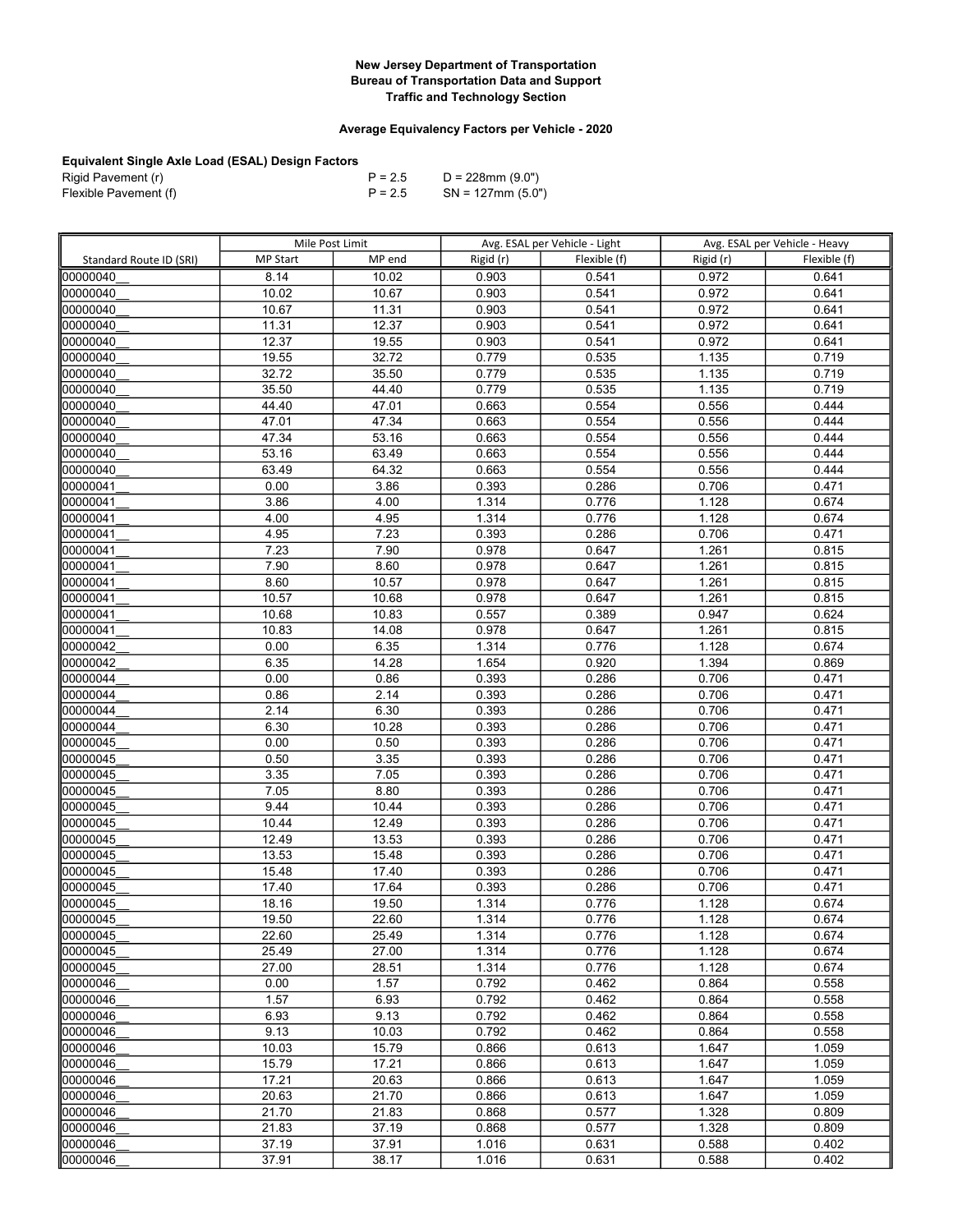## Average Equivalency Factors per Vehicle - 2020

| Rigid Pavement (r)    | $P = 2.5$ | D = 228mm (9.0")     |
|-----------------------|-----------|----------------------|
| Flexible Pavement (f) | $P = 2.5$ | $SN = 127$ mm (5.0") |

|                         | Mile Post Limit |                | Avg. ESAL per Vehicle - Light |                | Avg. ESAL per Vehicle - Heavy |                |
|-------------------------|-----------------|----------------|-------------------------------|----------------|-------------------------------|----------------|
| Standard Route ID (SRI) | <b>MP Start</b> | MP end         | Rigid (r)                     | Flexible (f)   | Rigid (r)                     | Flexible (f)   |
| 00000046                | 38.17           | 38.85          | 1.016                         | 0.631          | 0.588                         | 0.402          |
| 00000046                | 38.85           | 69.52          | 1.016                         | 0.631          | 0.588                         | 0.402          |
| 00000046                | 69.52           | 70.25          | 1.347                         | 0.866          | 1.910                         | 1.171          |
| 00000046                | 70.25           | 72.09          | 1.347                         | 0.866          | 1.910                         | 1.171          |
| 00000047                | 0.00            | 3.15           | 0.852                         | 0.574          | 0.771                         | 0.519          |
| 00000047                | 3.15            | 3.40           | 0.840                         | 0.529          | 1.375                         | 0.812          |
| 00000047                | 3.40            | 3.80           | 0.840                         | 0.529          | 1.375                         | 0.812          |
| 00000047                | 3.80            | 7.06           | 0.840                         | 0.529          | 1.375                         | 0.812          |
| 00000047                | 7.06            | 15.98          | 0.840                         | 0.529          | 1.375                         | 0.812          |
| 00000047                | 15.98           | 17.54          | 0.840                         | 0.529          | 1.375                         | 0.812          |
| 00000047                | 17.54           | 19.35          | 0.852                         | 0.574          | 0.771                         | 0.519          |
| 00000047                | 19.35           | 20.91          | 0.852                         | 0.574          | 0.771                         | 0.519          |
| 00000047                | 20.91           | 25.29          | 0.840                         | 0.529          | 1.375                         | 0.812          |
| 00000047                | 25.29           | 30.85          | 0.840                         | 0.529          | 1.375                         | 0.812          |
| 00000047                | 30.85           | 31.95          | 0.840                         | 0.529          | 1.375                         | 0.812          |
| 00000047                | 31.95           | 35.08          | 0.852                         | 0.574          | 0.771                         | 0.519          |
| 00000047                | 35.08           | 36.10          | 0.840                         | 0.529          | 1.375                         | 0.812          |
| 00000047                | 36.10           | 36.25          | 0.840                         | 0.529          | 1.375                         | 0.812          |
| 00000047                | 36.25           | 40.20          | 0.840                         | 0.529          | 1.375                         | 0.812          |
| 00000047                | 40.20           | 42.47          | 0.840                         | 0.529          | 1.375                         | 0.812          |
| 00000047                | 42.47           | 46.55          | 0.840                         | 0.529          | 1.375                         | 0.812          |
| 00000047                | 46.55           | 47.68          | 0.840                         | 0.529          | 1.375                         | 0.812          |
| 00000047                | 47.68           | 51.95          | 0.840                         | 0.529          | 1.375                         | 0.812          |
| 00000047                | 51.95           | 52.52          | 0.840                         | 0.529          | 1.375                         | 0.812          |
| 00000047                | 53.03           | 62.46          | 0.840                         | 0.529          | 1.375                         | 0.812          |
| 00000047                | 62.87           | 64.12          | 1.314                         | 0.776          | 1.128                         | 0.674          |
| 00000047                | 64.12           | 75.20          | 0.393                         | 0.286          | 0.706                         | 0.471          |
| 00000047Z               | 0.00            | 0.22           | 0.840                         | 0.529          | 1.375                         | 0.812          |
| 00000048                | 0.00            | 1.50           | 0.393                         | 0.286          | 0.706                         | 0.471          |
| 00000048                | 1.50            | 2.13           | 0.393                         | 0.286          | 0.706                         | 0.471          |
| 00000048                | 2.13            | 4.26           | 2.653                         | 1.463          | 1.292                         | 0.843          |
| 00000049                | 0.00            | 2.50           | 0.903                         | 0.541          | 0.972                         | 0.641          |
| 00000049                | 2.50            | 6.19           | 0.903                         | 0.541          | 0.972                         | 0.641          |
| 00000049                | 6.19            | 8.00           | 0.903                         | 0.541          | 0.972                         | 0.641          |
| 00000049                | 8.00            | 8.20           | 0.903                         | 0.541          | 0.972                         | 0.641          |
| 00000049                | 8.20            | 8.29           | 0.903                         | 0.541          | 0.972                         | 0.641          |
| 00000049                | 8.29            | 8.30           | 0.903                         | 0.541          | 0.972                         | 0.641          |
| 00000049                | 8.30            | 8.47           | 0.903                         | 0.541          | 0.972                         | 0.641          |
| 00000049                | 8.47            | 10.10          | 0.903                         | 0.541          | 0.972                         | 0.641          |
| 00000049                | 10.10           | 18.77          | 0.903                         | 0.541          | 0.972                         | 0.641          |
| 00000049                | 18.77           | 20.91          | 0.903                         | 0.541          | 0.972                         | 0.641          |
| 00000049                | 20.91           | 24.70          | 0.903                         | 0.541          | 0.972                         | 0.641          |
| 100000049<br>00000049   | 24.70<br>26.40  | 26.40<br>30.79 | 0.903                         | 0.541<br>0.574 | 0.972                         | 0.641          |
|                         |                 |                | 0.852                         |                | 0.771                         | 0.519          |
| 00000049                | 30.79           | 30.80          | 0.852                         | 0.574          | 0.771                         | 0.519          |
| 00000049                | 30.80<br>35.09  | 35.09<br>36.42 | 0.852                         | 0.574          | 0.771<br>0.771                | 0.519<br>0.519 |
| 00000049<br>00000049    | 36.42           | 37.84          | 0.852<br>0.852                | 0.574<br>0.574 | 0.771                         | 0.519          |
| 00000049                | 37.84           | 40.80          | 0.840                         | 0.529          | 1.375                         | 0.812          |
| 00000049                | 40.80           | 53.80          | 0.840                         | 0.529          | 1.375                         | 0.812          |
| 00000050                | 0.00            | 4.91           | 0.840                         | 0.529          | 1.375                         | 0.812          |
| 00000050                | 4.91            | 9.34           | 0.840                         | 0.529          | 1.375                         | 0.812          |
| 00000050                | 9.34            | 17.29          | 0.840                         | 0.529          | 1.375                         | 0.812          |
| 00000050                | 17.29           | 18.24          | 0.840                         | 0.529          | 1.375                         | 0.812          |
| 00000050                | 18.24           | 18.50          | 0.840                         | 0.529          | 1.375                         | 0.812          |
| 00000050                | 19.12           | 23.34          | 0.840                         | 0.529          | 1.375                         | 0.812          |
|                         |                 |                |                               |                |                               |                |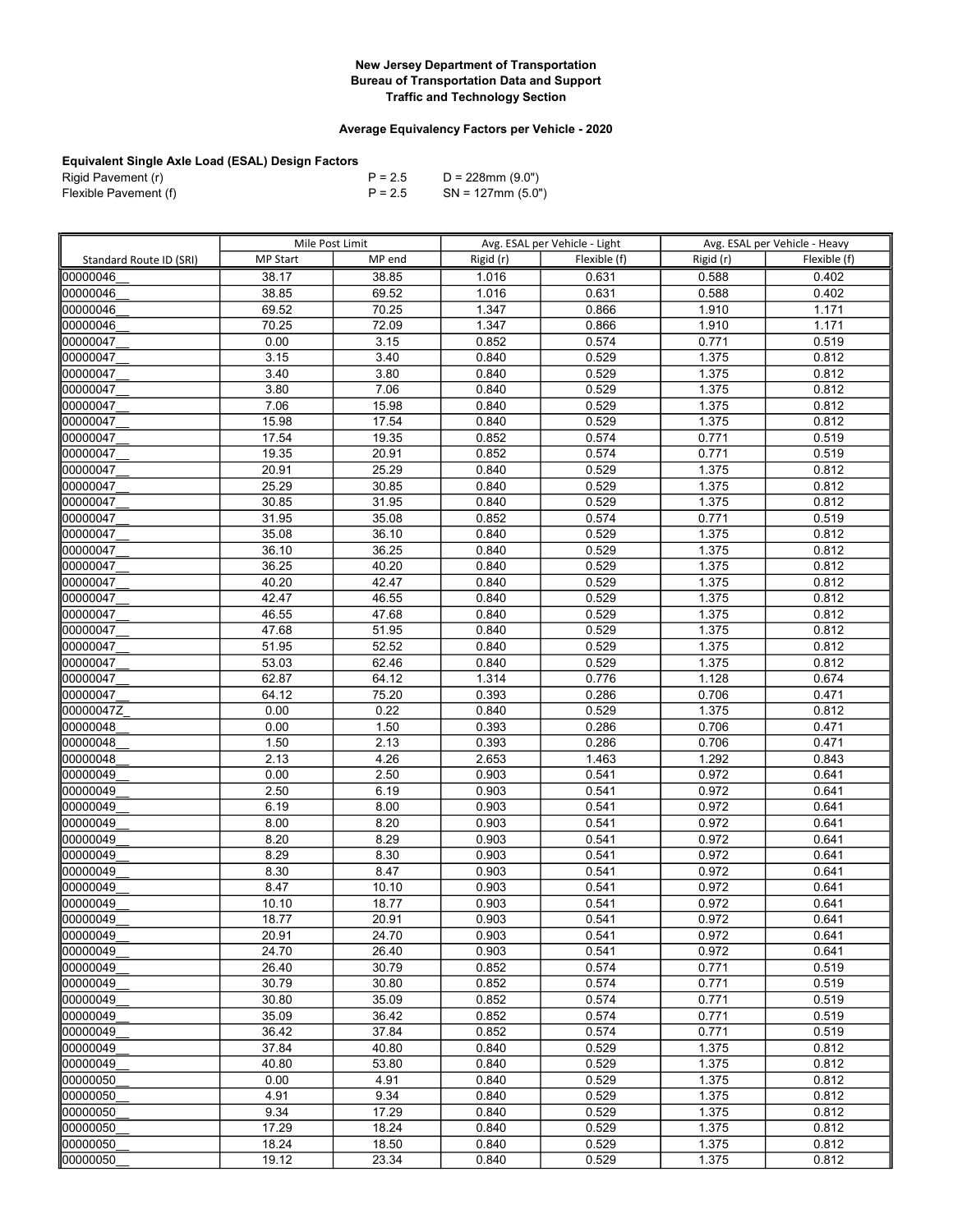## Average Equivalency Factors per Vehicle - 2020

| Rigid Pavement (r)    | $P = 2.5$ | D = 228mm (9.0")     |
|-----------------------|-----------|----------------------|
| Flexible Pavement (f) | $P = 2.5$ | $SN = 127$ mm (5.0") |

|                         | Mile Post Limit |        | Avg. ESAL per Vehicle - Light |              | Avg. ESAL per Vehicle - Heavy |                |
|-------------------------|-----------------|--------|-------------------------------|--------------|-------------------------------|----------------|
| Standard Route ID (SRI) | <b>MP Start</b> | MP end | Rigid (r)                     | Flexible (f) | Rigid (r)                     | Flexible (f)   |
| 00000050                | 23.34           | 24.93  | 0.840                         | 0.529        | 1.375                         | 0.812          |
| 00000050                | 24.93           | 24.94  | 0.840                         | 0.529        | 1.375                         | 0.812          |
| 00000050                | 24.94           | 26.02  | 0.840                         | 0.529        | 1.375                         | 0.812          |
| 00000052                | 0.00            | 2.12   | 0.663                         | 0.554        | 0.556                         | 0.444          |
| 00000052                | 2.12            | 2.74   | 0.949                         | 0.624        | 1.750                         | 1.125          |
| 00000053                | 0.00            | 3.40   | 1.016                         | 0.631        | 0.588                         | 0.402          |
| 00000053                | 3.40            | 4.63   | 1.016                         | 0.631        | 0.588                         | 0.402          |
| 00000053                | 4.63            | 4.66   | 1.016                         | 0.631        | 0.588                         | 0.402          |
| 00000054                | 0.00            | 1.07   | 0.840                         | 0.529        | 1.375                         | 0.812          |
| 00000054                | 1.07            | 1.10   | 0.840                         | 0.529        | 1.375                         | 0.812          |
| 00000054                | 1.10            | 5.65   | 0.840                         | 0.529        | 1.375                         | 0.812          |
| 00000054                | 5.65            | 6.67   | 0.840                         | 0.529        | 1.375                         | 0.812          |
| 00000054                | 6.67            | 8.71   | 0.684                         | 0.460        | 1.480                         | 0.860          |
| 00000054                | 8.71            | 10.60  | 0.840                         | 0.529        | 1.375                         | 0.812          |
| 00000054                | 10.60           | 11.86  | 0.840                         | 0.529        | 1.375                         | 0.812          |
| 00000055                | 20.00           | 21.75  | 1.706                         | 0.945        | 1.355                         | 0.852          |
| 00000504                | 6.47            | 8.05   | 1.533                         | 0.917        | 1.838                         | 1.081          |
| 00000504                | 8.05            | 8.96   | 1.533                         | 0.917        | 1.838                         | 1.081          |
| 00000504                | 8.96            | 11.65  | 1.016                         | 0.631        | 0.588                         | 0.402          |
| 00000504                | 11.65           | 12.77  | 1.347                         | 0.866        | 1.910                         | 1.171          |
| 00000504                | 12.77           | 13.99  | 1.347                         | 0.866        | 1.910                         | 1.171          |
| 00000504                | 13.99           | 14.05  | 1.347                         | 0.866        | 1.910                         | 1.171          |
| 00000504                | 14.05           | 14.51  | 1.347                         | 0.866        | 1.910                         | 1.171          |
| 00000504                | 14.51           | 14.76  | 1.347                         | 0.866        | 1.910                         | 1.171          |
| 00000504                | 14.76           | 15.76  | 1.347                         | 0.866        | 1.910                         | 1.171          |
| 00000504                | 15.76           | 15.83  | 1.347                         | 0.866        | 1.910                         | 1.171          |
| 00000504                | 15.83           | 15.94  | 1.533                         | 0.917        | 1.838                         | 1.081          |
| 00000505                | 0.00            | 0.48   | 0.926                         | 0.582        | 0.783                         | 0.500          |
| 00000505                | 0.48            | 0.53   | 1.533                         | 0.917        | 1.838                         | 1.081          |
| 00000505                | 0.53            | 0.66   | 0.926                         | 0.582        | 0.783                         | 0.500          |
| 00000505                | 0.66            | 1.93   | 0.926                         | 0.582        | 0.783                         | 0.500          |
| 00000505                | 1.93            | 2.50   | 1.347                         | 0.866        | 1.910                         | 1.171          |
| 00000505                | 2.50            | 7.48   | 1.347                         | 0.866        | 1.910                         | 1.171          |
| 00000505                | 7.48            | 9.50   | 1.347                         | 0.866        | 1.910                         | 1.171          |
| 00000505                | 9.50            | 10.70  | 1.347                         | 0.866        | 1.910                         | 1.171          |
| 00000505                | 10.70           | 11.48  | 1.347                         | 0.866        | 1.910                         | 1.171          |
| 00000505                | 11.48           | 11.71  | 1.347                         | 0.866        | 1.910                         | 1.171          |
| 00000505                | 11.71           | 17.61  | 1.347                         | 0.866        | 1.910                         | 1.171          |
| 00000505                | 17.61           | 20.64  | 1.347                         | 0.866        | 1.910                         | 1.171          |
| 00000505Z               | 0.00            | 0.48   | 0.926                         | 0.582        | 0.783                         | 0.500          |
| 00000506                | 0.00            | 7.28   | 1.016                         | 0.631        | 0.588                         | 0.402          |
| 00000506                | 7.28            | 7.34   | 1.533                         | 0.917        | 1.838                         | 1.081          |
| 00000506                | 7.34            | 10.43  | 1.533                         | 0.917        | 1.838                         | 1.081          |
| 00000506                | 10.52           | 10.78  | 1.533                         | 0.917        | 1.838                         | 1.081          |
| 00000506S               | 0.00            | 3.93   | 1.347                         | 0.866        | 1.910                         | 1.171          |
| 00000506S               | 3.93            | 4.16   | 1.347                         | 0.866        | 1.910                         | 1.171          |
| 00000506S               | 4.16            | 4.30   | 1.347                         | 0.866        | 1.910                         | 1.171          |
| 00000506SZ              | 0.00            | 0.22   | 1.347                         | 0.866        | 1.910                         | 1.171          |
| 00000506SZ              | 0.22            | 0.29   | 1.347                         | 0.866        | 1.910                         | 1.171          |
| 00000507                | 0.00            | 2.21   | 1.533                         | 0.917        | 1.838                         | 1.081          |
| 00000507                | 3.22            | 4.53   | 1.347                         | 0.866        | 1.910                         | 1.171          |
| 00000507                | 4.53            | 7.04   | 1.347                         | 0.866        | 1.910                         | 1.171          |
| 00000507                | 7.04<br>7.73    | 7.73   | 1.347                         | 0.866        | 1.910                         | 1.171<br>1.171 |
| 00000507<br>00000507    |                 | 8.26   | 1.347                         | 0.866        | 1.910                         |                |
|                         | 8.26            | 8.82   | 1.347                         | 0.866        | 1.910                         | 1.171          |
| 00000507                | 8.82            | 9.24   | 1.347                         | 0.866        | 1.910                         | 1.171          |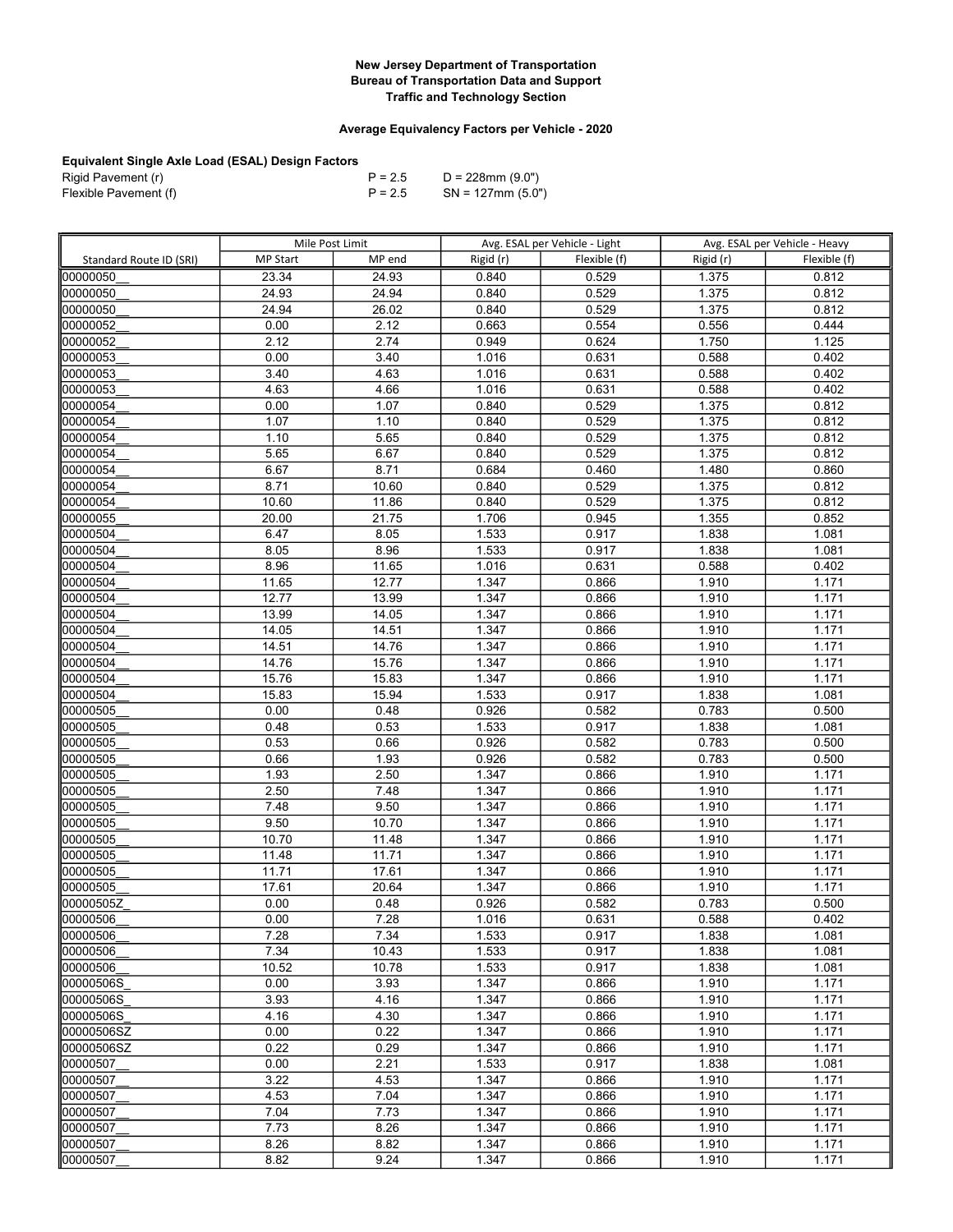## Average Equivalency Factors per Vehicle - 2020

| Rigid Pavement (r)    | $P = 2.5$ | D = 228mm (9.0")     |
|-----------------------|-----------|----------------------|
| Flexible Pavement (f) | $P = 2.5$ | $SN = 127$ mm (5.0") |

|                         | Mile Post Limit |                | Avg. ESAL per Vehicle - Light |                | Avg. ESAL per Vehicle - Heavy |                |
|-------------------------|-----------------|----------------|-------------------------------|----------------|-------------------------------|----------------|
| Standard Route ID (SRI) | <b>MP Start</b> | MP end         | Rigid (r)                     | Flexible (f)   | Rigid (r)                     | Flexible (f)   |
| 00000507                | 9.24            | 9.56           | 1.347                         | 0.866          | 1.910                         | 1.171          |
| 00000507                | 9.56            | 14.35          | 1.347                         | 0.866          | 1.910                         | 1.171          |
| 00000507                | 14.35           | 15.94          | 1.347                         | 0.866          | 1.910                         | 1.171          |
| 00000507                | 15.94           | 18.62          | 1.347                         | 0.866          | 1.910                         | 1.171          |
| 00000507                | 18.62           | 19.04          | 1.347                         | 0.866          | 1.910                         | 1.171          |
| 00000507                | 19.04           | 20.37          | 1.347                         | 0.866          | 1.910                         | 1.171          |
| 00000507                | 20.37           | 20.76          | 1.347                         | 0.866          | 1.910                         | 1.171          |
| 00000507                | 21.35           | 24.19          | 1.347                         | 0.866          | 1.910                         | 1.171          |
| 00000507                | 24.19           | 24.99          | 1.347                         | 0.866          | 1.910                         | 1.171          |
| 00000507                | 24.99           | 26.39          | 1.016                         | 0.631          | 0.588                         | 0.402          |
| 00000507                | 26.39           | 28.34          | 1.016                         | 0.631          | 0.588                         | 0.402          |
| 00000508                | 0.00            | 1.73           | 1.016                         | 0.631          | 0.588                         | 0.402          |
| 00000508                | 1.73            | 3.11           | 1.016                         | 0.631          | 0.588                         | 0.402          |
| 00000508                | 3.11            | 6.22           | 1.016                         | 0.631          | 0.588                         | 0.402          |
| 00000508                | 6.22            | 6.39           | 1.533                         | 0.917          | 1.838                         | 1.081          |
| 00000508                | 6.39            | 6.58           | 1.533                         | 0.917          | 1.838                         | 1.081          |
| 00000508                | 6.58            | 6.70           | 1.016                         | 0.631          | 0.588                         | 0.402          |
| 00000508                | 6.70            | 11.28          | 1.347                         | 0.866          | 1.910                         | 1.171          |
| 00000508                | 11.28           | 11.41          | 1.347                         | 0.866          | 1.910                         | 1.171          |
| 00000508                | 11.41           | 11.53          | 1.347                         | 0.866          | 1.910                         | 1.171          |
| 00000508                | 12.20           | 12.36          | 1.533                         | 0.917          | 1.838                         | 1.081          |
| 100000508               | 12.36           | 14.47          | 1.533                         | 0.917          | 1.838                         | 1.081          |
| 00000508                | 14.47           | 16.14          | 1.533                         | 0.917          | 1.838                         | 1.081          |
| 00000508S               | 0.00            | 0.31           | 1.016                         | 0.631          | 0.588                         | 0.402          |
| 00000509                | 0.00            | 1.96           | 1.533                         | 0.917          | 1.838                         | 1.081          |
| 00000509                | 1.96            | 2.37           | 1.533                         | 0.917          | 1.838                         | 1.081          |
| 00000509                | 2.37            | 2.99           | 1.533                         | 0.917          | 1.838                         | 1.081          |
| 00000509                | 2.99            | 4.84           | 1.533                         | 0.917          | 1.838                         | 1.081          |
| 00000509                | 4.84            | 5.38           | 1.533                         | 0.917          | 1.838                         | 1.081          |
| 00000509                | 5.38            | 7.27           | 1.533                         | 0.917          | 1.838                         | 1.081          |
| 00000509                | 7.27            | 8.19           | 1.533                         | 0.917          | 1.838                         | 1.081          |
| 00000509                | 8.19            | 8.48           | 1.533                         | 0.917          | 1.838                         | 1.081          |
| 00000509                | 8.48            | 8.90           | 1.533                         | 0.917          | 1.838                         | 1.081          |
| 00000509                | 8.90            | 9.42           | 1.533                         | 0.917          | 1.838                         | 1.081          |
| 00000509                | 9.42            | 11.55          | 1.533                         | 0.917          | 1.838                         | 1.081          |
| 00000509                | 11.55           | 11.56          | 1.347                         | 0.866          | 1.910                         | 1.171          |
| 00000509                | 11.56           | 12.43          | 1.533                         | 0.917          | 1.838                         | 1.081          |
| 00000509                | 12.43           | 12.80          | 1.533                         | 0.917          | 1.838                         | 1.081          |
| 00000509                | 12.80<br>14.01  | 14.01<br>14.53 | 1.533                         | 0.917          | 1.838                         | 1.081<br>1.081 |
| 00000509                |                 |                | 1.533                         | 0.917          | 1.838                         |                |
| 00000509                | 14.53           | 14.78          | 1.533                         | 0.917          | 1.838                         | 1.081          |
| 100000509<br>00000509   | 14.78<br>15.88  | 15.88<br>21.89 | 1.533<br>1.533                | 0.917<br>0.917 | 1.838<br>1.838                | 1.081<br>1.081 |
| 00000509                | 22.35           | 23.43          | 1.347                         | 0.866          | 1.910                         | 1.171          |
| 00000509                | 23.43           | 24.19          | 1.347                         | 0.866          | 1.910                         | 1.171          |
| 00000509                | 24.19           | 24.23          | 1.347                         | 0.866          | 1.910                         | 1.171          |
| 00000509                | 24.23           | 25.40          | 1.347                         | 0.866          | 1.910                         | 1.171          |
| 00000509                | 25.40           | 25.58          | 1.347                         | 0.866          | 1.910                         | 1.171          |
| 00000509                | 25.58           | 25.78          | 1.347                         | 0.866          | 1.910                         | 1.171          |
| 00000509S               | 0.00            | 0.93           | 1.533                         | 0.917          | 1.838                         | 1.081          |
| l00000509S              | 0.93            | 0.98           | 1.016                         | 0.631          | 0.588                         | 0.402          |
| l00000509S              | 0.98            | 1.79           | 1.016                         | 0.631          | 0.588                         | 0.402          |
| 00000509S               | 1.79            | 2.98           | 1.016                         | 0.631          | 0.588                         | 0.402          |
| 00000509Z               | 0.00            | 0.16           | 1.347                         | 0.866          | 1.910                         | 1.171          |
| 00000509Z               | 0.16            | 0.38           | 1.347                         | 0.866          | 1.910                         | 1.171          |
| 00000509Z               | 2.61            | 2.87           | 1.347                         | 0.866          | 1.910                         | 1.171          |
|                         |                 |                |                               |                |                               |                |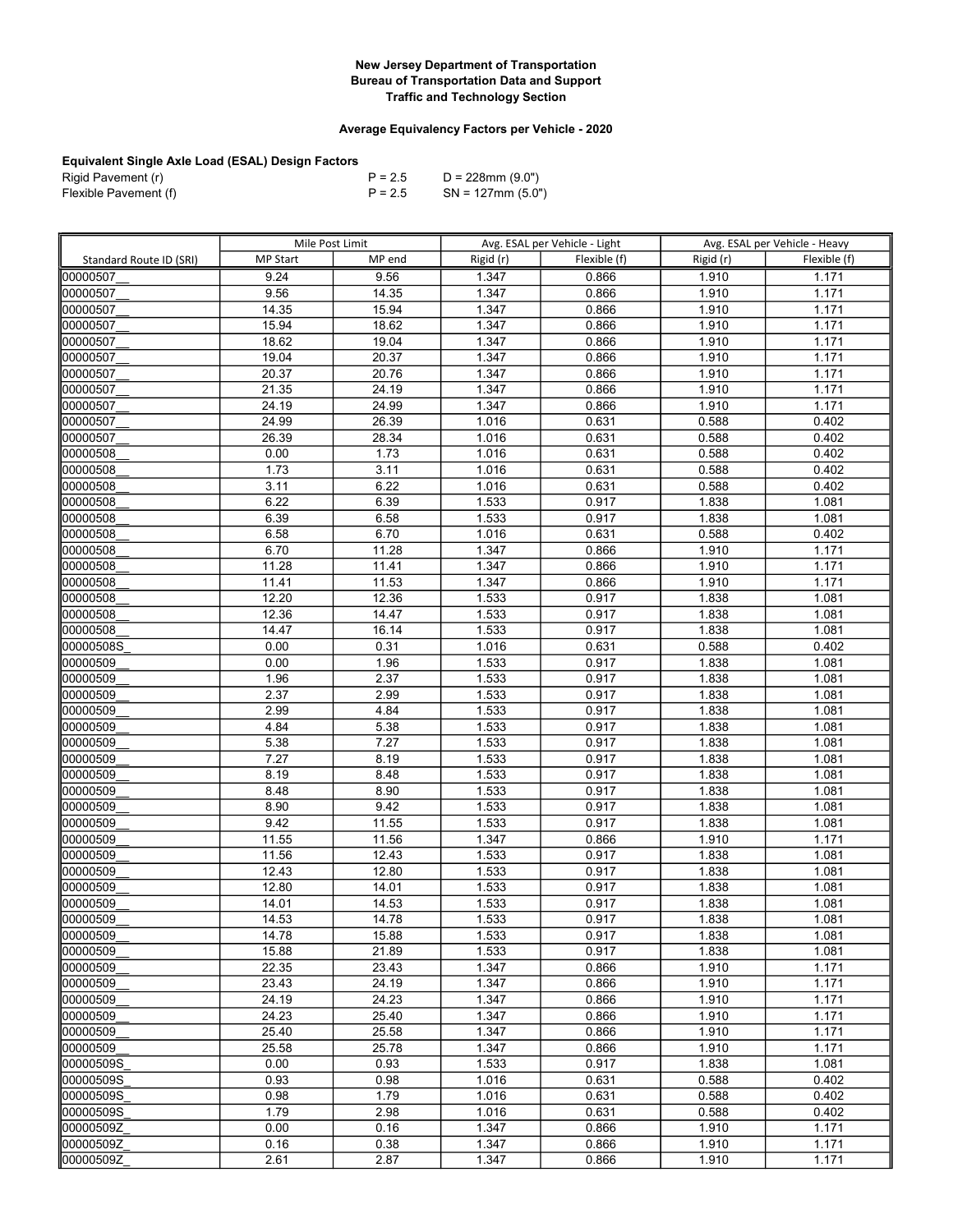## Average Equivalency Factors per Vehicle - 2020

| Rigid Pavement (r)    | $P = 2.5$ | D = 228mm (9.0")     |
|-----------------------|-----------|----------------------|
| Flexible Pavement (f) | $P = 2.5$ | $SN = 127$ mm (5.0") |

|                         | Mile Post Limit |                   | Avg. ESAL per Vehicle - Light |                | Avg. ESAL per Vehicle - Heavy |                |
|-------------------------|-----------------|-------------------|-------------------------------|----------------|-------------------------------|----------------|
| Standard Route ID (SRI) | <b>MP Start</b> | MP end            | Rigid (r)                     | Flexible (f)   | Rigid (r)                     | Flexible (f)   |
| 00000510                | 0.00            | 0.30              | 1.533                         | 0.917          | 1.838                         | 1.081          |
| 00000510                | 0.30            | 2.82              | 1.533                         | 0.917          | 1.838                         | 1.081          |
| 00000510                | 2.82            | 3.45              | 1.533                         | 0.917          | 1.838                         | 1.081          |
| 00000510                | 3.45            | 3.90              | 1.533                         | 0.917          | 1.838                         | 1.081          |
| 00000510                | 3.90            | 4.83              | 1.533                         | 0.917          | 1.838                         | 1.081          |
| 00000510                | 4.83            | 8.11              | 1.533                         | 0.917          | 1.838                         | 1.081          |
| 00000510                | 8.11            | 10.94             | 1.533                         | 0.917          | 1.838                         | 1.081          |
| 00000510                | 10.94           | 11.65             | 1.533                         | 0.917          | 1.838                         | 1.081          |
| 00000510                | 11.80           | 12.91             | 1.016                         | 0.631          | 0.588                         | 0.402          |
| 00000510                | 12.91           | 14.33             | 1.016                         | 0.631          | 0.588                         | 0.402          |
| 00000510                | 14.33           | 17.85             | 1.016                         | 0.631          | 0.588                         | 0.402          |
| 00000510                | 17.85           | 27.10             | 1.016                         | 0.631          | 0.588                         | 0.402          |
| 00000055                | 21.75           | 38.30             | 1.706                         | 0.945          | 1.355                         | 0.852          |
| 00000055                | 38.30           | 60.54             | 1.654                         | 0.920          | 1.394                         | 0.869          |
| 00000056                | 0.00            | $\overline{1.25}$ | 0.393                         | 0.286          | 0.706                         | 0.471          |
| 00000056                | 1.25            | 2.20              | 0.393                         | 0.286          | 0.706                         | 0.471          |
| 00000056                | 2.20            | 9.19              | 0.393                         | 0.286          | 0.706                         | 0.471          |
| 00000057                | 0.00            | 3.58              | 0.679                         | 0.495          | 0.932                         | 0.598          |
| 00000057                | 3.58            | 6.53              | 0.679                         | 0.495          | 0.932                         | 0.598          |
| 00000057                | 6.53            | 9.79              | 0.679                         | 0.495          | 0.932                         | 0.598          |
| 00000057                | 9.79            | 11.60             | 0.679                         | 0.495          | 0.932                         | 0.598          |
| 00000057                | 11.60           | 12.67             | 0.679                         | 0.495          | 0.932                         | 0.598          |
| 00000057                | 12.67           | 14.68             | 0.679                         | 0.495          | 0.932                         | 0.598          |
| 00000057                | 14.68           | 15.82             | 0.679                         | 0.495          | 0.932                         | 0.598          |
| 00000057                | 15.82           | 20.53             | 0.679                         | 0.495          | 0.932                         | 0.598          |
| 00000057                | 20.53           | 21.10             | 0.679                         | 0.495          | 0.932                         | 0.598          |
| 00000059                | 0.00            | 0.15              | 0.926                         | 0.582          | 0.783                         | 0.500          |
| 00000062                | 0.00            | 0.47              | 1.347                         | 0.866          | 1.910                         | 1.171          |
| 00000063                | 0.00            | 0.90              | 1.347                         | 0.866          | 1.910                         | 1.171          |
| 00000063                | 0.90            | 3.09              | 1.347                         | 0.866          | 1.910                         | 1.171          |
| 00000064                | 0.00            | 0.32              | 0.780                         | 0.493          | 0.735                         | 0.486          |
| 00000066                | 0.00            | 3.62              | 0.880                         | 0.583          | 0.916                         | 0.574          |
| 00000067                | 0.00            | 0.80              | 1.533                         | 0.917          | 1.838                         | 1.081          |
| 00000067                | 0.80            | 1.29              | 1.533                         | 0.917          | 1.838                         | 1.081          |
| 00000067                | 1.29            | 1.86              | 1.347                         | 0.866          | 1.910                         | 1.171          |
| 00000068                | 0.00            | 1.00              | 1.166                         | 0.682          | 1.179                         | 0.768          |
| 00000068                | 1.00            | 2.85              | 1.166                         | 0.682          | 1.179                         | 0.768          |
| 00000068                | 2.85            | 7.80              | 0.978                         | 0.647          | 1.261                         | 0.815          |
| 00000070                | 0.00            | 18.53             | 0.557                         | 0.389          | 0.947                         | 0.624          |
| 00000070                | 18.61           | 23.03             | 0.557                         | 0.389          | 0.947                         | 0.624          |
| 00000070                | 23.03           | 26.05<br>33.31    | 0.557                         | 0.389          | 0.947                         | 0.624          |
| 00000070<br>00000070    | 26.05<br>33.31  | 37.52             | 0.557<br>0.557                | 0.389<br>0.389 | 0.947<br>0.947                | 0.624<br>0.624 |
| 00000070                | 37.52           | 40.30             | 0.557                         | 0.389          | 0.947                         | 0.624          |
| 00000070                | 40.30           | 43.27             | 0.557                         | 0.389          | 0.947                         | 0.624          |
| 00000070                | 43.27           | 58.26             | 0.880                         | 0.583          | 0.916                         | 0.574          |
| 100000070               | 58.26           | 58.44             | 0.880                         | 0.583          | 0.916                         | 0.574          |
| 00000070                | 58.44           | 59.84             | 0.880                         | 0.583          | 0.916                         | 0.574          |
| 00000071                | 0.00            | 1.72              | 0.880                         | 0.583          | 0.916                         | 0.574          |
| 00000071                | 1.72            | 4.89              | 0.880                         | 0.583          | 0.916                         | 0.574          |
| 100000071               | 4.89            | 5.10              | 0.880                         | 0.583          | 0.916                         | 0.574          |
| 100000071               | 5.42            | 5.57              | 0.579                         | 0.407          | 1.143                         | 0.679          |
| 00000071                | 5.57            | 9.00              | 0.579                         | 0.407          | 1.143                         | 0.679          |
| 00000071                | 9.00            | 9.37              | 0.579                         | 0.407          | 1.143                         | 0.679          |
| 00000071                | 9.37            | 9.47              | 0.579                         | 0.407          | 1.143                         | 0.679          |
| 00000071                | 9.47            | 12.96             | 0.579                         | 0.407          | 1.143                         | 0.679          |
|                         |                 |                   |                               |                |                               |                |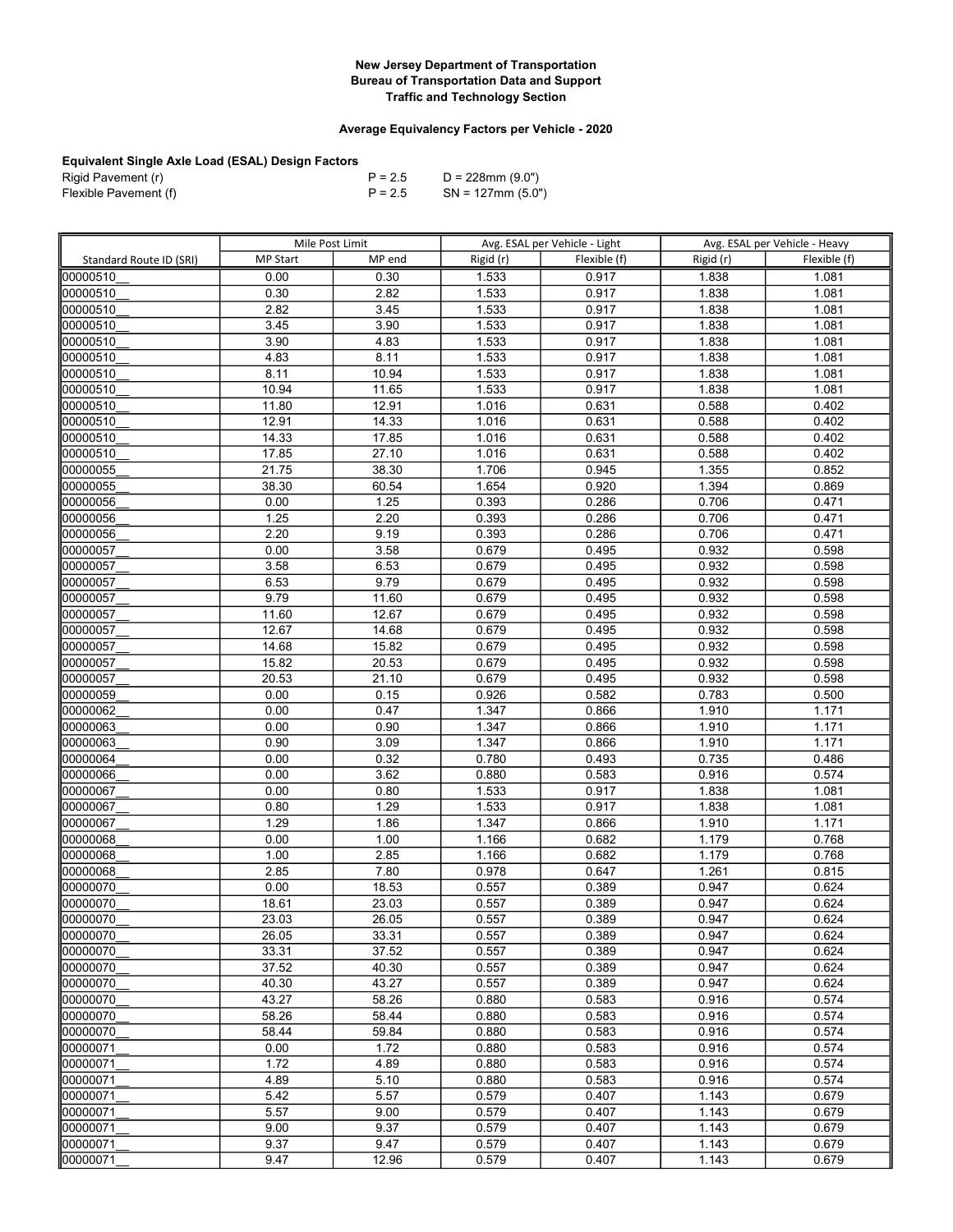## Average Equivalency Factors per Vehicle - 2020

| Rigid Pavement (r)    | $P = 2.5$ | D = 228mm (9.0")     |
|-----------------------|-----------|----------------------|
| Flexible Pavement (f) | $P = 2.5$ | $SN = 127$ mm (5.0") |

|                         | Mile Post Limit |               | Avg. ESAL per Vehicle - Light |                | Avg. ESAL per Vehicle - Heavy |                |
|-------------------------|-----------------|---------------|-------------------------------|----------------|-------------------------------|----------------|
| Standard Route ID (SRI) | <b>MP Start</b> | MP end        | Rigid (r)                     | Flexible (f)   | Rigid (r)                     | Flexible (f)   |
| 00000071                | 12.96           | 13.78         | 0.579                         | 0.407          | 1.143                         | 0.679          |
| 00000071                | 13.78           | 15.58         | 0.579                         | 0.407          | 1.143                         | 0.679          |
| 00000071                | 15.58           | 16.78         | 0.579                         | 0.407          | 1.143                         | 0.679          |
| 00000072                | 0.00            | 1.66          | 1.829                         | 0.980          | 1.331                         | 0.844          |
| 00000072                | 1.66            | 16.20         | 1.829                         | 0.980          | 1.331                         | 0.844          |
| 00000072                | 16.20           | 16.22         | 1.114                         | 0.723          | 1.417                         | 0.833          |
| 00000072                | 16.22           | 22.80         | 1.114                         | 0.723          | 1.417                         | 0.833          |
| 00000072                | 22.80           | 23.00         | 1.114                         | 0.723          | 1.417                         | 0.833          |
| 00000072                | 23.00           | 26.75         | 1.114                         | 0.723          | 1.417                         | 0.833          |
| 00000072                | 26.75           | 27.08         | 1.492                         | 0.881          | 1.387                         | 0.869          |
| 00000072                | 27.08           | 28.46         | 1.114                         | 0.723          | 1.417                         | 0.833          |
| 00000072                | 28.46           | 28.74         | 1.114                         | 0.723          | 1.417                         | 0.833          |
| 00000073                | 0.00            | 2.40          | 0.840                         | 0.529          | 1.375                         | 0.812          |
| 00000073                | 2.40            | 4.00          | 0.840                         | 0.529          | 1.375                         | 0.812          |
| 00000073                | 4.00            | 4.14          | 0.840                         | 0.529          | 1.375                         | 0.812          |
| 00000073                | 4.14            | 6.06          | 1.166                         | 0.682          | 1.179                         | 0.768          |
| 00000073                | 6.06            | 8.90          | 1.314                         | 0.776          | 1.128                         | 0.674          |
| 00000073                | 8.90            | 11.50         | 1.314                         | 0.776          | 1.128                         | 0.674          |
| 00000073                | 11.50           | 13.20         | 1.314                         | 0.776          | 1.128                         | 0.674          |
| 00000073                | 13.20           | 34.64         | 1.314                         | 0.776          | 1.128                         | 0.674          |
| 00000076                | 0.00            | 3.08          | 0.974                         | 0.588          | 1.007                         | 0.676          |
| 00000076C               | 0.00            | 1.22          | 1.314                         | 0.776          | 1.128                         | 0.674          |
| 00000077                | 0.00            | 2.10          | 0.393                         | 0.286          | 0.706                         | 0.471          |
| 00000077                | 2.10            | 6.14          | 0.393                         | 0.286          | 0.706                         | 0.471          |
| 00000077                | 6.14            | 10.00         | 0.393                         | 0.286          | 0.706                         | 0.471          |
| 00000077                | 10.00           | 14.10         | 0.393                         | 0.286          | 0.706                         | 0.471          |
| 00000077                | 14.10           | 14.60         | 0.393                         | 0.286          | 0.706                         | 0.471          |
| 00000077                | 14.60           | 18.29         | 0.393                         | 0.286          | 0.706                         | 0.471          |
| 00000077                | 18.29           | 22.16         | 0.393                         | 0.286          | 0.706                         | 0.471          |
| 00000077                | 22.16           | 22.55         | 0.393                         | 0.286          | 0.706                         | 0.471          |
| 00000078                | 0.00            | 7.68          | 0.433                         | 0.334          | 1.044                         | 0.706          |
| 00000078                | 7.68            | 14.52         | 1.135                         | 0.674          | 1.185                         | 0.796          |
| 00000078                | 14.52           | 25.53         | 1.135                         | 0.674          | 1.185                         | 0.796          |
| 00000078                | 25.53           | 30.14         | 1.255                         | 0.714          | 0.972                         | 0.653          |
| 00000078                | 30.14           | 30.80         | 1.255                         | 0.714          | 0.972                         | 0.653          |
| 00000078                | 30.80           | 31.32         | 1.255                         | 0.714          | 0.972                         | 0.653          |
| 00000078                | 31.32           | 42.70         | 1.672                         | 0.913          | 1.311                         | 0.851          |
| 00000078                | 42.70           | 52.20         | 1.672                         | 0.913          | 1.311                         | 0.851          |
| 00000078                | 52.20           | 58.50         | 1.672                         | 0.913          | 1.311                         | 0.851          |
| 00000078                | 58.50           | 59.00         | 1.672                         | 0.913          | 1.311                         | 0.851          |
| 00000078                | 59.00           | 62.00         | 0.987                         | 0.597          | 0.911                         | 0.612          |
| 100000078               | 62.00           | 67.03         | 1.672                         | 0.913          | 1.311                         | 0.851          |
| 00000078                | 67.03           | 67.83         | 1.672                         | 0.913          | 1.311                         | 0.851          |
| 00000079                | 0.00            | 1.43          | 1.142                         | 0.715          | 1.149                         | 0.727          |
| 100000079               | 1.43<br>1.59    | 1.59          | 1.142                         | 0.715          | 1.149                         | 0.727<br>0.727 |
| 00000079                | 3.40            | 3.40          | 1.142                         | 0.715          | 1.149                         | 0.574          |
| 00000079                |                 | 5.47          | 0.880                         | 0.583          | 0.916                         |                |
| 00000079<br>00000079    | 5.47<br>6.17    | 6.17<br>10.90 | 0.880                         | 0.583<br>0.583 | 0.916                         | 0.574<br>0.574 |
|                         | 10.90           |               | 0.880                         |                | 0.916                         | 0.574          |
| 00000079                |                 | 12.13<br>4.70 | 0.880                         | 0.583          | 0.916                         |                |
| 00000080<br>100000080   | 0.00<br>4.70    | 18.26         | 0.347<br>0.424                | 0.276          | 0.905<br>1.175                | 0.603<br>0.780 |
| 00000080                | 18.26           | 19.88         | 0.424                         | 0.333<br>0.333 |                               | 0.780          |
| 00000080                | 19.88           | 23.23         | 0.424                         | 0.333          | 1.175<br>1.175                | 0.780          |
| 00000080                | 23.23           | 68.54         | 0.787                         | 0.546          | 0.908                         | 0.606          |
| 00000081                | 0.00            |               |                               | 0.662          | 0.901                         | 0.597          |
|                         |                 | 1.18          | 1.028                         |                |                               |                |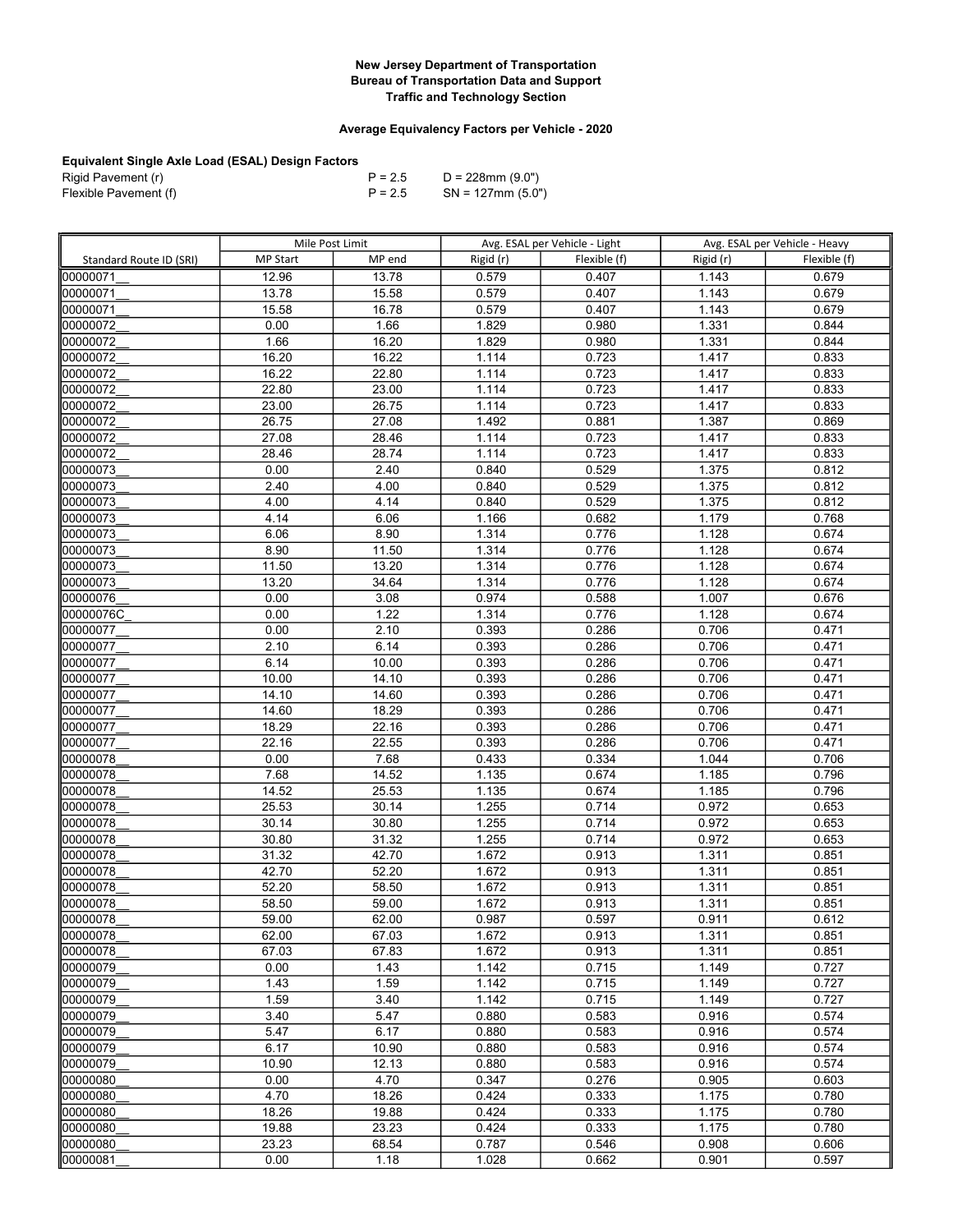## Average Equivalency Factors per Vehicle - 2020

| Rigid Pavement (r)    | $P = 2.5$ | D = 228mm (9.0")     |
|-----------------------|-----------|----------------------|
| Flexible Pavement (f) | $P = 2.5$ | $SN = 127$ mm (5.0") |

|                         | Mile Post Limit |                | Avg. ESAL per Vehicle - Light |                | Avg. ESAL per Vehicle - Heavy |                |
|-------------------------|-----------------|----------------|-------------------------------|----------------|-------------------------------|----------------|
| Standard Route ID (SRI) | <b>MP Start</b> | MP end         | Rigid (r)                     | Flexible (f)   | Rigid (r)                     | Flexible (f)   |
| 00000082                | 0.00            | 3.83           | 1.016                         | 0.631          | 0.588                         | 0.402          |
| 00000082                | 3.83            | 4.92           | 1.016                         | 0.631          | 0.588                         | 0.402          |
| 00000083                | 0.00            | 3.81           | 0.852                         | 0.574          | $\overline{0.771}$            | 0.519          |
| 00000087                | 0.00            | 0.60           | 0.663                         | 0.554          | 0.556                         | 0.444          |
| 00000087                | 0.60            | 1.70           | 1.492                         | 0.881          | 1.387                         | 0.869          |
| 00000088                | 0.00            | 0.60           | 0.880                         | 0.583          | 0.916                         | 0.574          |
| 00000088                | 0.60            | 5.20           | 0.880                         | 0.583          | 0.916                         | 0.574          |
| 00000088                | 5.20            | 5.45           | 0.880                         | 0.583          | 0.916                         | 0.574          |
| 00000088                | 5.45            | 5.62           | 0.880                         | 0.583          | 0.916                         | 0.574          |
| 00000088                | 5.62            | 7.70           | 0.880                         | 0.583          | 0.916                         | 0.574          |
| 00000088                | 7.70            | 10.02          | 0.880                         | 0.583          | 0.916                         | 0.574          |
| loooooo88Z              | 0.00            | 0.19           | 0.880                         | 0.583          | 0.916                         | 0.574          |
| 00000090                | 0.00            | 3.22           | 1.654                         | 0.920          | 1.394                         | 0.869          |
| 00000091                | 0.00            | 2.26           | 0.978                         | 0.647          | 1.261                         | 0.815          |
| 00000093                | 0.00            | 3.50           | 1.347                         | 0.866          | 1.910                         | 1.171          |
| 00000094                | 0.00            | 0.63           | 1.533                         | 0.917          | 1.838                         | 1.081          |
| 00000094                | 0.63            | 17.08          | 1.533                         | 0.917          | 1.838                         | 1.081          |
| 00000094                | 17.08           | 22.00          | 1.533                         | 0.917          | 1.838                         | 1.081          |
| 00000094                | 22.00           | 22.47          | 1.533                         | 0.917          | 1.838                         | 1.081          |
| 00000094                | 24.91           | 25.64          | 1.533                         | 0.917          | 1.838                         | 1.081          |
| 00000094                | 25.64           | 27.70          | 1.533                         | 0.917          | 1.838                         | 1.081          |
| 100000094               | 28.00           | 32.38          | 1.533                         | 0.917          | 1.838                         | 1.081          |
| 00000094                | 32.38           | 35.31          | 1.533                         | 0.917          | 1.838                         | 1.081          |
| 00000094                | 35.31           | 36.14          | 1.533                         | 0.917          | 1.838                         | 1.081          |
| 00000094                | 36.14           | 41.76          | 1.533                         | 0.917          | 1.838                         | 1.081          |
| 00000094                | 41.76           | 43.30          | 1.533                         | 0.917          | 1.838                         | 1.081          |
| 00000094                | 43.30           | 45.94          | 1.533                         | 0.917          | 1.838                         | 1.081          |
| 00000095                | 0.00            | 7.50           | 1.580                         | 0.889          | 1.348                         | 0.860          |
| 00000095                | 7.50            | 16.55          | 1.580                         | 0.889          | 1.348                         | 0.860          |
| 00000095                | 16.55           | 19.45          | 0.987                         | 0.597          | 0.911                         | 0.612          |
| 00000095                | 19.45           | 23.40          | 0.987                         | 0.597          | 0.911                         | 0.612          |
| 00000095                | 23.40           | 24.47          | 0.987                         | 0.597          | 0.911                         | 0.612          |
| 00000095                | 24.47           | 77.40          | 0.655                         | 0.424          | 0.849                         | 0.556          |
| 00000095                | 77.40           | 77.96          | 0.987                         | 0.597          | 0.911                         | 0.612          |
| 00000095M               | 0.00            | 8.77           | 1.580                         | 0.889          | 1.348                         | 0.860          |
| 00000095W               | 0.00            | 11.26          | 0.787                         | 0.546          | 0.908                         | 0.606          |
| 00000109                | 0.00            | 1.11           | 0.840                         | 0.529          | 1.375                         | 0.812          |
| 00000109                | 1.11            | 1.16           | 0.840                         | 0.529          | 1.375                         | 0.812          |
| 00000109                | 1.16            | 1.32           | 0.840                         | 0.529          | 1.375                         | 0.812          |
| 00000109                | 1.32            | 2.31           | 0.393                         | 0.286          | 0.706                         | 0.471          |
| 00000109                | 2.31            | 3.06           | 0.852                         | 0.574          | 0.771                         | 0.519          |
| 00000120                | 0.00            | 1.34           | 1.028                         | 0.662          | 0.901                         | 0.597          |
| 00000120                | 1.34            | 2.65           | 1.347                         | 0.866<br>0.664 | 1.910                         | 1.171          |
| 00000122                | 0.00            | 1.15           | 1.106                         |                | 1.340                         | 0.855          |
| 00000122                | 1.15            | 2.42           | 1.106                         | 0.664          | 1.340                         | 0.855          |
| 00000124                | 0.00            | 0.78           | 1.016                         | 0.631          | 0.588                         | 0.402          |
| 00000124<br>00000124    | 0.78            | 1.50           | 1.016                         | 0.631          | 0.588                         | 0.402          |
|                         | 1.50            | 4.37           | 1.533                         | 0.917          | 1.838<br>1.838                | 1.081          |
| 00000124<br>00000124    | 4.37<br>4.47    | 4.47<br>7.34   | 1.533<br>1.016                | 0.917<br>0.631 | 0.588                         | 1.081<br>0.402 |
| 00000124                |                 |                |                               |                |                               | 0.402          |
| 00000124                | 7.34<br>8.96    | 8.96<br>9.83   | 1.016<br>1.016                | 0.631<br>0.631 | 0.588<br>0.588                | 0.402          |
|                         |                 |                |                               |                |                               |                |
| 00000124<br>00000124    | 9.83<br>11.30   | 11.30<br>11.36 | 1.016<br>1.016                | 0.631<br>0.631 | 0.588<br>0.588                | 0.402<br>0.402 |
| 00000124                | 11.36           | 11.54          | 1.016                         | 0.631          | 0.588                         | 0.402          |
| 00000124                |                 | 14.74          |                               | 0.631          | 0.588                         | 0.402          |
|                         | 11.54           |                | 1.016                         |                |                               |                |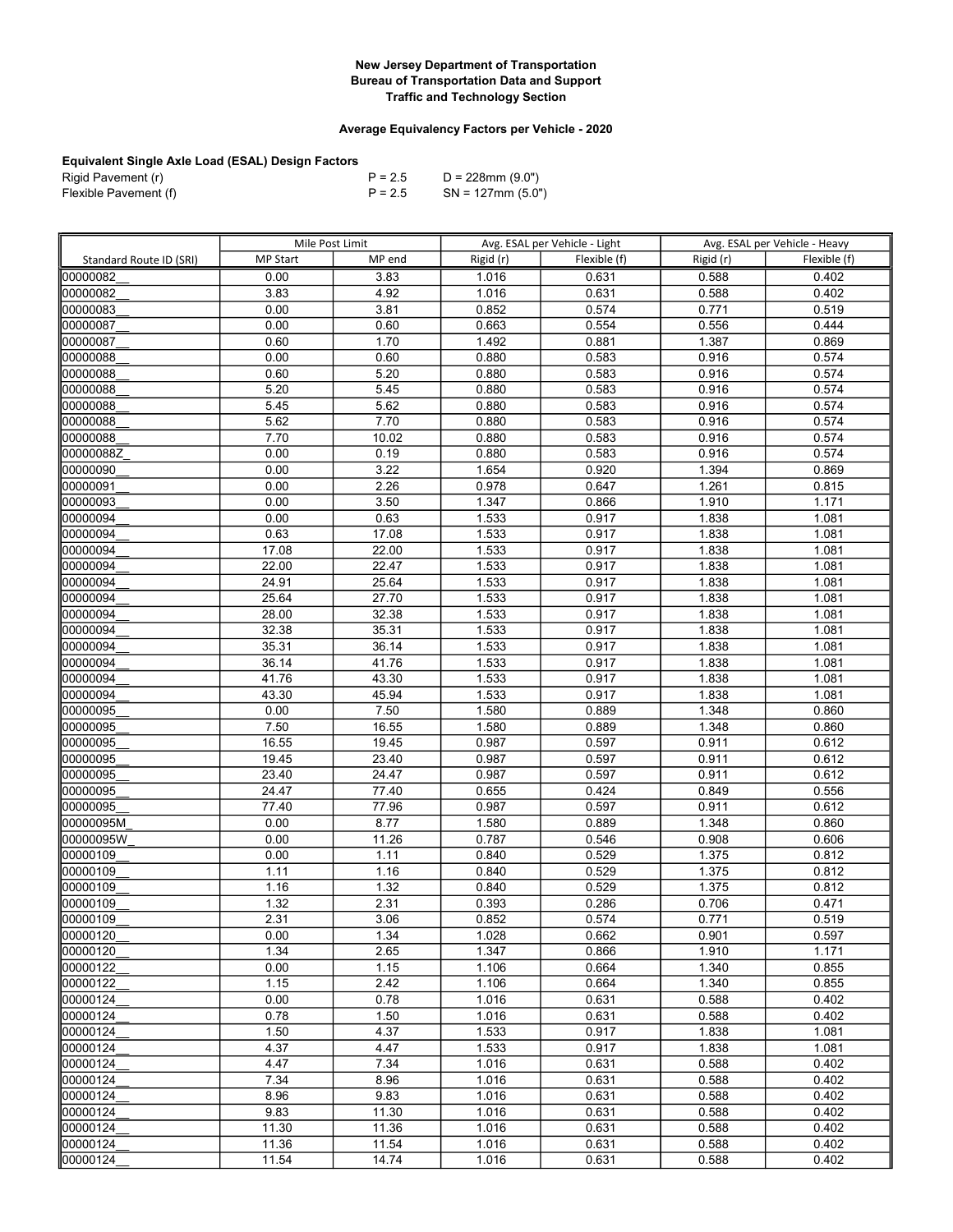## Average Equivalency Factors per Vehicle - 2020

| Rigid Pavement (r)    | $P = 2.5$ | D = 228mm (9.0")     |
|-----------------------|-----------|----------------------|
| Flexible Pavement (f) | $P = 2.5$ | $SN = 127$ mm (5.0") |

|                         | Mile Post Limit |        | Avg. ESAL per Vehicle - Light |              | Avg. ESAL per Vehicle - Heavy |              |
|-------------------------|-----------------|--------|-------------------------------|--------------|-------------------------------|--------------|
| Standard Route ID (SRI) | <b>MP Start</b> | MP end | Rigid (r)                     | Flexible (f) | Rigid (r)                     | Flexible (f) |
| 00000129                | 0.00            | 2.41   | 0.905                         | 0.603        | 0.876                         | 0.580        |
| 00000130                | 0.00            | 3.00   | 0.393                         | 0.286        | 0.706                         | 0.471        |
| 00000130                | 3.00            | 5.17   | 0.393                         | 0.286        | 0.706                         | 0.471        |
| 00000130                | 5.17            | 5.20   | 0.393                         | 0.286        | 0.706                         | 0.471        |
| 00000130                | 5.20            | 8.80   | 0.393                         | 0.286        | 0.706                         | 0.471        |
| 00000130                | 8.80            | 8.84   | 0.393                         | 0.286        | 0.706                         | 0.471        |
| 00000130                | 8.84            | 12.21  | 0.393                         | 0.286        | 0.706                         | 0.471        |
| 00000130                | 12.21           | 14.29  | 0.905                         | 0.603        | 0.876                         | 0.580        |
| 00000130                | 23.61           | 23.90  | 0.905                         | 0.603        | 0.876                         | 0.580        |
| 00000130                | 23.90           | 25.30  | 0.905                         | 0.603        | 0.876                         | 0.580        |
| 00000130                | 25.30           | 28.20  | 0.905                         | 0.603        | 0.876                         | 0.580        |
| 00000130                | 28.20           | 29.48  | 0.905                         | 0.603        | 0.876                         | 0.580        |
| 00000130                | 30.48           | 53.57  | 0.905                         | 0.603        | 0.876                         | 0.580        |
| 00000130                | 53.57           | 65.44  | 0.905                         | 0.603        | 0.876                         | 0.580        |
| 00000130                | 65.44           | 68.20  | 0.780                         | 0.493        | 0.735                         | 0.486        |
| 00000130                | 68.20           | 68.26  | 0.780                         | 0.493        | 0.735                         | 0.486        |
| 00000130                | 68.26           | 70.00  | 0.780                         | 0.493        | 0.735                         | 0.486        |
| 00000130                | 70.00           | 71.37  | 0.780                         | 0.493        | 0.735                         | 0.486        |
| 00000130                | 71.37           | 72.90  | 0.780                         | 0.493        | 0.735                         | 0.486        |
| 00000130                | 72.90           | 83.46  | 0.780                         | 0.493        | 0.735                         | 0.486        |
| 00000133                | 0.00            | 4.06   | 0.786                         | 0.562        | 0.997                         | 0.676        |
| 00000138                | 0.00            | 3.52   | 0.818                         | 0.530        | 1.716                         | 0.963        |
| 00000139                | 0.00            | 1.45   | 1.347                         | 0.866        | 1.910                         | 1.171        |
| 00000140                | 0.00            | 0.88   | 0.866                         | 0.613        | 1.647                         | 1.059        |
| 00000140                | 0.88            | 0.96   | 2.653                         | 1.463        | 1.292                         | 0.843        |
| 00000143                | 0.00            | 2.35   | 0.926                         | 0.582        | 0.783                         | 0.500        |
| 00000147                | 0.00            | 0.33   | 0.840                         | 0.529        | 1.375                         | 0.812        |
| 00000147                | 0.33            | 0.65   | 0.852                         | 0.574        | 0.771                         | 0.519        |
| 00000147                | 0.65            | 3.24   | 0.852                         | 0.574        | 0.771                         | 0.519        |
| 00000147                | 3.24            | 3.30   | 0.816                         | 0.517        | 2.314                         | 1.257        |
| 00000147                | 3.30            | 4.20   | 0.852                         | 0.574        | 0.771                         | 0.519        |
| 00000152                | 0.00            | 0.17   | 0.663                         | 0.554        | 0.556                         | 0.444        |
| 00000152                | 0.17            | 1.35   | 0.663                         | 0.554        | 0.556                         | 0.444        |
| 00000152                | 1.35            | 1.90   | 1.492                         | 0.881        | 1.387                         | 0.869        |
| 00000152                | 1.90            | 2.17   | 0.663                         | 0.554        | 0.556                         | 0.444        |
| 00000152                | 2.17            | 3.16   | 0.663                         | 0.554        | 0.556                         | 0.444        |
| 00000154                | 0.00            | 1.58   | 1.314                         | 0.776        | 1.128                         | 0.674        |
| 00000156                | 0.00            | 1.28   | 0.926                         | 0.582        | 0.783                         | 0.500        |
| 00000157                | 0.00            | 0.91   | 0.579                         | 0.407        | 1.143                         | 0.679        |
| 00000159                | 0.00            | 0.45   | 1.016                         | 0.631        | 0.588                         | 0.402        |
| 00000159                | 0.45            | 0.80   | 1.533                         | 0.917        | 1.838                         | 1.081        |
| 00000159                | 0.80            | 1.36   | 1.533                         | 0.917        | 1.838                         | 1.081        |
| 00000161                | 0.00            | 1.10   | 1.533                         | 0.917        | 1.838                         | 1.081        |
| 00000162                | 0.00            | 0.70   | 0.840                         | 0.529        | 1.375                         | 0.812        |
| 00000163                | 0.00            | 0.30   | 0.792                         | 0.462        | 0.864                         | 0.558        |
| 00000165                | 0.00            | 0.26   | 0.866                         | 0.613        | 1.647                         | 1.059        |
| 00000166                | 0.00            | 0.47   | 0.579                         | 0.407        | 1.143                         | 0.679        |
| 00000166                | 0.47            | 1.97   | 0.579                         | 0.407        | 1.143                         | 0.679        |
| 00000166                | 1.97            | 2.22   | 0.880                         | 0.583        | 0.916                         | 0.574        |
| 00000166                | 2.22            | 3.86   | 0.880                         | 0.583        | 0.916                         | 0.574        |
| 00000166Z               | 0.00            | 0.11   | 0.579                         | 0.407        | 1.143                         | 0.679        |
| 00000166Z               | 0.11            | 0.19   | 0.579                         | 0.407        | 1.143                         | 0.679        |
| 00000166Z               | 0.19            | 0.44   | 0.579                         | 0.407        | 1.143                         | 0.679        |
| 00000167                | 0.00            | 0.62   | 0.579                         | 0.407        | 1.143                         | 0.679        |
| 00000167                | 2.61            | 2.76   | 0.579                         | 0.407        | 1.143                         | 0.679        |
| 00000168                | 0.00            | 9.72   | 1.314                         | 0.776        | 1.128                         | 0.674        |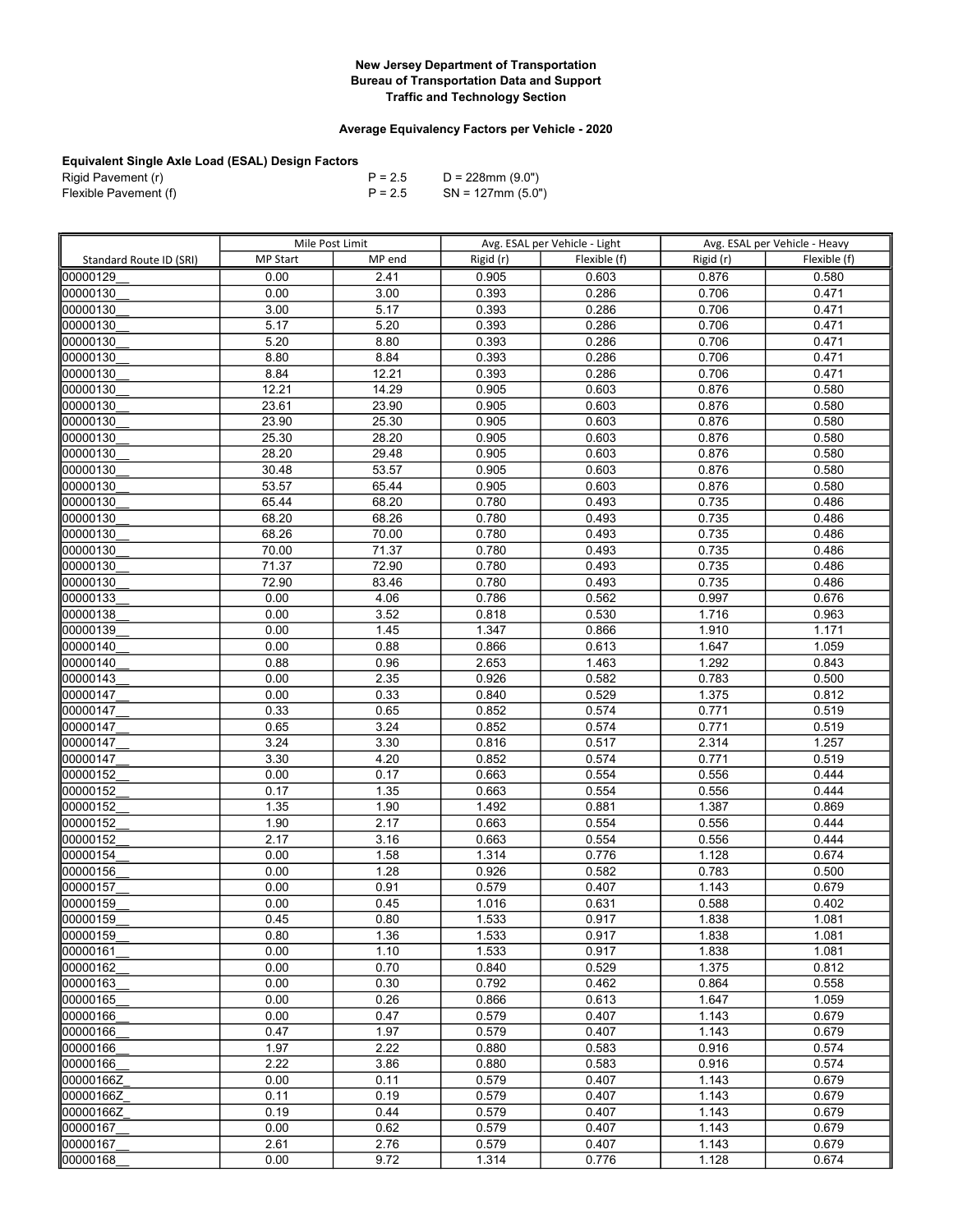## Average Equivalency Factors per Vehicle - 2020

| Rigid Pavement (r)    | $P = 2.5$ | D = 228mm (9.0")     |
|-----------------------|-----------|----------------------|
| Flexible Pavement (f) | $P = 2.5$ | $SN = 127$ mm (5.0") |

|                         | Mile Post Limit |                | Avg. ESAL per Vehicle - Light |                | Avg. ESAL per Vehicle - Heavy |                |
|-------------------------|-----------------|----------------|-------------------------------|----------------|-------------------------------|----------------|
| Standard Route ID (SRI) | <b>MP Start</b> | MP end         | Rigid (r)                     | Flexible (f)   | Rigid (r)                     | Flexible (f)   |
| 00000168                | 9.72            | 10.75          | 1.314                         | 0.776          | 1.128                         | 0.674          |
| 00000171                | 0.00            | 1.79           | 0.978                         | 0.647          | 1.261                         | 0.815          |
| 00000171                | 1.79            | 2.09           | 0.978                         | 0.647          | $\overline{1.261}$            | 0.815          |
| 00000171                | 2.09            | 2.54           | 0.978                         | 0.647          | 1.261                         | 0.815          |
| 00000171                | 2.54            | 2.89           | 0.978                         | 0.647          | 1.261                         | 0.815          |
| 00000171                | 2.89            | 3.10           | 0.978                         | 0.647          | 1.261                         | 0.815          |
| 00000172                | 0.00            | 0.45           | 0.978                         | 0.647          | 1.261                         | 0.815          |
| 00000172                | 0.45            | 0.69           | 0.978                         | 0.647          | 1.261                         | 0.815          |
| 00000173                | 0.00            | 4.00           | 0.866                         | 0.613          | 1.647                         | 1.059          |
| 00000173                | 4.00            | 4.05           | 0.866                         | 0.613          | 1.647                         | 1.059          |
| 00000173                | 4.05            | 8.00           | 0.866                         | 0.613          | 1.647                         | 1.059          |
| 00000173                | 8.00            | 11.00          | 0.866                         | 0.613          | 1.647                         | 1.059          |
| 00000173                | 11.00           | 11.70          | 0.866                         | 0.613          | 1.647                         | 1.059          |
| 00000173                | 12.81           | 14.62          | 0.866                         | 0.613          | 1.647                         | 1.059          |
| 00000173Z               | 0.00            | 0.68           | 0.926                         | 0.582          | 0.783                         | 0.500          |
| 00000173Z               | 1.12            | 1.67           | 0.866                         | 0.613          | 1.647                         | 1.059          |
| 00000175                | 0.00            | 0.27           | 0.926                         | 0.582          | 0.783                         | 0.500          |
| 00000175                | 0.27            | 1.79           | 0.926                         | 0.582          | 0.783                         | 0.500          |
| 00000175                | 1.79            | 1.80           | 0.978                         | 0.647          | 1.261                         | 0.815          |
| 00000175                | 1.80            | 2.15           | 0.978                         | 0.647          | 1.261                         | 0.815          |
| 00000175                | 2.15            | 2.95           | 0.978                         | 0.647          | 1.261                         | 0.815          |
| 00000179                | 0.00            | 0.32           | 0.866                         | 0.613          | 1.647                         | 1.059          |
| 00000179                | 0.37            | 2.15           | 0.866                         | 0.613          | 1.647                         | 1.059          |
| 00000179                | 2.15            | 5.78           | 0.866                         | 0.613          | 1.647                         | 1.059          |
| 00000179                | 5.78            | 6.48           | 0.866                         | 0.613          | 1.647                         | 1.059          |
| 00000179                | 6.48            | 7.46           | 0.866                         | 0.613          | 1.647                         | 1.059          |
| 00000181                | 0.00            | 1.65           | 0.926                         | 0.582          | 0.783                         | 0.500          |
| 00000181                | 1.65            | 5.02           | 0.926                         | 0.582          | 0.783                         | 0.500          |
| 00000181                | 5.02            | 5.43           | 1.533                         | 0.917          | 1.838                         | 1.081          |
| 00000181                | 5.43            | 5.82           | 1.533                         | 0.917          | 1.838                         | 1.081          |
| 00000181                | 5.82            | 7.47           | 0.926                         | 0.582          | 0.783                         | 0.500          |
| 00000181Z               | 0.00            | 0.12           | 1.533                         | 0.917          | 1.838                         | 1.081          |
| 00000182                | 0.00            | 0.96           | 0.679                         | 0.495          | 0.932                         | 0.598          |
| 00000183                | 0.00            | 0.60           | 0.868                         | 0.577          | 1.328                         | 0.809          |
| 00000183                | 0.60            | 2.12           | 0.868                         | 0.577          | 1.328                         | 0.809          |
| 00000184                | 0.00            | 0.35           | 1.016                         | 0.631          | 0.588                         | 0.402          |
| 00000184                | 0.35            | 0.75           | 1.016                         | 0.631          | 0.588                         | 0.402          |
| 00000184                | 0.75            | 1.25           | 1.016                         | 0.631          | 0.588                         | 0.402          |
| 00000184                | 1.25            | 1.37           | 1.016                         | 0.631          | 0.588                         | 0.402          |
| 00000185                | 0.00            | 0.65           | 1.347                         | 0.866          | 1.910                         | 1.171          |
| 00000187                | 0.00            | 0.40           | 0.663                         | 0.554          | 0.556                         | 0.444          |
| 00000195                | 0.00            | 8.38           | 1.580                         | 0.889          | 1.348                         | 0.860          |
| 00000195                | 8.38            | 16.76          | 0.987                         | 0.597          | 0.911                         | 0.612          |
| 00000195                | 16.76           | 34.17          | 0.987                         | 0.597          | 0.911                         | 0.612          |
| 00000202                | 0.00            | 0.63           | 1.032                         | 0.617          | 0.995                         | 0.650<br>0.738 |
| 00000202                | 0.63<br>5.18    | 5.18<br>24.39  | 1.142                         | 0.684          | 1.159                         | 0.634          |
| 00000202                |                 |                | 0.620                         | 0.420          | 0.981                         |                |
| 00000202<br>00000202    | 24.39<br>24.48  | 24.48<br>31.51 | 0.620<br>0.620                | 0.420<br>0.420 | 0.981<br>0.981                | 0.634<br>0.634 |
|                         |                 | 32.20          |                               | 0.613          |                               |                |
| 00000202<br>00000202    | 31.51<br>32.20  | 32.54          | 0.866                         |                | 1.647                         | 1.059          |
| 00000202                | 32.54           | 33.90          | 0.866                         | 0.613<br>0.917 | 1.647<br>1.838                | 1.059<br>1.081 |
| 00000202                | 33.90           | 37.10          | 1.533<br>1.533                | 0.917          | 1.838                         | 1.081          |
| 00000202                | 37.10           | 39.10          | 1.533                         | 0.917          | 1.838                         | 1.081          |
| 00000202                | 39.10           | 44.30          | 1.533                         | 0.917          | 1.838                         | 1.081          |
| 00000202                | 44.30           | 44.53          | 1.533                         | 0.917          |                               | 1.081          |
|                         |                 |                |                               |                | 1.838                         |                |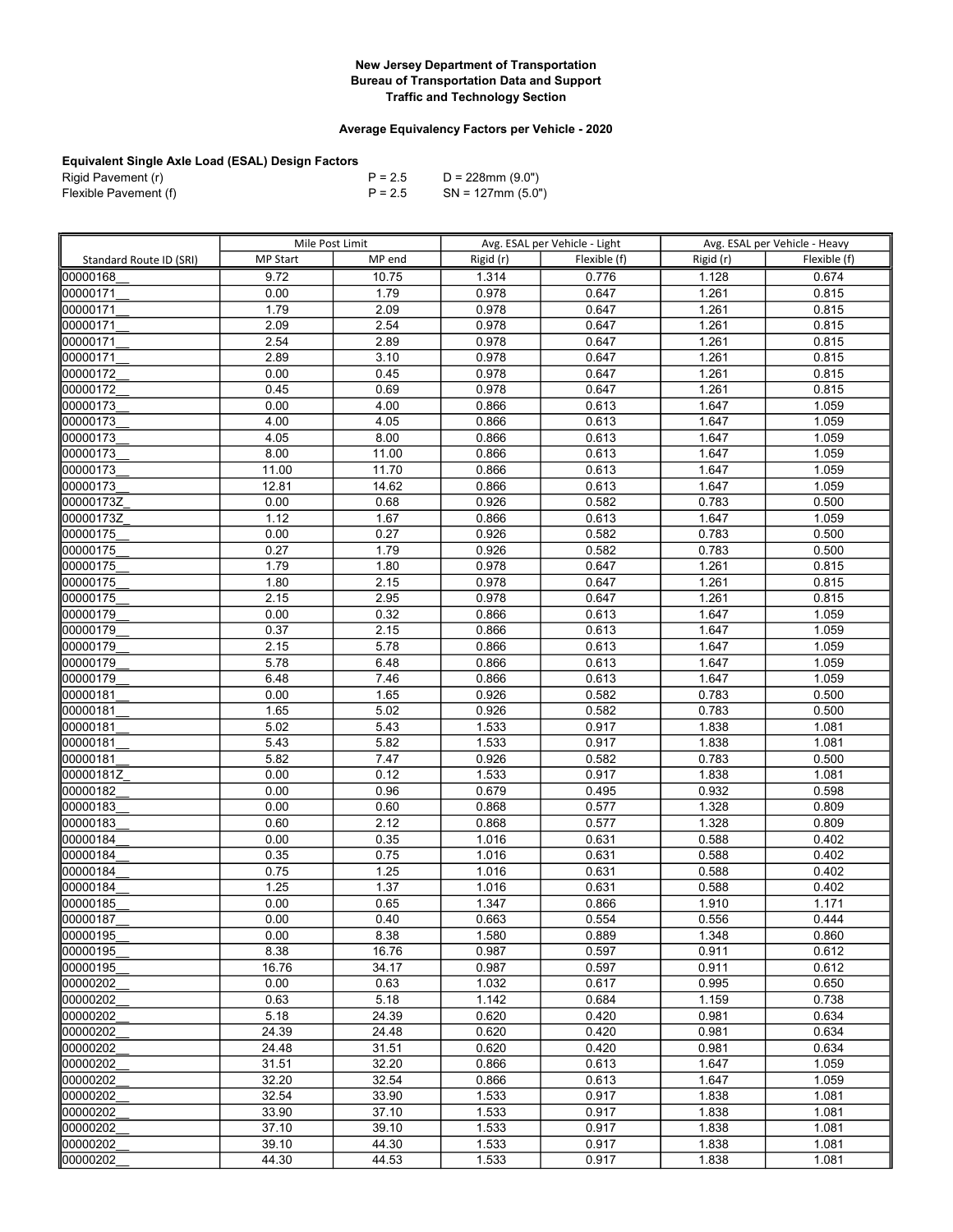## Average Equivalency Factors per Vehicle - 2020

| Rigid Pavement (r)    | $P = 2.5$ | D = 228mm (9.0")     |
|-----------------------|-----------|----------------------|
| Flexible Pavement (f) | $P = 2.5$ | $SN = 127$ mm (5.0") |

|                         | Mile Post Limit            |                  |                | Avg. ESAL per Vehicle - Light |                | Avg. ESAL per Vehicle - Heavy |
|-------------------------|----------------------------|------------------|----------------|-------------------------------|----------------|-------------------------------|
| Standard Route ID (SRI) | <b>MP Start</b>            | MP end           | Rigid (r)      | Flexible (f)                  | Rigid (r)      | Flexible (f)                  |
| 00000202                | 44.53                      | 44.60            | 1.016          | 0.631                         | 0.588          | 0.402                         |
| 00000202                | 44.60                      | 47.00            | 1.016          | 0.631                         | 0.588          | 0.402                         |
| 00000202                | 47.00                      | 51.20            | 1.016          | 0.631                         | 0.588          | 0.402                         |
| 00000202                | 51.20                      | 51.53            | 1.016          | 0.631                         | 0.588          | 0.402                         |
| 00000202                | 51.53                      | 53.16            | 1.533          | 0.917                         | 1.838          | 1.081                         |
| 00000202                | 53.16                      | 53.60            | 1.533          | 0.917                         | 1.838          | 1.081                         |
| 00000202                | 53.60                      | 54.20            | 1.533          | 0.917                         | 1.838          | 1.081                         |
| 00000202                | 54.20                      | 55.20            | 1.533          | 0.917                         | 1.838          | 1.081                         |
| 00000202                | 55.20                      | 56.09            | 1.533          | 0.917                         | 1.838          | 1.081                         |
| 00000202                | 56.09                      | 60.40            | 1.533          | 0.917                         | 1.838          | 1.081                         |
| 00000202                | 60.40                      | 62.50            | 1.533          | 0.917                         | 1.838          | 1.081                         |
| 00000202                | 62.50                      | 62.65            | 1.533          | 0.917                         | 1.838          | 1.081                         |
| 00000202                | 62.65                      | 62.95            | 1.016          | 0.631                         | 0.588          | 0.402                         |
| 00000202                | 62.95                      | 65.32            | 1.016          | 0.631                         | 0.588          | 0.402                         |
| 00000202                | 65.32                      | 67.95            | 1.016          | 0.631                         | 0.588          | 0.402                         |
| 00000202                | 67.95                      | 68.80            | 1.016          | 0.631                         | 0.588          | 0.402                         |
| 00000202                | 68.80                      | 70.50            | 1.016          | 0.631                         | 0.588          | 0.402                         |
| 00000202                | 70.50                      | 80.31            | 1.016          | 0.631                         | 0.588          | 0.402                         |
| 00000206                | 0.00                       | 6.28             | 0.684          | 0.460                         | 1.480          | 0.860                         |
| 00000206                | 6.28                       | 11.05            | 1.492          | 0.881                         | 1.387          | 0.869                         |
| 00000206                | 11.05                      | 26.21            | 0.765          | 0.476                         | 1.147          | 0.742                         |
| 00000206                | 26.21                      | 29.54            | 0.765          | 0.476                         | 1.147          | 0.742                         |
| 00000206                | 29.54                      | 35.61            | 0.765          | 0.476                         | 1.147          | 0.742                         |
| 00000206                | 36.27                      | 38.89            | 0.765          | 0.476                         | 1.147          | 0.742                         |
| 00000206                | 38.89                      | 43.22            | 1.222          | 0.775                         | 1.307          | 0.821                         |
| 00000206                | 43.22                      | 45.00            | 1.222          | 0.775                         | 1.307          | 0.821                         |
| 00000206                | 45.00                      | 48.30            | 1.222          | 0.775                         | 1.307          | 0.821                         |
| 00000206                | 48.30                      | 50.21            | 1.222          | 0.775                         | 1.307          | 0.821                         |
| 00000206                | 50.21                      | 52.90            | 1.222          | 0.775                         | 1.307          | 0.821                         |
| 00000206                | 52.90                      | 53.95            | 1.222          | 0.775                         | 1.307          | 0.821                         |
| 00000206                | 53.95                      | 54.82            | 1.222          | 0.775                         | 1.307          | 0.821                         |
| 00000206                | 54.82                      | 57.23            | 1.222          | 0.775                         | 1.307          | 0.821                         |
| 00000206                | 57.23                      | 63.06            | 1.222          | 0.775                         | 1.307          | 0.821                         |
| 00000206                | 63.06                      | 71.64            | 1.222          | 0.775                         | 1.307          | 0.821                         |
| 00000206                | 78.32                      | 82.30            | 1.016          | 0.631                         | 0.588          | 0.402                         |
| 00000206                | 82.30                      | 86.24            | 1.016          | 0.631                         | 0.588          | 0.402                         |
| 00000206                | 86.24<br>$\frac{1}{97.12}$ | 95.61            | 0.685          | 0.436                         | 0.853          | 0.559                         |
| 00000206                |                            | 102.09           | 0.685          | 0.436                         | 0.853          | 0.559                         |
| 00000206<br>00000206    | 102.09<br>109.25           | 109.25<br>110.67 | 0.685<br>0.685 | 0.436<br>0.436                | 0.853<br>0.853 | 0.559<br>0.559                |
| 00000206                | 110.67                     | 111.57           | 0.685          | 0.436                         | 0.853          | 0.559                         |
| 00000206                | 111.57                     | 114.14           | 0.685          | 0.436                         | 0.853          | 0.559                         |
| 00000206                | 114.14                     | 129.77           | 0.685          | 0.436                         | 0.853          | 0.559                         |
| 00000206B               | 0.00                       | 1.66             | 1.222          | 0.775                         | 1.307          | 0.821                         |
| 00000206Z               | 42.57                      | 45.36            | 0.905          | 0.603                         | 0.876          | 0.580                         |
| 00000208                | 0.00                       | 10.07            | 1.032          | 0.617                         | 0.995          | 0.650                         |
| 00000278                | 0.00                       | 2.00             | 0.702          | 0.470                         | 1.058          | 0.698                         |
| 00000280                | 0.00                       | 17.85            | 0.702          | 0.470                         | 1.058          | 0.698                         |
| 00000284                | 0.00                       | 0.55             | 1.533          | 0.917                         | 1.838          | 1.081                         |
| 00000284                | 0.55                       | 2.34             | 1.533          | 0.917                         | 1.838          | 1.081                         |
| 00000284                | 2.34                       | 7.03             | 1.533          | 0.917                         | 1.838          | 1.081                         |
| 00000287                | 0.00                       | 5.68             | 0.655          | 0.424                         | 0.849          | 0.556                         |
| 100000287               | 5.68                       | 6.08             | 0.655          | 0.424                         | 0.849          | 0.556                         |
| 00000287                | 6.08                       | 10.24            | 0.655          | 0.424                         | 0.849          | 0.556                         |
| 00000287                | 10.24                      | 20.50            | 1.580          | 0.889                         | 1.348          | 0.860                         |
| 00000287                | 20.50                      | 21.45            | 1.255          | 0.714                         | 0.972          | 0.653                         |
|                         |                            |                  |                |                               |                |                               |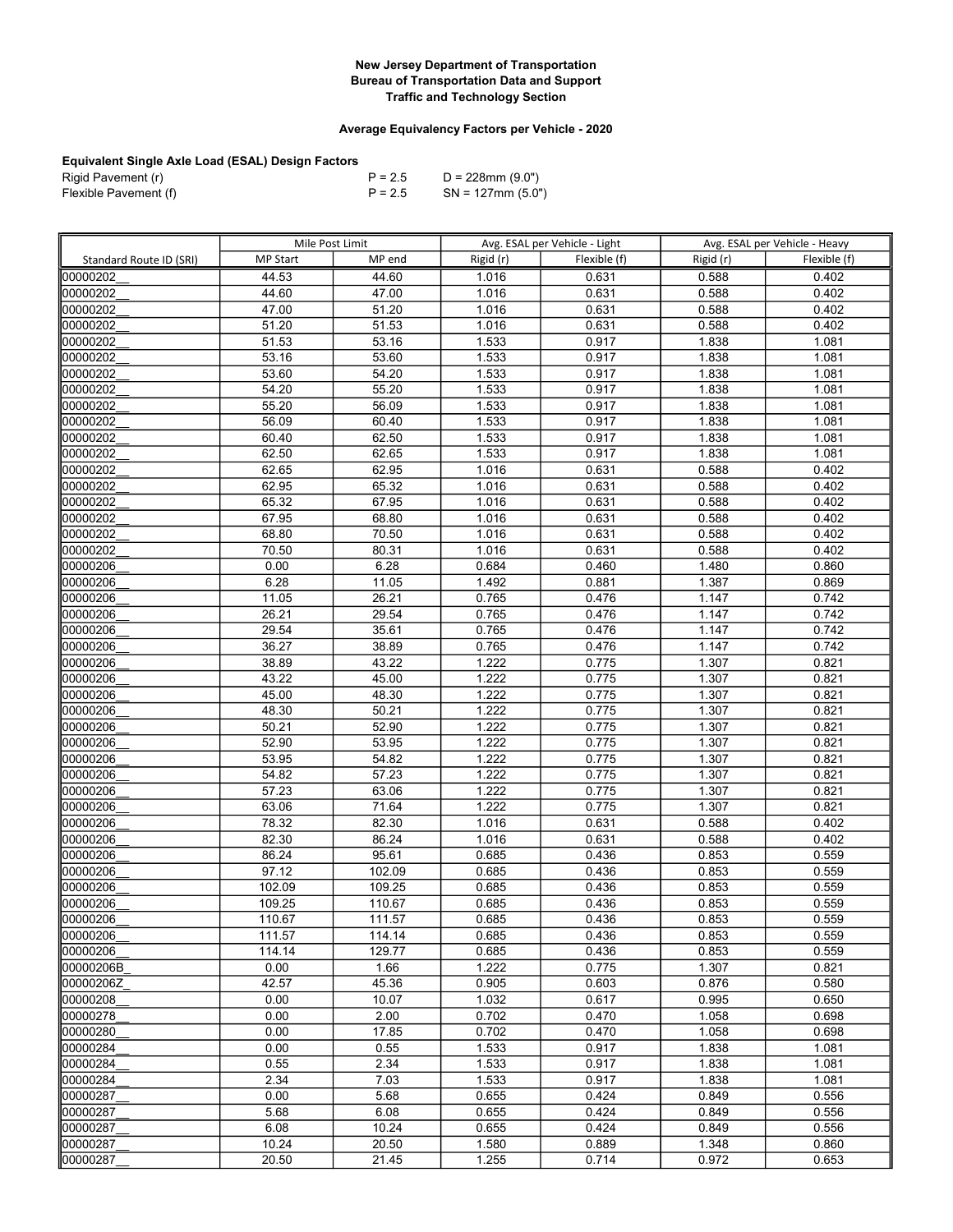## Average Equivalency Factors per Vehicle - 2020

| Rigid Pavement (r)    | $P = 2.5$ | D = 228mm (9.0")     |
|-----------------------|-----------|----------------------|
| Flexible Pavement (f) | $P = 2.5$ | $SN = 127$ mm (5.0") |

|                         | Mile Post Limit |        | Avg. ESAL per Vehicle - Light |              | Avg. ESAL per Vehicle - Heavy |              |
|-------------------------|-----------------|--------|-------------------------------|--------------|-------------------------------|--------------|
| Standard Route ID (SRI) | <b>MP Start</b> | MP end | Rigid (r)                     | Flexible (f) | Rigid (r)                     | Flexible (f) |
| 100000287               | 21.45           | 30.17  | 0.552                         | 0.392        | 1.121                         | 0.744        |
| 00000287                | 30.17           | 53.89  | 0.552                         | 0.392        | 1.121                         | 0.744        |
| 00000287                | 53.89           | 57.15  | 0.552                         | 0.392        | 1.121                         | 0.744        |
| 00000287                | 57.15           | 67.54  | 0.552                         | 0.392        | 1.121                         | 0.744        |
| 00000295                | 0.00            | 5.35   | 0.432                         | 0.320        | 1.001                         | 0.669        |
| 00000295                | 5.35            | 8.93   | 0.432                         | 0.320        | 1.001                         | 0.669        |
| 00000295                | 8.93            | 56.10  | 0.975                         | 0.605        | 1.053                         | 0.692        |
| 00000295                | 56.10           | 67.79  | 0.975                         | 0.605        | 1.053                         | 0.692        |
| 00000322                | 0.00            | 2.15   | 0.816                         | 0.517        | 2.314                         | 1.257        |
| 00000322                | 2.15            | 4.75   | 0.816                         | 0.517        | 2.314                         | 1.257        |
| 00000322                | 4.75            | 8.46   | 0.816                         | 0.517        | 2.314                         | 1.257        |
| 100000322               | 8.46            | 10.82  | 0.816                         | 0.517        | 2.314                         | 1.257        |
| 00000322                | 10.82           | 12.12  | 0.816                         | 0.517        | 2.314                         | 1.257        |
| 00000322                | 12.12           | 15.93  | 0.816                         | 0.517        | 2.314                         | 1.257        |
| 00000322                | 15.93           | 17.67  | 0.816                         | 0.517        | 2.314                         | 1.257        |
| 00000322                | 17.67           | 18.08  | 0.816                         | 0.517        | 2.314                         | 1.257        |
| 00000322                | 18.08           | 19.19  | 0.816                         | 0.517        | 2.314                         | 1.257        |
| 00000322                | 19.19           | 22.89  | 0.816                         | 0.517        | 2.314                         | 1.257        |
| 00000322                | 22.89           | 24.19  | 0.816                         | 0.517        | 2.314                         | 1.257        |
| 00000322                | 24.19           | 32.86  | 0.816                         | 0.517        | 2.314                         | 1.257        |
| 00000322                | 32.86           | 34.55  | 0.684                         | 0.460        | 1.480                         | 0.860        |
| 00000322                | 34.55           | 37.08  | 0.840                         | 0.529        | 1.375                         | 0.812        |
| 00000322                | 37.08           | 43.34  | 0.840                         | 0.529        | 1.375                         | 0.812        |
| 00000322                | 43.34           | 50.09  | 0.840                         | 0.529        | 1.375                         | 0.812        |
| 00000322B               | 0.00            | 0.39   | 0.393                         | 0.286        | 0.706                         | 0.471        |
| 00000322B               | 0.39            | 1.53   | 0.393                         | 0.286        | 0.706                         | 0.471        |
| 00000324                | 0.00            | 1.51   | 0.393                         | 0.286        | 0.706                         | 0.471        |
| 00000347                | 0.00            | 4.67   | 0.852                         | 0.574        | 0.771                         | 0.519        |
| 00000347                | 4.67            | 5.33   | 0.852                         | 0.574        | 0.771                         | 0.519        |
| 00000347                | 5.33            | 8.33   | 0.852                         | 0.574        | 0.771                         | 0.519        |
| 00000413                | 0.00            | 0.76   | 0.956                         | 0.612        | 1.246                         | 0.769        |
| 00000439                | 0.00            | 0.68   | 1.016                         | 0.631        | 0.588                         | 0.402        |
| 00000439                | 0.68            | 2.44   | 1.016                         | 0.631        | 0.588                         | 0.402        |
| 00000439                | 2.44            | 3.95   | 1.016                         | 0.631        | 0.588                         | 0.402        |
| 00000440                | 0.00            | 2.77   | 1.028                         | 0.662        | 0.901                         | 0.597        |
| 00000440                | 2.77            | 5.15   | 1.028                         | 0.662        | 0.901                         | 0.597        |
| 00000440                | 18.00           | 21.91  | 1.347                         | 0.866        | 1.910                         | 1.171        |
| 00000440                | 21.91           | 26.18  | 1.347                         | 0.866        | 1.910                         | 1.171        |
| 00000444                | 0.00            | 12.09  | 1.706                         | 0.945        | 1.355                         | 0.852        |
| 00000444                | 12.09           | 17.22  | 1.706                         | 0.945        | 1.355                         | 0.852        |
| 00000444                | 17.22           | 45.94  | 1.706                         | 0.945        | 1.355                         | 0.852        |
| 00000444                | 45.94           | 55.71  | 1.706                         | 0.945        | 1.355                         | 0.852        |
| 100000444               | 55.71           | 126.98 | 0.818                         | 0.530        | 1.716                         | 0.963        |
| 00000444                | 126.98          | 127.85 | 1.028                         | 0.662        | 0.901                         | 0.597        |
| 00000444                | 127.85          | 131.80 | 1.028                         | 0.662        | 0.901                         | 0.597        |
| 00000444                | 131.80          | 132.80 | 1.028                         | 0.662        | 0.901                         | 0.597        |
| 00000444                | 132.80          | 172.40 | 1.028                         | 0.662        | 0.901                         | 0.597        |
| 00000444S               | 0.00            | 0.50   | 0.818                         | 0.530        | 1.716                         | 0.963        |
| 00000445                | 0.00            | 11.06  | 1.028                         | 0.662        | 0.901                         | 0.597        |
| 00000445S               | 0.00            | 0.42   | 1.028                         | 0.662        | 0.901                         | 0.597        |
| 00000446                | 0.00            | 14.02  | 1.706                         | 0.945        | 1.355                         | 0.852        |
| 00000446                | 14.02           | 25.30  | 1.706                         | 0.945        | 1.355                         | 0.852        |
| 00000446                | 25.30           | 29.50  | 1.706                         | 0.945        | 1.355                         | 0.852        |
| 00000446                | 29.50           | 30.90  | 1.654                         | 0.920        | 1.394                         | 0.869        |
| 00000446                | 30.90           | 44.19  | 1.654                         | 0.920        | 1.394                         | 0.869        |
| 00000446X               | 0.00            | 1.98   | 1.706                         | 0.945        | 1.355                         | 0.852        |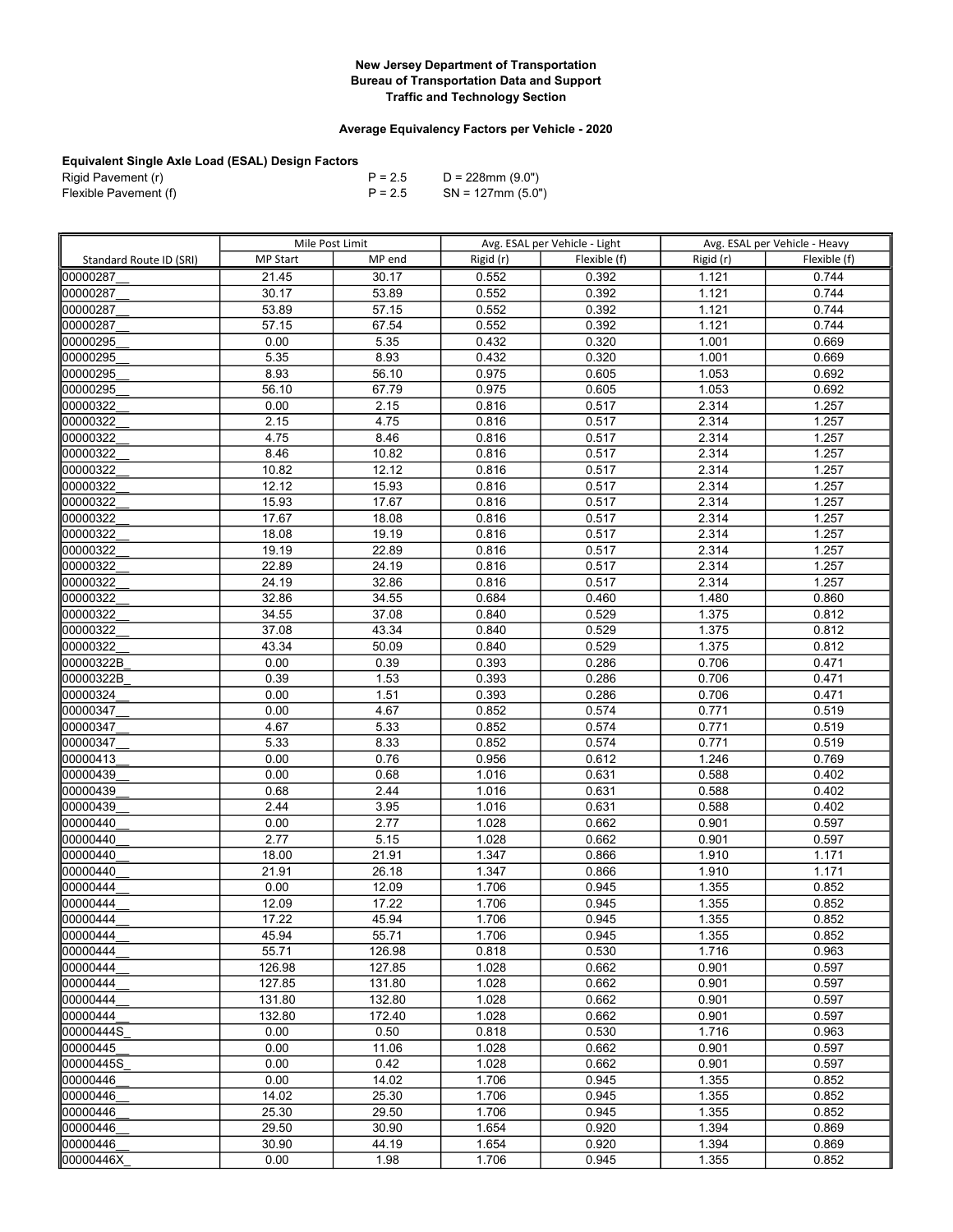## Average Equivalency Factors per Vehicle - 2020

| Rigid Pavement (r)    | $P = 2.5$ | D = 228mm (9.0")     |
|-----------------------|-----------|----------------------|
| Flexible Pavement (f) | $P = 2.5$ | $SN = 127$ mm (5.0") |

|                         | Mile Post Limit |        | Avg. ESAL per Vehicle - Light |              | Avg. ESAL per Vehicle - Heavy |              |
|-------------------------|-----------------|--------|-------------------------------|--------------|-------------------------------|--------------|
| Standard Route ID (SRI) | <b>MP Start</b> | MP end | Rigid (r)                     | Flexible (f) | Rigid (r)                     | Flexible (f) |
| 00000495                | 0.00            | 2.20   | 1.028                         | 0.662        | 0.901                         | 0.597        |
| 00000495                | 2.20            | 3.45   | 1.028                         | 0.662        | 0.901                         | 0.597        |
| 00000501                | 0.00            | 3.09   | 1.016                         | 0.631        | 0.588                         | 0.402        |
| 00000501                | 3.09            | 3.36   | 1.016                         | 0.631        | 0.588                         | 0.402        |
| 00000501                | 3.61            | 6.23   | 1.016                         | 0.631        | 0.588                         | 0.402        |
| 00000501                | 6.23            | 6.99   | 1.016                         | 0.631        | 0.588                         | 0.402        |
| 00000501                | 23.73           | 27.12  | 1.533                         | 0.917        | 1.838                         | 1.081        |
| 00000501                | 27.12           | 37.21  | 1.347                         | 0.866        | 1.910                         | 1.171        |
| 00000501                | 39.62           | 40.27  | 1.533                         | 0.917        | 1.838                         | 1.081        |
| 00000501                | 40.27           | 40.52  | 1.533                         | 0.917        | 1.838                         | 1.081        |
| 00000501                | 42.86           | 43.86  | 1.347                         | 0.866        | 1.910                         | 1.171        |
| 00000501                | 43.86           | 45.65  | 1.347                         | 0.866        | 1.910                         | 1.171        |
| 00000501                | 45.65           | 45.89  | 1.347                         | 0.866        | 1.910                         | 1.171        |
| 00000501                | 45.89           | 46.06  | 1.347                         | 0.866        | 1.910                         | 1.171        |
| 00000501                | 46.06           | 46.14  | 1.347                         | 0.866        | 1.910                         | 1.171        |
| 00000501                | 46.14           | 46.19  | 1.347                         | 0.866        | 1.910                         | 1.171        |
| 00000501                | 46.19           | 48.95  | 1.347                         | 0.866        | 1.910                         | 1.171        |
| 00000501                | 48.95           | 53.07  | 1.347                         | 0.866        | 1.910                         | 1.171        |
| 00000502                | 0.00            | 2.50   | 1.533                         | 0.917        | 1.838                         | 1.081        |
| 00000502                | 2.50            | 3.42   | 1.533                         | 0.917        | 1.838                         | 1.081        |
| 00000502                | 3.42            | 3.64   | 1.533                         | 0.917        | 1.838                         | 1.081        |
| 00000502                | 3.64            | 6.00   | 1.533                         | 0.917        | 1.838                         | 1.081        |
| 00000502                | 6.00            | 7.23   | 1.533                         | 0.917        | 1.838                         | 1.081        |
| 00000502                | 7.23            | 7.24   | 1.016                         | 0.631        | 0.588                         | 0.402        |
| 00000502                | 7.24            | 9.65   | 1.347                         | 0.866        | 1.910                         | 1.171        |
| 00000502                | 9.65            | 11.29  | 1.347                         | 0.866        | 1.910                         | 1.171        |
| 00000502                | 11.29           | 11.88  | 1.347                         | 0.866        | 1.910                         | 1.171        |
| 00000502                | 11.88           | 13.00  | 1.347                         | 0.866        | 1.910                         | 1.171        |
| 00000502                | 13.00           | 13.71  | 1.347                         | 0.866        | 1.910                         | 1.171        |
| 00000502                | 13.71           | 14.35  | 1.347                         | 0.866        | 1.910                         | 1.171        |
| 00000502                | 14.35           | 16.94  | 1.347                         | 0.866        | 1.910                         | 1.171        |
| 00000502                | 16.94           | 17.44  | 1.347                         | 0.866        | 1.910                         | 1.171        |
| 00000502                | 17.44           | 20.13  | 1.347                         | 0.866        | 1.910                         | 1.171        |
| 00000502                | 20.13           | 21.24  | 1.347                         | 0.866        | 1.910                         | 1.171        |
| 00000502                | 21.24           | 23.79  | 1.347                         | 0.866        | 1.910                         | 1.171        |
| 00000503                | 0.00            | 1.59   | 1.347                         | 0.866        | 1.910                         | 1.171        |
| 00000503                | 1.59            | 2.45   | 1.347                         | 0.866        | 1.910                         | 1.171        |
| 00000503                | 2.45            | 3.60   | 1.347                         | 0.866        | 1.910                         | 1.171        |
| 00000503                | 3.60            | 3.87   | 1.347                         | 0.866        | 1.910                         | 1.171        |
| 00000503                | 3.87            | 3.97   | 1.347                         | 0.866        | 1.910                         | 1.171        |
| 00000503                | 3.97            | 5.40   | 1.347                         | 0.866        | 1.910                         | 1.171        |
| 100000503               | 5.40            | 6.31   | 1.347                         | 0.866        | 1.910                         | 1.171        |
| 00000503                | 6.31            | 7.56   | 1.347                         | 0.866        | 1.910                         | 1.171        |
| 00000503                | 7.56            | 7.71   | 1.347                         | 0.866        | 1.910                         | 1.171        |
| 00000503                | 7.71            | 17.95  | 1.347                         | 0.866        | 1.910                         | 1.171        |
| 00000504                | 0.00            | 4.23   | 1.533                         | 0.917        | 1.838                         | 1.081        |
| 00000504                | 4.23            | 5.33   | 1.533                         | 0.917        | 1.838                         | 1.081        |
| 00000504                | 5.33            | 5.68   | 1.533                         | 0.917        | 1.838                         | 1.081        |
| 00000510                | 27.12           | 28.80  | 1.347                         | 0.866        | 1.910                         | 1.171        |
| 00000510                | 28.80           | 28.99  | 1.347                         | 0.866        | 1.910                         | 1.171        |
| 00000510                | 28.99           | 29.58  | 1.347                         | 0.866        | 1.910                         | 1.171        |
| 00000510Z               | 0.00            | 0.10   | 1.016                         | 0.631        | 0.588                         | 0.402        |
| 00000510Z               | 0.10            | 0.30   | 1.016                         | 0.631        | 0.588                         | 0.402        |
| l00000510Z              | 0.30            | 1.21   | 1.016                         | 0.631        | 0.588                         | 0.402        |
| 00000511                | 0.10            | 2.92   | 1.533                         | 0.917        | 1.838                         | 1.081        |
| 00000511                | 2.92            | 6.30   | 1.533                         | 0.917        | 1.838                         | 1.081        |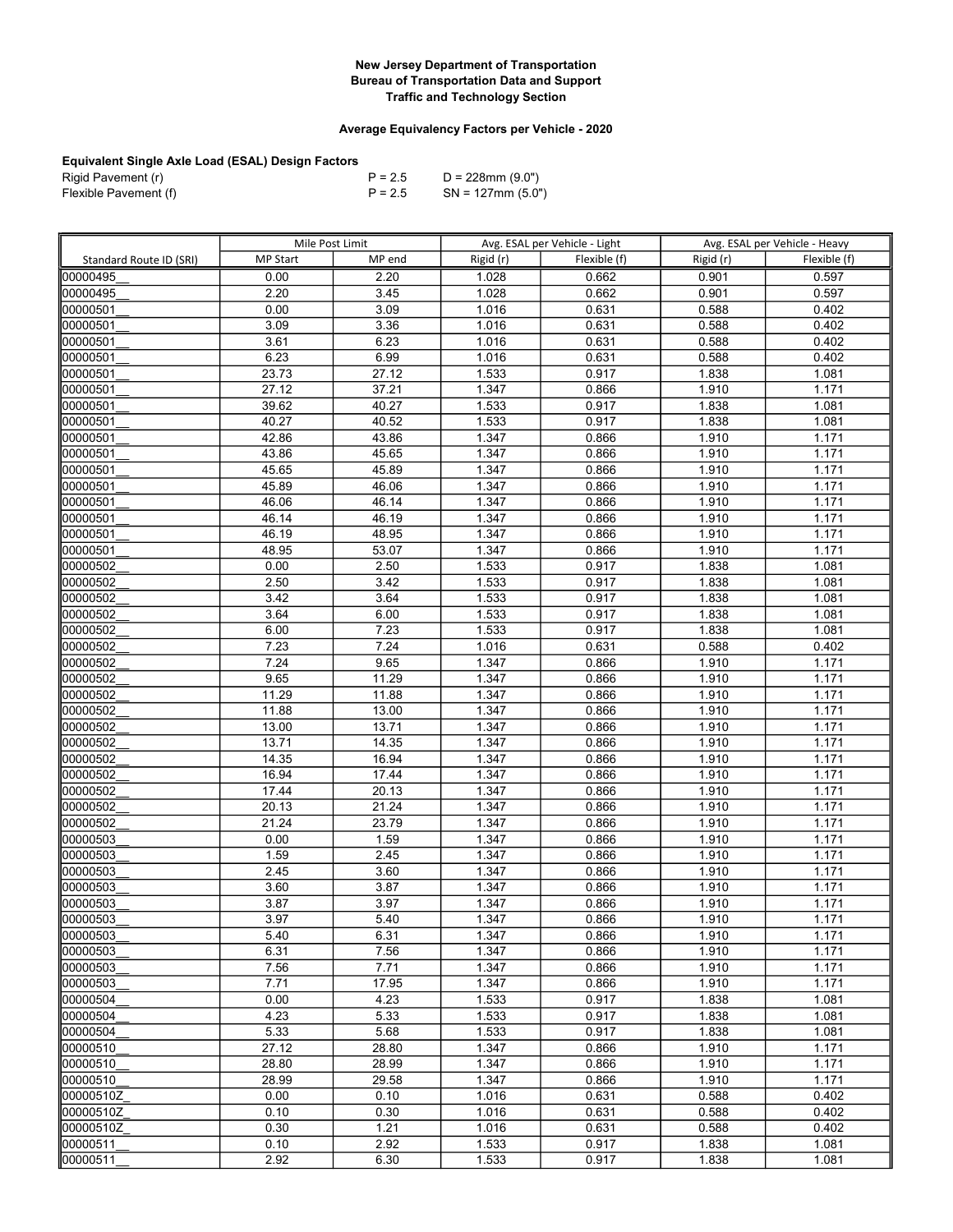## Average Equivalency Factors per Vehicle - 2020

| Rigid Pavement (r)    | $P = 2.5$ | D = 228mm (9.0")     |
|-----------------------|-----------|----------------------|
| Flexible Pavement (f) | $P = 2.5$ | $SN = 127$ mm (5.0") |

|                         | Mile Post Limit |                | Avg. ESAL per Vehicle - Light |                | Avg. ESAL per Vehicle - Heavy |                |
|-------------------------|-----------------|----------------|-------------------------------|----------------|-------------------------------|----------------|
| Standard Route ID (SRI) | <b>MP Start</b> | MP end         | Rigid (r)                     | Flexible (f)   | Rigid (r)                     | Flexible (f)   |
| 00000511                | 9.39            | 9.70           | 1.533                         | 0.917          | 1.838                         | 1.081          |
| 00000511                | 9.70            | 10.19          | 1.533                         | 0.917          | 1.838                         | 1.081          |
| 00000511                | 10.19           | 17.11          | 0.926                         | 0.582          | 0.783                         | 0.500          |
| 00000511                | 17.11           | 17.87          | 1.533                         | 0.917          | 1.838                         | 1.081          |
| 00000511                | 17.87           | 17.94          | 1.533                         | 0.917          | 1.838                         | 1.081          |
| 00000511                | 17.94           | 17.99          | 1.533                         | 0.917          | 1.838                         | 1.081          |
| 00000511                | 17.99           | 18.03          | 1.533                         | 0.917          | 1.838                         | 1.081          |
| 00000511                | 18.03           | 18.12          | 1.533                         | 0.917          | 1.838                         | 1.081          |
| 00000511                | 18.12           | 18.84          | 1.533                         | 0.917          | 1.838                         | 1.081          |
| 00000511                | 18.84           | 21.13          | 1.533                         | 0.917          | 1.838                         | 1.081          |
| 00000511                | 21.13           | 25.52          | 1.016                         | 0.631          | 0.588                         | 0.402          |
| 00000511                | 25.52           | 28.26          | 1.016                         | 0.631          | 0.588                         | 0.402          |
| 00000511                | 28.26           | 34.90          | 1.533                         | 0.917          | 1.838                         | 1.081          |
| 00000511                | 34.90           | 37.44          | 1.533                         | 0.917          | 1.838                         | 1.081          |
| 00000511A               | 2.38            | 3.60           | 1.533                         | 0.917          | 1.838                         | 1.081          |
| 00000511A               | 3.60            | 3.96           | 1.533                         | 0.917          | 1.838                         | 1.081          |
| 00000511A               | 3.96            | 4.03           | 1.533                         | 0.917          | 1.838                         | 1.081          |
| 00000511A               | 4.03            | 6.77           | 1.533                         | 0.917          | 1.838                         | 1.081          |
| 00000511A               | 6.96            | 7.93           | 1.533                         | 0.917          | 1.838                         | 1.081          |
| 00000511A               | 7.93            | 8.47           | 1.016                         | 0.631          | 0.588                         | 0.402          |
| 00000511A               | 8.47            | 9.77           | 1.016                         | 0.631          | 0.588                         | 0.402          |
| 00000512                | 0.00            | 0.58           | 0.926                         | 0.582          | 0.783                         | 0.500          |
| 00000512                | 0.58            | 3.42           | 0.926                         | 0.582          | 0.783                         | 0.500          |
| 00000512                | 3.42            | 5.75           | 0.926                         | 0.582          | 0.783                         | 0.500          |
| 00000512                | 5.75            | 7.64           | 0.926                         | 0.582          | 0.783                         | 0.500          |
| 00000512                | 7.64            | 10.13          | 0.926                         | 0.582          | 0.783                         | 0.500          |
| 00000512                | 10.13           | 10.74          | 0.926                         | 0.582          | 0.783                         | 0.500          |
| 00000512                | 10.74           | 13.17          | 0.926                         | 0.582          | 0.783                         | 0.500          |
| 00000512                | 13.17           | 13.99          | 0.926                         | 0.582          | 0.783                         | 0.500          |
| 00000512                | 14.25           | 17.46          | 0.926                         | 0.582          | 0.783                         | 0.500          |
| 00000512                | 17.46           | 18.08          | 0.926                         | 0.582          | 0.783                         | 0.500          |
| 00000512                | 18.08           | 18.56          | 0.926                         | 0.582          | 0.783                         | 0.500          |
| 00000512                | 18.56           | 25.70          | 1.533                         | 0.917          | 1.838                         | 1.081          |
| 00000512                | 25.70           | 31.08          | 1.533                         | 0.917          | 1.838                         | 1.081          |
| 00000512                | 31.08           | 31.16          | 1.533                         | 0.917          | 1.838                         | 1.081          |
| 00000512                | 31.16           | 32.96          | 1.533                         | 0.917          | 1.838                         | 1.081          |
| 00000513                | 0.00            | 0.05           | 0.866                         | 0.613          | 1.647                         | 1.059          |
| 00000513                | 0.05            | 0.70           | 0.866                         | 0.613          | 1.647                         | 1.059          |
| 00000513                | 0.70            | 7.43           | 0.866                         | 0.613          | 1.647                         | 1.059          |
| 00000513                | 7.43            | 10.37          | 0.866                         | 0.613          | 1.647                         | 1.059          |
| 00000513                | 10.37           | 11.45          | 0.866                         | 0.613          | 1.647                         | 1.059          |
| 00000513                | 12.13           | 12.23          | 0.926                         | 0.582          | 0.783                         | 0.500          |
| 00000513                | 12.23           | 12.98          | 0.926                         | 0.582          | 0.783                         | 0.500          |
| 00000513                | 13.64           | 14.79          | 0.926                         | 0.582          | 0.783                         | 0.500          |
| 00000513                | 14.79           | 14.86          | 0.926                         | 0.582          | 0.783                         | 0.500          |
| 00000513                | 14.86           | 15.05          | 0.926                         | 0.582          | 0.783                         | 0.500          |
| 00000513<br>00000513    | 15.05<br>15.09  | 15.09          | 0.926                         | 0.582          | 0.783                         | 0.500          |
| 00000513                | 15.97           | 15.97<br>20.07 | 0.926<br>0.926                | 0.582<br>0.582 | 0.783<br>0.783                | 0.500<br>0.500 |
| 00000513                | 20.07           | 21.94          | 0.926                         | 0.582          | 0.783                         | 0.500          |
| 00000513                | 21.94           | 25.85          | 0.926                         | 0.582          | 0.783                         | 0.500          |
| 00000513                | 25.85           | 25.86          | 0.926                         | 0.582          | 0.783                         | 0.500          |
| 00000513                | 25.86           | 26.87          | 0.926                         | 0.582          | 0.783                         | 0.500          |
| 00000513                | 26.87           | 28.16          | 0.926                         | 0.582          | 0.783                         | 0.500          |
| 00000513                | 28.16           | 28.40          | 0.926                         | 0.582          | 0.783                         | 0.500          |
| 00000513                | 28.40           | 29.84          | 0.926                         | 0.582          | 0.783                         | 0.500          |
|                         |                 |                |                               |                |                               |                |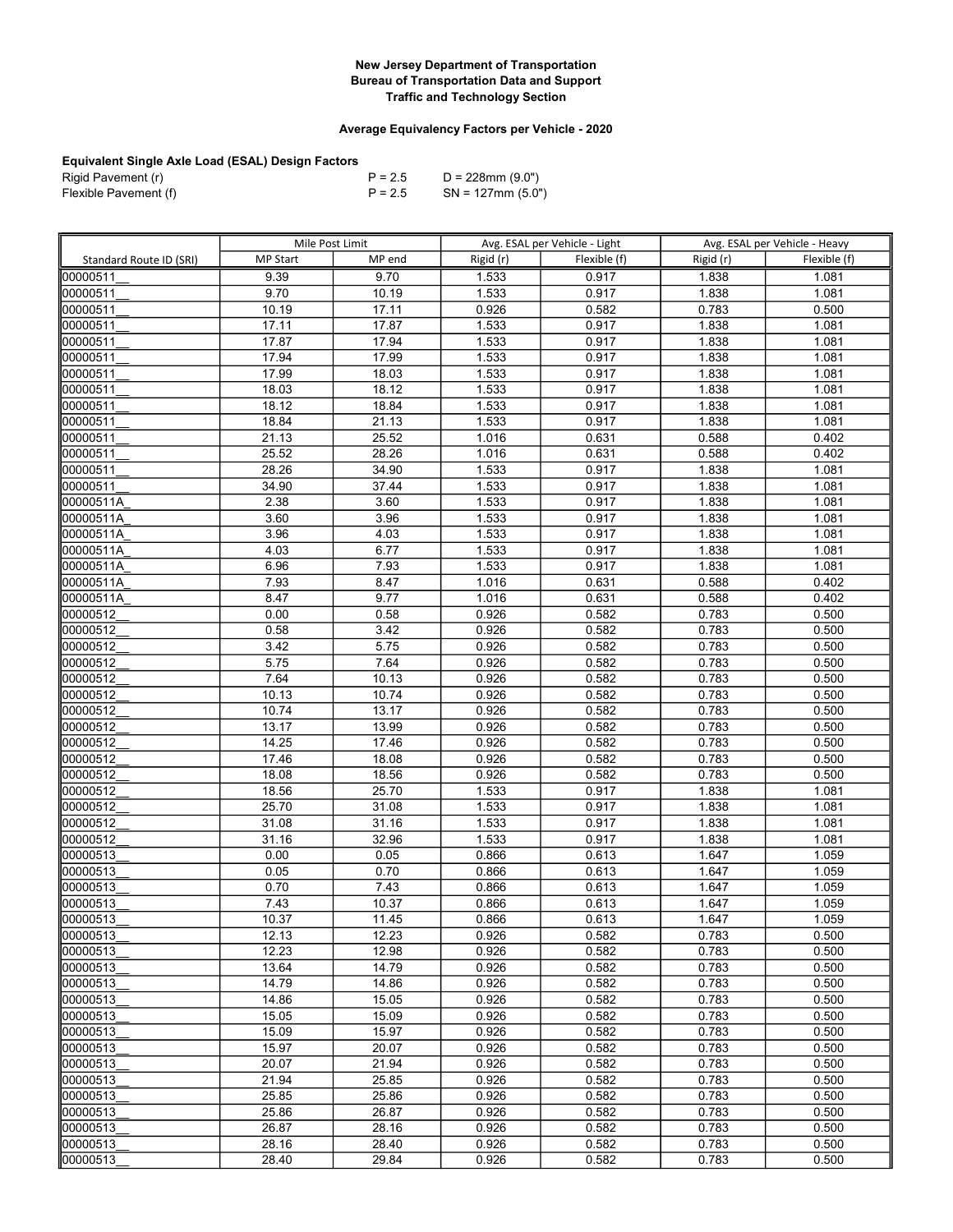## Average Equivalency Factors per Vehicle - 2020

| Rigid Pavement (r)    | $P = 2.5$ | D = 228mm (9.0")     |
|-----------------------|-----------|----------------------|
| Flexible Pavement (f) | $P = 2.5$ | $SN = 127$ mm (5.0") |

|                         | Mile Post Limit |        |           | Avg. ESAL per Vehicle - Light |           | Avg. ESAL per Vehicle - Heavy |
|-------------------------|-----------------|--------|-----------|-------------------------------|-----------|-------------------------------|
| Standard Route ID (SRI) | <b>MP Start</b> | MP end | Rigid (r) | Flexible (f)                  | Rigid (r) | Flexible (f)                  |
| 00000513                | 29.84           | 30.32  | 0.926     | 0.582                         | 0.783     | 0.500                         |
| 00000513                | 30.32           | 31.32  | 1.533     | 0.917                         | 1.838     | 1.081                         |
| 00000513                | 31.32           | 35.15  | 1.533     | 0.917                         | 1.838     | 1.081                         |
| 00000513                | 35.15           | 39.17  | 1.533     | 0.917                         | 1.838     | 1.081                         |
| 00000513                | 39.17           | 39.53  | 1.533     | 0.917                         | 1.838     | 1.081                         |
| 00000513                | 39.53           | 40.47  | 1.533     | 0.917                         | 1.838     | 1.081                         |
| 00000513                | 40.47           | 41.13  | 1.533     | 0.917                         | 1.838     | 1.081                         |
| 00000513                | 41.13           | 41.29  | 1.533     | 0.917                         | 1.838     | 1.081                         |
| 00000513                | 41.29           | 42.72  | 1.533     | 0.917                         | 1.838     | 1.081                         |
| 00000513                | 42.72           | 43.13  | 1.533     | 0.917                         | 1.838     | 1.081                         |
| 00000513                | 43.13           | 44.52  | 1.533     | 0.917                         | 1.838     | 1.081                         |
| 00000513                | 44.52           | 44.58  | 1.533     | 0.917                         | 1.838     | 1.081                         |
| 00000513                | 44.58           | 44.90  | 1.533     | 0.917                         | 1.838     | 1.081                         |
| 00000513                | 44.90           | 45.00  | 1.533     | 0.917                         | 1.838     | 1.081                         |
| 00000513                | 45.00           | 45.37  | 1.533     | 0.917                         | 1.838     | 1.081                         |
| 00000513                | 45.37           | 57.14  | 1.533     | 0.917                         | 1.838     | 1.081                         |
| 00000513                | 57.56           | 66.83  | 1.533     | 0.917                         | 1.838     | 1.081                         |
| 00000514                | 0.00            | 3.43   | 0.926     | 0.582                         | 0.783     | 0.500                         |
| 00000514                | 3.43            | 5.65   | 0.926     | 0.582                         | 0.783     | 0.500                         |
| 00000514                | 5.65            | 8.94   | 0.926     | 0.582                         | 0.783     | 0.500                         |
| 00000514                | 8.94            | 10.38  | 0.926     | 0.582                         | 0.783     | 0.500                         |
| 100000514               | 10.38           | 21.07  | 0.978     | 0.647                         | 1.261     | 0.815                         |
| 00000514                | 21.07           | 24.35  | 0.978     | 0.647                         | 1.261     | 0.815                         |
| 00000514                | 24.35           | 24.59  | 1.077     | 0.662                         | 1.077     | 0.705                         |
| 00000514                | 25.84           | 32.19  | 1.016     | 0.631                         | 0.588     | 0.402                         |
| 00000514                | 32.19           | 34.58  | 1.016     | 0.631                         | 0.588     | 0.402                         |
| 00000514                | 34.58           | 35.12  | 0.978     | 0.647                         | 1.261     | 0.815                         |
| 00000514                | 35.12           | 38.42  | 0.978     | 0.647                         | 1.261     | 0.815                         |
| 00000514                | 38.42           | 38.79  | 1.533     | 0.917                         | 1.838     | 1.081                         |
| 00000514                | 38.79           | 38.99  | 1.533     | 0.917                         | 1.838     | 1.081                         |
| 00000514                | 38.99           | 42.74  | 1.533     | 0.917                         | 1.838     | 1.081                         |
| 00000514                | 42.74           | 42.86  | 1.533     | 0.917                         | 1.838     | 1.081                         |
| 00000515                | 0.00            | 6.00   | 1.533     | 0.917                         | 1.838     | 1.081                         |
| 00000515                | 6.00            | 8.55   | 1.533     | 0.917                         | 1.838     | 1.081                         |
| 00000515                | 10.76           | 13.06  | 0.926     | 0.582                         | 0.783     | 0.500                         |
| 00000516                | 0.00            | 6.90   | 0.579     | 0.407                         | 1.143     | 0.679                         |
| 00000516                | 6.90            | 8.13   | 0.579     | 0.407                         | 1.143     | 0.679                         |
| 00000516                | 8.13            | 8.78   | 0.579     | 0.407                         | 1.143     | 0.679                         |
| 00000516                | 8.78            | 9.42   | 0.579     | 0.407                         | 1.143     | 0.679                         |
| 00000516                | 9.42            | 10.27  | 0.579     | 0.407                         | 1.143     | 0.679                         |
| 00000516                | 10.27           | 10.65  | 0.579     | 0.407                         | 1.143     | 0.679                         |
| 00000516                | 10.65           | 13.15  | 0.579     | 0.407                         | 1.143     | 0.679                         |
| 00000516                | 13.15           | 13.89  | 0.579     | 0.407                         | 1.143     | 0.679                         |
| 00000516                | 14.32           | 16.04  | 0.579     | 0.407                         | 1.143     | 0.679                         |
| 00000516                | 16.04           | 16.52  | 0.579     | 0.407                         | 1.143     | 0.679                         |
| 00000516                | 16.52           | 19.27  | 0.579     | 0.407                         | 1.143     | 0.679                         |
| 00000516Z               | 0.00            | 0.90   | 0.579     | 0.407                         | 1.143     | 0.679                         |
| 00000517                | 0.00            | 0.45   | 0.926     | 0.582                         | 0.783     | 0.500                         |
| 00000517                | 0.45            | 6.16   | 0.926     | 0.582                         | 0.783     | 0.500                         |
| 00000517                | 6.16            | 10.14  | 0.926     | 0.582                         | 0.783     | 0.500                         |
| 00000517                | 10.14           | 14.45  | 0.926     | 0.582                         | 0.783     | 0.500                         |
| 00000517                | 15.85           | 16.88  | 0.866     | 0.613                         | 1.647     | 1.059                         |
| 00000517<br>00000517    | 16.88<br>20.48  | 20.48  | 1.533     | 0.917<br>0.917                | 1.838     | 1.081<br>1.081                |
|                         |                 | 22.36  | 1.533     |                               | 1.838     |                               |
| 00000517                | 22.36           | 25.90  | 1.533     | 0.917                         | 1.838     | 1.081                         |
| 00000517                | 25.90           | 26.00  | 1.533     | 0.917                         | 1.838     | 1.081                         |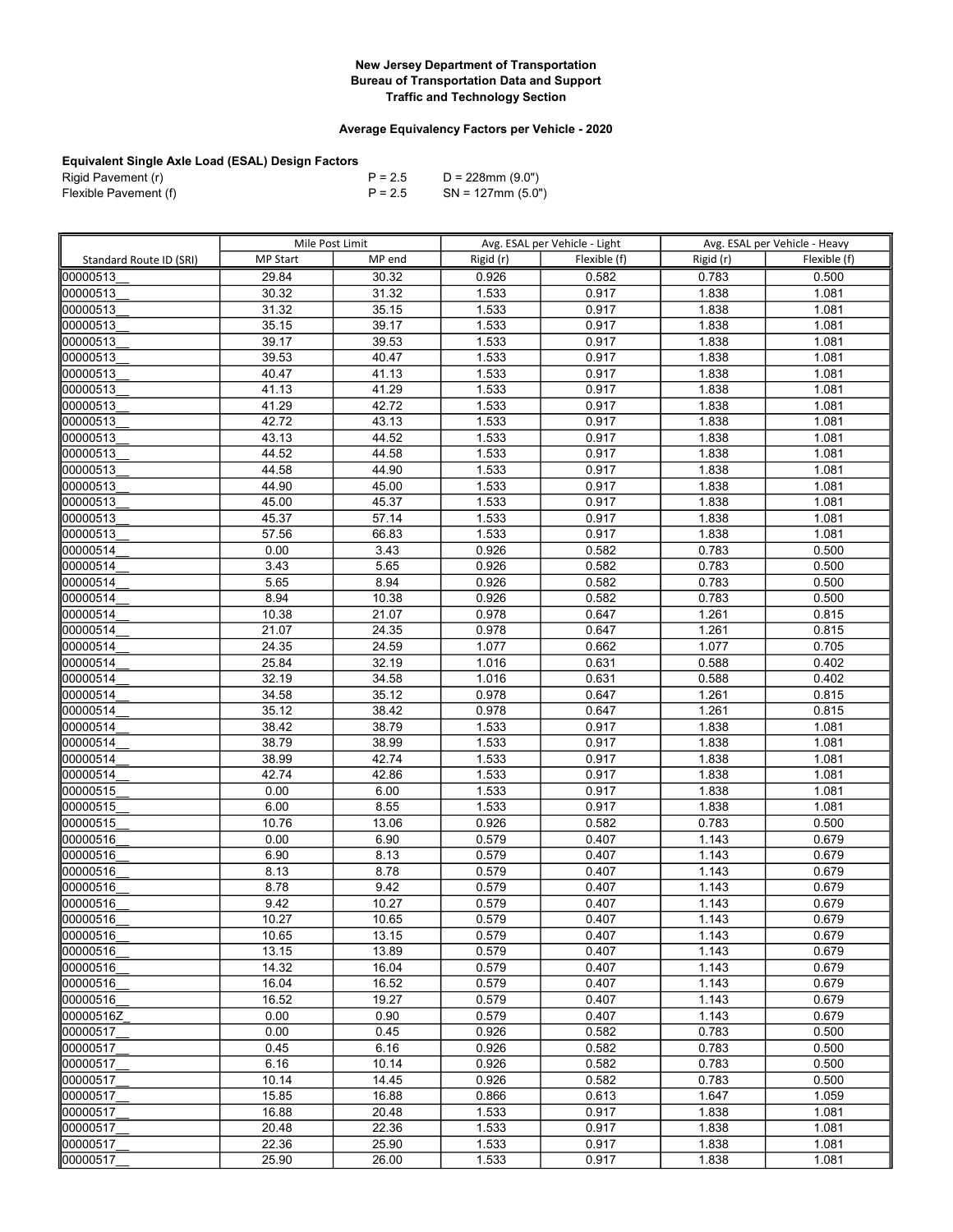## Average Equivalency Factors per Vehicle - 2020

| Rigid Pavement (r)    | $P = 2.5$ | D = 228mm (9.0")     |
|-----------------------|-----------|----------------------|
| Flexible Pavement (f) | $P = 2.5$ | $SN = 127$ mm (5.0") |

|                         | Mile Post Limit |        | Avg. ESAL per Vehicle - Light |              | Avg. ESAL per Vehicle - Heavy |              |
|-------------------------|-----------------|--------|-------------------------------|--------------|-------------------------------|--------------|
| Standard Route ID (SRI) | <b>MP Start</b> | MP end | Rigid (r)                     | Flexible (f) | Rigid (r)                     | Flexible (f) |
| 00000517                | 26.00           | 26.85  | 1.533                         | 0.917        | 1.838                         | 1.081        |
| 00000517                | 26.85           | 27.04  | 1.533                         | 0.917        | 1.838                         | 1.081        |
| 00000517                | 27.12           | 27.75  | 1.533                         | 0.917        | 1.838                         | 1.081        |
| 00000517                | 27.75           | 32.71  | 1.533                         | 0.917        | 1.838                         | 1.081        |
| 00000517                | 32.71           | 33.00  | 1.533                         | 0.917        | 1.838                         | 1.081        |
| 00000517                | 33.00           | 35.55  | 1.533                         | 0.917        | 1.838                         | 1.081        |
| 00000517                | 35.55           | 36.91  | 1.533                         | 0.917        | 1.838                         | 1.081        |
| 00000517                | 36.91           | 38.60  | 1.533                         | 0.917        | 1.838                         | 1.081        |
| 00000517                | 38.60           | 39.84  | 1.533                         | 0.917        | 1.838                         | 1.081        |
| 00000517                | 42.54           | 43.13  | 0.926                         | 0.582        | 0.783                         | 0.500        |
| 00000517                | 43.13           | 46.45  | 0.926                         | 0.582        | 0.783                         | 0.500        |
| 00000517                | 46.84           | 50.66  | 0.926                         | 0.582        | 0.783                         | 0.500        |
| 00000517                | 50.66           | 53.43  | 0.926                         | 0.582        | 0.783                         | 0.500        |
| 00000517                | 53.43           | 53.86  | 0.926                         | 0.582        | 0.783                         | 0.500        |
| 00000518                | 0.00            | 0.70   | 0.926                         | 0.582        | 0.783                         | 0.500        |
| 00000518                | 0.70            | 0.92   | 0.926                         | 0.582        | 0.783                         | 0.500        |
| 00000518                | 0.92            | 4.53   | 0.926                         | 0.582        | 0.783                         | 0.500        |
| 00000518                | 4.53            | 7.21   | 0.926                         | 0.582        | 0.783                         | 0.500        |
| 00000518                | 7.21            | 9.09   | 0.978                         | 0.647        | 1.261                         | 0.815        |
| 00000518                | 9.09            | 9.52   | 0.978                         | 0.647        | 1.261                         | 0.815        |
| 00000518                | 9.52            | 10.04  | 0.978                         | 0.647        | 1.261                         | 0.815        |
| 00000518                | 10.04           | 10.48  | 0.978                         | 0.647        | 1.261                         | 0.815        |
| 00000518                | 10.48           | 13.74  | 0.978                         | 0.647        | 1.261                         | 0.815        |
| 00000518                | 13.74           | 16.78  | 0.978                         | 0.647        | 1.261                         | 0.815        |
| 00000518                | 16.78           | 20.58  | 0.978                         | 0.647        | 1.261                         | 0.815        |
| 00000519                | 0.00            | 0.15   | 0.926                         | 0.582        | 0.783                         | 0.500        |
| 00000519                | 0.15            | 8.81   | 0.926                         | 0.582        | 0.783                         | 0.500        |
| 00000519                | 8.81            | 11.78  | 0.926                         | 0.582        | 0.783                         | 0.500        |
| 00000519                | 11.78           | 14.86  | 0.926                         | 0.582        | 0.783                         | 0.500        |
| 00000519                | 14.86           | 16.57  | 0.926                         | 0.582        | 0.783                         | 0.500        |
| 00000519                | 16.57           | 17.43  | 0.926                         | 0.582        | 0.783                         | 0.500        |
| 00000519                | 17.43           | 17.52  | 0.866                         | 0.613        | 1.647                         | 1.059        |
| 00000519                | 17.52           | 18.29  | 0.866                         | 0.613        | 1.647                         | 1.059        |
| 00000519                | 18.29           | 25.35  | 0.866                         | 0.613        | 1.647                         | 1.059        |
| 00000519                | 25.35           | 26.22  | 0.866                         | 0.613        | 1.647                         | 1.059        |
| 00000519                | 26.22           | 27.29  | 0.866                         | 0.613        | 1.647                         | 1.059        |
| 00000519                | 27.29           | 27.36  | 0.866                         | 0.613        | 1.647                         | 1.059        |
| 00000519                | 27.59           | 28.42  | 0.866                         | 0.613        | 1.647                         | 1.059        |
| 00000519                | 28.42           | 32.27  | 0.866                         | 0.613        | 1.647                         | 1.059        |
| 00000519                | 32.27           | 37.90  | 0.866                         | 0.613        | 1.647                         | 1.059        |
| 00000519                | 37.90           | 38.62  | 0.866                         | 0.613        | 1.647                         | 1.059        |
| 00000519                | 38.62           | 42.05  | 0.866                         | 0.613        | 1.647                         | 1.059        |
| 00000519                | 42.05           | 42.11  | 0.866                         | 0.613        | 1.647                         | 1.059        |
| 00000519                | 42.11           | 45.38  | 0.866                         | 0.613        | 1.647                         | 1.059        |
| 00000519                | 45.38           | 48.41  | 0.866                         | 0.613        | 1.647                         | 1.059        |
| 00000519                | 48.41           | 48.52  | 0.926                         | 0.582        | 0.783                         | 0.500        |
| 00000519                | 48.52           | 54.93  | 0.926                         | 0.582        | 0.783                         | 0.500        |
| 00000519                | 54.93           | 56.33  | 0.926                         | 0.582        | 0.783                         | 0.500        |
| 00000519                | 56.33           | 57.00  | 0.926                         | 0.582        | 0.783                         | 0.500        |
| 00000519                | 57.00           | 59.24  | 0.926                         | 0.582        | 0.783                         | 0.500        |
| 00000519                | 59.24           | 63.62  | 0.926                         | 0.582        | 0.783                         | 0.500        |
| 00000519                | 63.62           | 64.42  | 0.926                         | 0.582        | 0.783                         | 0.500        |
| 00000519                | 64.94           | 65.78  | 0.926                         | 0.582        | 0.783                         | 0.500        |
| 00000519                | 65.78           | 65.90  | 0.926                         | 0.582        | 0.783                         | 0.500        |
| 00000519                | 65.90           | 69.30  | 0.926                         | 0.582        | 0.783                         | 0.500        |
| 00000519                | 69.30           | 69.96  | 0.926                         | 0.582        | 0.783                         | 0.500        |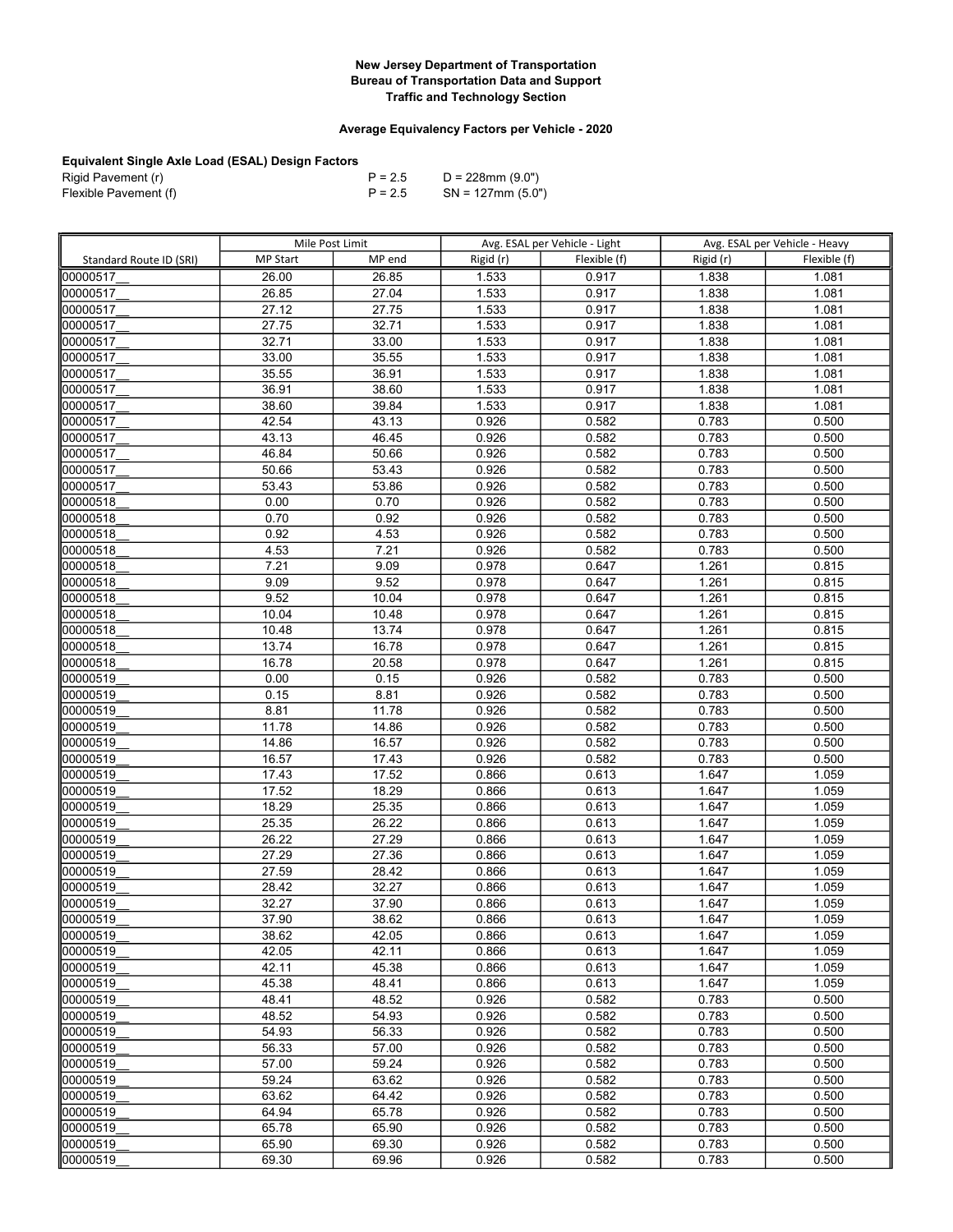## Average Equivalency Factors per Vehicle - 2020

| Rigid Pavement (r)    | $P = 2.5$ | D = 228mm (9.0")     |
|-----------------------|-----------|----------------------|
| Flexible Pavement (f) | $P = 2.5$ | $SN = 127$ mm (5.0") |

|                         | Mile Post Limit |                | Avg. ESAL per Vehicle - Light |                | Avg. ESAL per Vehicle - Heavy |                |
|-------------------------|-----------------|----------------|-------------------------------|----------------|-------------------------------|----------------|
| Standard Route ID (SRI) | <b>MP Start</b> | MP end         | Rigid (r)                     | Flexible (f)   | Rigid (r)                     | Flexible (f)   |
| looooo519               | 69.96           | 71.65          | 0.926                         | 0.582          | 0.783                         | 0.500          |
| 00000519                | 71.65           | 72.00          | 0.926                         | 0.582          | 0.783                         | 0.500          |
| 00000519                | 72.00           | 77.66          | 0.926                         | 0.582          | 0.783                         | 0.500          |
| 00000519                | 77.66           | 83.70          | 0.926                         | 0.582          | 0.783                         | 0.500          |
| 00000519                | 85.91           | 88.54          | 0.926                         | 0.582          | 0.783                         | 0.500          |
| 00000520                | 0.00            | 2.06           | 0.579                         | 0.407          | 1.143                         | 0.679          |
| 00000520                | 2.06            | 10.25          | 0.579                         | 0.407          | 1.143                         | 0.679          |
| 00000520                | 10.25           | 10.99          | 0.579                         | 0.407          | 1.143                         | 0.679          |
| 00000520                | 10.99           | 14.86          | 0.579                         | 0.407          | 1.143                         | 0.679          |
| 00000520                | 14.86           | 16.81          | 0.880                         | 0.583          | 0.916                         | 0.574          |
| 00000520                | 16.84           | 16.94          | 0.579                         | 0.407          | 1.143                         | 0.679          |
| 00000520                | 16.94           | 17.51          | 0.579                         | 0.407          | 1.143                         | 0.679          |
| 00000520                | 17.51           | 17.84          | 0.579                         | 0.407          | 1.143                         | 0.679          |
| 00000520                | 17.84           | 22.39          | 0.579                         | 0.407          | 1.143                         | 0.679          |
| 00000521                | 0.00            | 1.14           | 0.866                         | 0.613          | 1.647                         | 1.059          |
| 00000521                | 1.14            | 6.09           | 0.926                         | 0.582          | 0.783                         | 0.500          |
| 00000521                | 6.35            | 11.26          | 0.926                         | 0.582          | 0.783                         | 0.500          |
| 00000521                | 11.26           | 12.19          | 0.926                         | 0.582          | 0.783                         | 0.500          |
| 00000521                | 12.19           | 16.09          | 0.926                         | 0.582          | 0.783                         | 0.500          |
| 00000521                | 16.09           | 20.67          | 0.926                         | 0.582          | 0.783                         | 0.500          |
| 00000521                | 20.67           | 23.85          | 0.926                         | 0.582          | 0.783                         | 0.500          |
| 00000521                | 23.85           | 24.98          | 0.926                         | 0.582          | 0.783                         | 0.500          |
| 00000521                | 24.98           | 27.06          | 0.926                         | 0.582          | 0.783                         | 0.500          |
| 00000521                | 36.71           | 43.71          | 0.926                         | 0.582          | 0.783                         | 0.500          |
| 00000522                | 0.00            | 2.36           | 0.978                         | 0.647          | 1.261                         | 0.815          |
| 00000522                | 2.36            | 4.00           | 0.978                         | 0.647          | 1.261                         | 0.815          |
| 00000522                | 4.39            | 6.71           | 0.978                         | 0.647          | 1.261                         | 0.815          |
| 00000522                | 6.71            | 8.26           | 0.978                         | 0.647          | 1.261                         | 0.815          |
| 00000522                | 8.26            | 8.91           | 0.978                         | 0.647          | 1.261                         | 0.815          |
| 00000522                | 8.91            | 13.71          | 0.978                         | 0.647          | 1.261                         | 0.815          |
| 00000522                | 13.71           | 14.19          | 1.166                         | 0.682          | 1.179                         | 0.768          |
| 00000522                | 14.19           | 14.37          | 1.166                         | 0.682          | 1.179                         | 0.768          |
| 00000522                | 14.37           | 14.48          | 1.166                         | 0.682          | 1.179                         | 0.768          |
| 00000522                | 14.48           | 18.05          | 1.166                         | 0.682          | 1.179                         | 0.768          |
| 00000522                | 18.05           | 19.06          | 1.166                         | 0.682          | 1.179                         | 0.768          |
| 00000522                | 19.06           | 19.64          | 1.166                         | 0.682          | 1.179                         | 0.768          |
| 00000523                | 0.00            | 0.28           | 0.926                         | 0.582          | 0.783                         | 0.500          |
| 00000523                | 0.28            | 6.39           | 0.926                         | 0.582          | 0.783                         | 0.500          |
| 00000523                | 6.39            | 9.13           | 0.926                         | 0.582          | 0.783                         | 0.500          |
| 00000523                | 9.13            | 9.33           | 0.866                         | 0.613          | 1.647                         | 1.059          |
| 00000523                | 9.33            | 9.75           | 0.866                         | 0.613          | 1.647                         | 1.059          |
| 00000523<br>00000523    | 9.75<br>10.23   | 10.23<br>10.35 | 0.866<br>0.866                | 0.613<br>0.613 | 1.647<br>1.647                | 1.059<br>1.059 |
| 00000523                | 10.35           | 11.72          | 0.866                         | 0.613          | 1.647                         | 1.059          |
| 00000523                | 11.72           | 12.66          | 0.866                         | 0.613          | 1.647                         | 1.059          |
| 00000523                | 12.66           | 13.97          | 0.866                         | 0.613          | 1.647                         | 1.059          |
| 00000523                | 13.97           | 15.67          | 0.866                         | 0.613          | 1.647                         | 1.059          |
| 00000523                | 15.67           | 19.48          | 0.866                         | 0.613          | 1.647                         | 1.059          |
| 00000523                | 19.48           | 20.36          | 0.866                         | 0.613          | 1.647                         | 1.059          |
| 00000523                | 20.55           | 22.42          | 0.866                         | 0.613          | 1.647                         | 1.059          |
| 00000523                | 22.42           | 22.84          | 0.926                         | 0.582          | 0.783                         | 0.500          |
| 00000523                | 22.84           | 23.68          | 0.926                         | 0.582          | 0.783                         | 0.500          |
| 00000523                | 23.68           | 29.16          | 0.926                         | 0.582          | 0.783                         | 0.500          |
| 00000523                | 29.16           | 29.55          | 0.926                         | 0.582          | 0.783                         | 0.500          |
| 00000524                | 0.00            | 1.91           | 0.905                         | 0.603          | 0.876                         | 0.580          |
| 00000524                | 1.91            | 6.21           | 0.978                         | 0.647          | 1.261                         | 0.815          |
|                         |                 |                |                               |                |                               |                |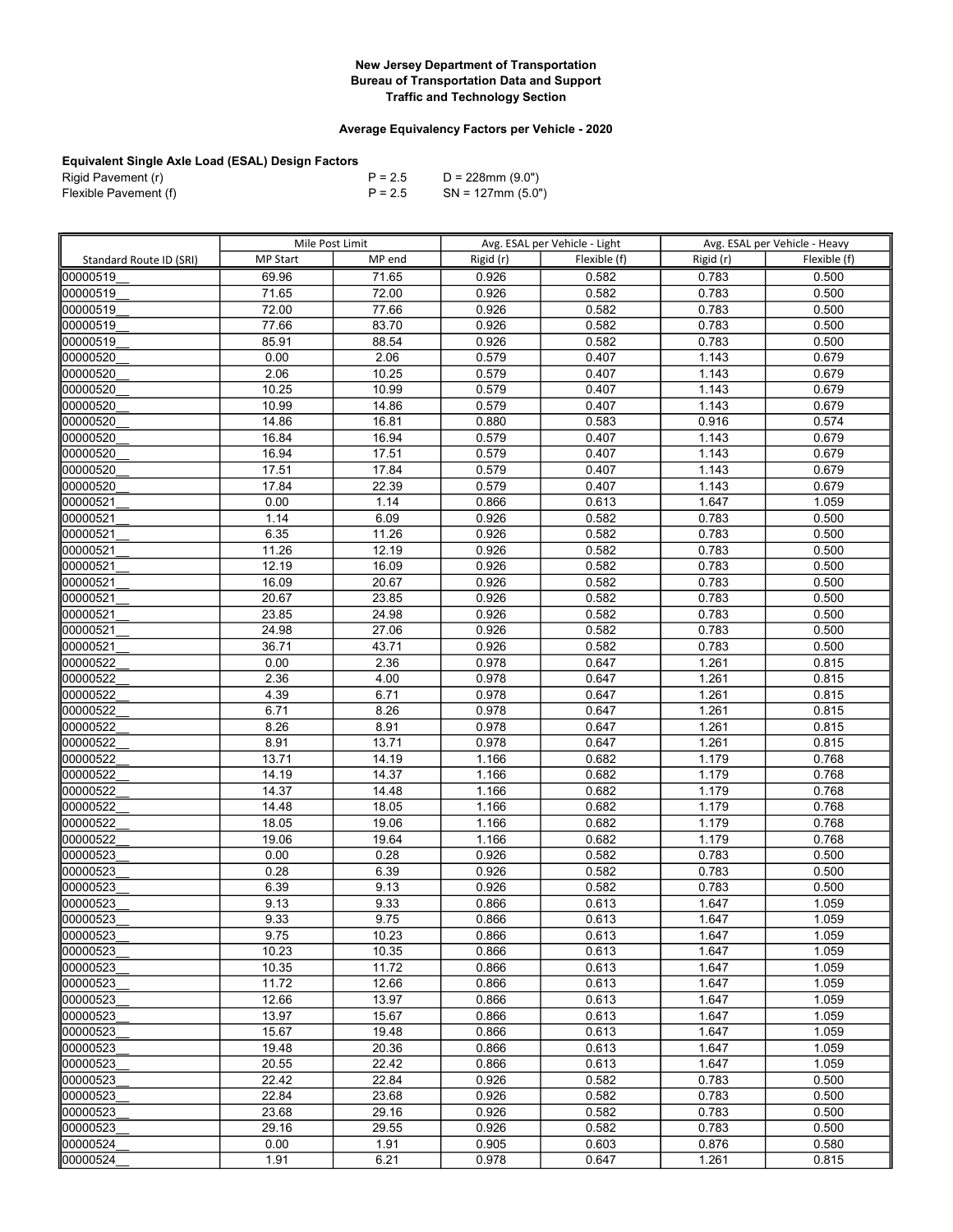## Average Equivalency Factors per Vehicle - 2020

| Rigid Pavement (r)    | $P = 2.5$ | D = 228mm (9.0")     |
|-----------------------|-----------|----------------------|
| Flexible Pavement (f) | $P = 2.5$ | $SN = 127$ mm (5.0") |

|                         | Mile Post Limit |        |           | Avg. ESAL per Vehicle - Light |           | Avg. ESAL per Vehicle - Heavy |
|-------------------------|-----------------|--------|-----------|-------------------------------|-----------|-------------------------------|
| Standard Route ID (SRI) | <b>MP Start</b> | MP end | Rigid (r) | Flexible (f)                  | Rigid (r) | Flexible (f)                  |
| 00000524                | 6.21            | 6.81   | 0.978     | 0.647                         | 1.261     | 0.815                         |
| 00000524                | 6.81            | 7.04   | 0.926     | 0.582                         | 0.783     | 0.500                         |
| 00000524                | 7.04            | 7.26   | 0.926     | 0.582                         | 0.783     | 0.500                         |
| 00000524                | 7.26            | 7.91   | 0.926     | 0.582                         | 0.783     | 0.500                         |
| 00000524                | 7.91            | 14.74  | 0.926     | 0.582                         | 0.783     | 0.500                         |
| 00000524                | 14.74           | 14.81  | 0.926     | 0.582                         | 0.783     | 0.500                         |
| 00000524                | 14.81           | 15.84  | 0.926     | 0.582                         | 0.783     | 0.500                         |
| 00000524                | 15.84           | 18.10  | 0.926     | 0.582                         | 0.783     | 0.500                         |
| 00000524                | 18.10           | 20.00  | 0.926     | 0.582                         | 0.783     | 0.500                         |
| 00000524                | 20.00           | 20.41  | 1.166     | 0.682                         | 1.179     | 0.768                         |
| 00000524                | 20.41           | 21.23  | 1.166     | 0.682                         | 1.179     | 0.768                         |
| 00000524                | 21.23           | 25.52  | 1.166     | 0.682                         | 1.179     | 0.768                         |
| 00000524                | 25.52           | 29.79  | 0.926     | 0.582                         | 0.783     | 0.500                         |
| 00000524                | 29.79           | 30.53  | 0.926     | 0.582                         | 0.783     | 0.500                         |
| 00000524                | 30.53           | 32.04  | 0.926     | 0.582                         | 0.783     | 0.500                         |
| 00000524                | 32.04           | 33.05  | 0.926     | 0.582                         | 0.783     | 0.500                         |
| 00000524                | 33.05           | 35.03  | 0.926     | 0.582                         | 0.783     | 0.500                         |
| 00000524                | 35.03           | 35.90  | 0.926     | 0.582                         | 0.783     | 0.500                         |
| 00000524                | 35.90           | 36.08  | 0.579     | 0.407                         | 1.143     | 0.679                         |
| 00000524                | 36.08           | 36.29  | 0.926     | 0.582                         | 0.783     | 0.500                         |
| 00000524                | 36.29           | 36.63  | 0.926     | 0.582                         | 0.783     | 0.500                         |
| 100000524               | 36.63           | 39.90  | 0.579     | 0.407                         | 1.143     | 0.679                         |
| 00000524A               | 0.00            | 3.74   | 0.926     | 0.582                         | 0.783     | 0.500                         |
| 00000524S               | 0.00            | 3.39   | 0.579     | 0.407                         | 1.143     | 0.679                         |
| 00000525                | 0.00            | 1.03   | 0.926     | 0.582                         | 0.783     | 0.500                         |
| 00000525                | 1.03            | 2.72   | 0.926     | 0.582                         | 0.783     | 0.500                         |
| 00000525                | 2.72            | 2.99   | 0.978     | 0.647                         | 1.261     | 0.815                         |
| 00000525                | 2.99            | 3.81   | 0.978     | 0.647                         | 1.261     | 0.815                         |
| 00000525                | 3.81            | 4.15   | 1.533     | 0.917                         | 1.838     | 1.081                         |
| 00000525                | 4.15            | 4.98   | 1.533     | 0.917                         | 1.838     | 1.081                         |
| 00000525                | 4.98            | 7.22   | 1.533     | 0.917                         | 1.838     | 1.081                         |
| 00000525                | 7.22            | 11.56  | 1.533     | 0.917                         | 1.838     | 1.081                         |
| 00000525                | 11.68           | 12.41  | 1.533     | 0.917                         | 1.838     | 1.081                         |
| 00000525                | 12.41           | 15.15  | 1.533     | 0.917                         | 1.838     | 1.081                         |
| 00000525                | 15.15           | 15.61  | 1.533     | 0.917                         | 1.838     | 1.081                         |
| 00000525                | 15.61           | 16.88  | 1.533     | 0.917                         | 1.838     | 1.081                         |
| 00000526                | 0.00            | 0.68   | 0.978     | 0.647                         | 1.261     | 0.815                         |
| 00000526                | 0.68            | 1.03   | 0.978     | 0.647                         | 1.261     | 0.815                         |
| 00000526                | 1.03            | 3.04   | 0.978     | 0.647                         | 1.261     | 0.815                         |
| 00000526                | 3.04            | 3.42   | 0.978     | 0.647                         | 1.261     | 0.815                         |
| 00000526                | 3.42            | 3.64   | 0.978     | 0.647                         | 1.261     | 0.815                         |
| 00000526                | 3.64            | 6.58   | 0.978     | 0.647                         | 1.261     | 0.815                         |
| 00000526                | 6.61            | 6.88   | 0.978     | 0.647                         | 1.261     | 0.815                         |
| 00000526                | 7.02            | 7.37   | 0.978     | 0.647                         | 1.261     | 0.815                         |
| 00000526                | 7.37            | 10.19  | 0.978     | 0.647                         | 1.261     | 0.815                         |
| 00000526                | 10.19           | 10.50  | 0.978     | 0.647                         | 1.261     | 0.815                         |
| 00000526                | 10.52           | 11.40  | 0.926     | 0.582                         | 0.783     | 0.500                         |
| 00000526                | 11.40           | 17.47  | 0.926     | 0.582                         | 0.783     | 0.500                         |
| 00000526                | 17.47           | 18.62  | 0.926     | 0.582                         | 0.783     | 0.500                         |
| 00000526                | 18.62           | 19.61  | 0.926     | 0.582                         | 0.783     | 0.500                         |
| 00000526                | 19.61           | 20.07  | 0.926     | 0.582                         | 0.783     | 0.500                         |
| 00000526                | 20.07           | 20.08  | 0.926     | 0.582                         | 0.783     | 0.500                         |
| 00000526                | 20.08           | 20.42  | 1.166     | 0.682                         | 1.179     | 0.768                         |
| 00000526                | 20.42           | 24.94  | 1.166     | 0.682                         | 1.179     | 0.768                         |
| 00000526                | 24.94           | 25.27  | 1.166     | 0.682                         | 1.179     | 0.768                         |
| 00000526                | 25.27           | 25.37  | 1.166     | 0.682                         | 1.179     | 0.768                         |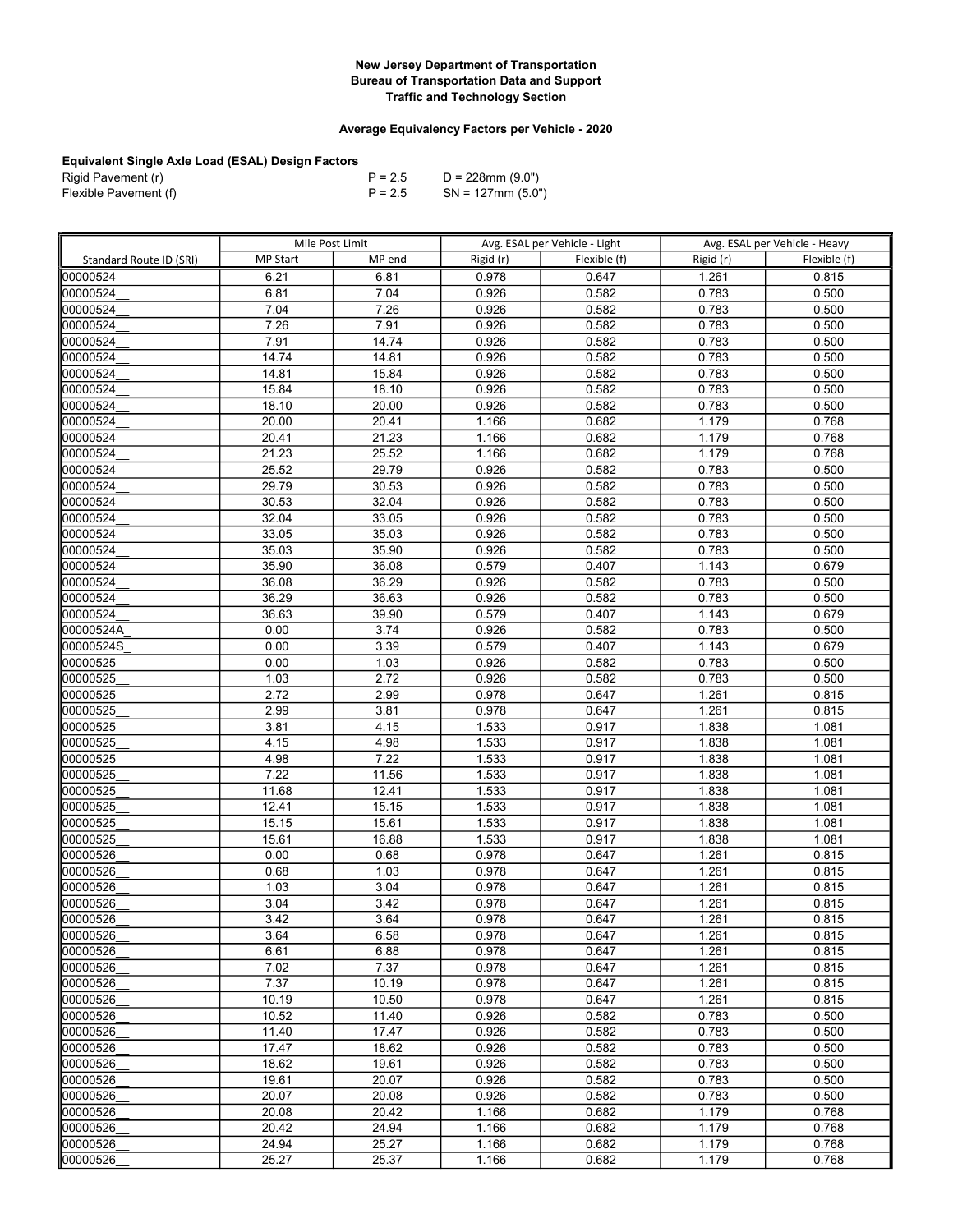## Average Equivalency Factors per Vehicle - 2020

| Rigid Pavement (r)    | $P = 2.5$ | D = 228mm (9.0")     |
|-----------------------|-----------|----------------------|
| Flexible Pavement (f) | $P = 2.5$ | $SN = 127$ mm (5.0") |

|                         | Mile Post Limit |                | Avg. ESAL per Vehicle - Light |                | Avg. ESAL per Vehicle - Heavy |                |
|-------------------------|-----------------|----------------|-------------------------------|----------------|-------------------------------|----------------|
| Standard Route ID (SRI) | <b>MP Start</b> | MP end         | Rigid (r)                     | Flexible (f)   | Rigid (r)                     | Flexible (f)   |
| 00000526                | 25.37           | 26.96          | 1.166                         | 0.682          | 1.179                         | 0.768          |
| 00000526                | 26.96           | 27.74          | 1.166                         | 0.682          | 1.179                         | 0.768          |
| 00000526                | 27.74           | 31.73          | 0.579                         | 0.407          | 1.143                         | 0.679          |
| 00000526                | 31.73           | 34.56          | 0.880                         | 0.583          | 0.916                         | 0.574          |
| 00000526                | 34.56           | 35.56          | 0.880                         | 0.583          | 0.916                         | 0.574          |
| 00000526A               | 0.00            | 0.44           | 0.926                         | 0.582          | 0.783                         | 0.500          |
| 00000527                | 0.11            | 0.85           | 0.579                         | 0.407          | 1.143                         | 0.679          |
| 00000527                | 0.85            | 1.97           | 0.579                         | 0.407          | 1.143                         | 0.679          |
| 00000527                | 1.97            | 3.76           | 0.926                         | 0.582          | 0.783                         | 0.500          |
| 00000527                | 3.76            | 4.10           | 0.926                         | 0.582          | 0.783                         | 0.500          |
| 00000527                | 4.10            | 11.71          | 0.579                         | 0.407          | 1.143                         | 0.679          |
| 00000527                | 11.71           | 15.49          | 1.166                         | 0.682          | 1.179                         | 0.768          |
| 00000527                | 15.49           | 18.47          | 1.166                         | 0.682          | 1.179                         | 0.768          |
| 00000527                | 18.47           | 19.59          | 0.926                         | 0.582          | 0.783                         | 0.500          |
| 00000527                | 19.59           | 21.59          | 0.926                         | 0.582          | 0.783                         | 0.500          |
| 00000527                | 21.59           | 22.43          | 0.926                         | 0.582          | 0.783                         | 0.500          |
| 00000527                | 22.43           | 23.03          | 0.926                         | 0.582          | 0.783                         | 0.500          |
| 00000527                | 23.03           | 24.38          | 0.926                         | 0.582          | 0.783                         | 0.500          |
| 00000527                | 24.38           | 26.61          | 0.926                         | 0.582          | 0.783                         | 0.500          |
| 00000527                | 26.61           | 27.02          | 1.166                         | 0.682          | 1.179                         | 0.768          |
| 00000527                | 27.02           | 28.09          | 1.166                         | 0.682          | 1.179                         | 0.768          |
| 00000527                | 28.09           | 29.28          | 1.166                         | 0.682          | 1.179                         | 0.768          |
| 00000527                | 29.28           | 29.40          | 1.166                         | 0.682          | 1.179                         | 0.768          |
| 00000527                | 29.40           | 29.61          | 1.166                         | 0.682          | 1.179                         | 0.768          |
| 00000527                | 29.61           | 29.84          | 1.166                         | 0.682          | 1.179                         | 0.768          |
| 00000527                | 29.84           | 29.97          | 1.166                         | 0.682          | 1.179                         | 0.768          |
| 00000527                | 30.08           | 30.57          | 1.166                         | 0.682          | 1.179                         | 0.768          |
| 00000527                | 30.57           | 33.61          | 1.166                         | 0.682          | 1.179                         | 0.768          |
| 00000527                | 33.61           | 35.90          | 0.579                         | 0.407          | 1.143                         | 0.679          |
| 00000527                | 35.90           | 37.86          | 0.579                         | 0.407          | 1.143                         | 0.679          |
| 00000527                | 38.68           | 42.92          | 0.978                         | 0.647          | 1.261                         | 0.815          |
| 00000527                | 46.04           | 46.53          | 0.978                         | 0.647          | 1.261                         | 0.815          |
| 00000527                | 47.08           | 51.58          | 1.077                         | 0.662          | 1.077                         | 0.705          |
| 00000527                | 51.58           | 52.49          | 0.978                         | 0.647          | 1.261                         | 0.815          |
| 00000527                | 52.49           | 53.36          | 0.978                         | 0.647          | 1.261                         | 0.815          |
| 00000527                | 53.36           | 53.59          | 0.978                         | 0.647          | 1.261                         | 0.815          |
| 00000527                | 53.59           | 55.91          | 0.978                         | 0.647          | 1.261                         | 0.815          |
| 00000527                | 55.91           | 57.10          | 0.978                         | 0.647          | 1.261                         | 0.815          |
| 00000527                | 57.10           | 57.72          | 0.978                         | 0.647          | 1.261                         | 0.815          |
| 00000527                | 57.72           | 58.20          | 1.533                         | 0.917          | 1.838                         | 1.081          |
| 00000527                | 58.20           | 61.05          | 1.533                         | 0.917          | 1.838                         | 1.081          |
| 00000527                | 61.05           | 64.46          | 1.533                         | 0.917          | 1.838                         | 1.081          |
| 00000527                | 64.46           | 68.64          | 1.533                         | 0.917          | 1.838                         | 1.081          |
| 00000527                | 68.64           | 69.30          | 1.533                         | 0.917          | 1.838                         | 1.081          |
| 00000527                | 69.30           | 70.08          | 1.533                         | 0.917          | 1.838                         | 1.081          |
| 00000527                | 70.10           | 71.19          | 1.016                         | 0.631          | 0.588                         | 0.402          |
| 00000527<br>00000527    | 71.19<br>71.33  | 71.33<br>74.38 | 1.533                         | 0.917          | 1.838                         | 1.081          |
| 00000527                | 74.38           | 75.54          | 1.533<br>1.533                | 0.917<br>0.917 | 1.838<br>1.838                | 1.081<br>1.081 |
| 00000527                | 75.54           | 76.48          | 0.926                         | 0.582          | 0.783                         | 0.500          |
| 00000527                | 76.48           | 76.90          | 1.016                         | 0.631          | 0.588                         | 0.402          |
| 00000527                | 76.90           | 78.17          | 1.016                         | 0.631          | 0.588                         | 0.402          |
| 00000527                | 78.17           | 79.02          |                               | 0.917          | 1.838                         | 1.081          |
| 00000527                | 79.02           | 79.05          | 1.533<br>1.533                | 0.917          | 1.838                         | 1.081          |
| 00000527                | 79.05           | 79.18          | 1.533                         | 0.917          | 1.838                         | 1.081          |
| 00000527                | 79.18           | 80.79          | 1.533                         | 0.917          | 1.838                         | 1.081          |
|                         |                 |                |                               |                |                               |                |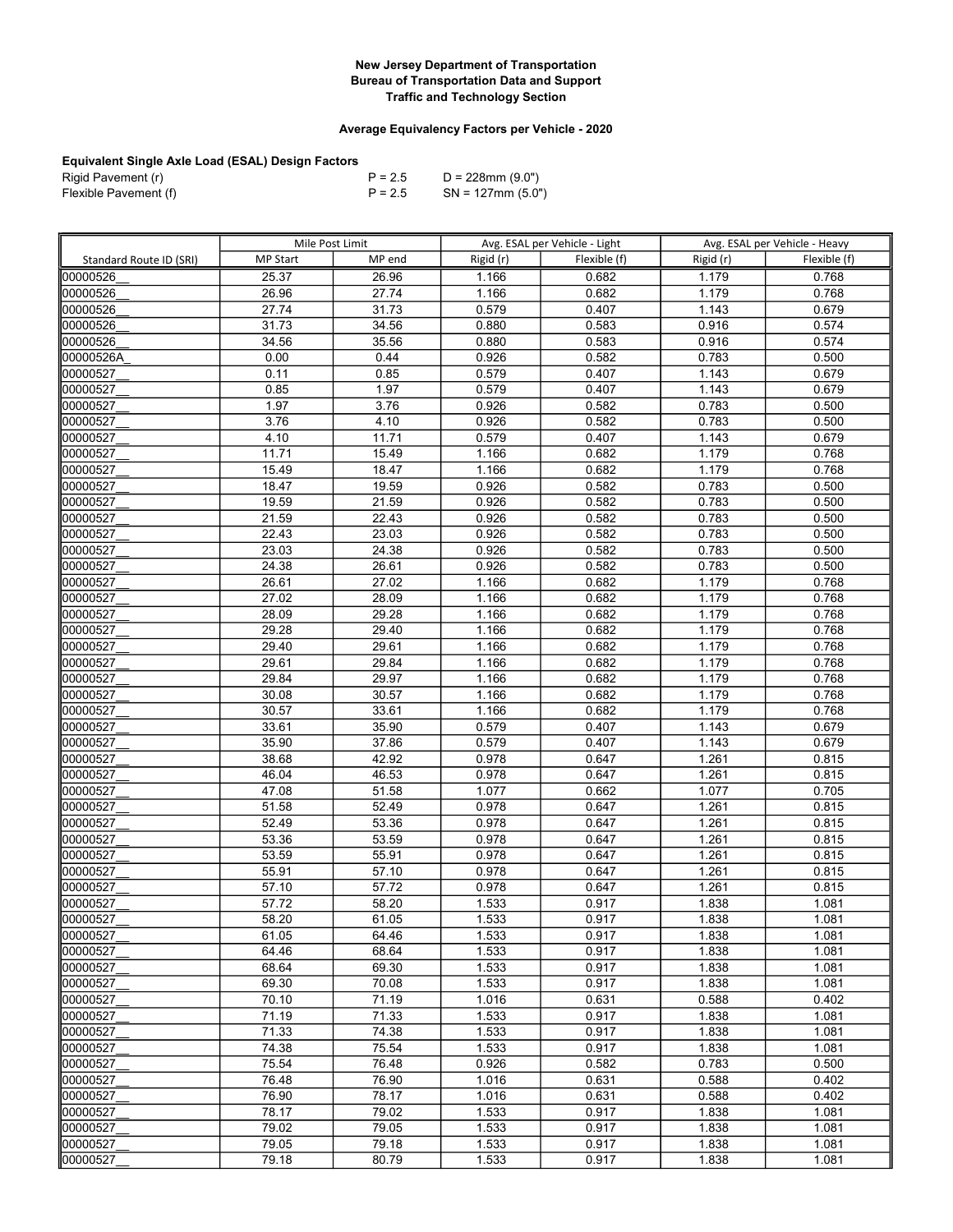## Average Equivalency Factors per Vehicle - 2020

| Rigid Pavement (r)    | $P = 2.5$ | D = 228mm (9.0")     |
|-----------------------|-----------|----------------------|
| Flexible Pavement (f) | $P = 2.5$ | $SN = 127$ mm (5.0") |

|                         | Mile Post Limit |        |           | Avg. ESAL per Vehicle - Light |           | Avg. ESAL per Vehicle - Heavy |
|-------------------------|-----------------|--------|-----------|-------------------------------|-----------|-------------------------------|
| Standard Route ID (SRI) | <b>MP Start</b> | MP end | Rigid (r) | Flexible (f)                  | Rigid (r) | Flexible (f)                  |
| 00000527                | 81.41           | 84.80  | 1.533     | 0.917                         | 1.838     | 1.081                         |
| 00000527                | 84.80           | 84.86  | 1.533     | 0.917                         | 1.838     | 1.081                         |
| 00000527 S              | 23.92           | 24.13  | 1.533     | 0.917                         | 1.838     | 1.081                         |
| 00000527 S              | 33.05           | 33.90  | 0.978     | 0.647                         | 1.261     | 0.815                         |
| 00000527A               | 0.00            | 2.87   | 0.926     | 0.582                         | 0.783     | 0.500                         |
| 00000527A               | 2.87            | 2.89   | 0.926     | 0.582                         | 0.783     | 0.500                         |
| 00000527A               | 2.89            | 5.88   | 0.926     | 0.582                         | 0.783     | 0.500                         |
| 00000527Z               | 0.00            | 0.26   | 1.016     | 0.631                         | 0.588     | 0.402                         |
| 00000527Z               | 0.26            | 0.30   | 1.016     | 0.631                         | 0.588     | 0.402                         |
| 00000528                | 0.00            | 2.95   | 0.926     | 0.582                         | 0.783     | 0.500                         |
| 00000528                | 2.95            | 5.74   | 0.926     | 0.582                         | 0.783     | 0.500                         |
| 00000528                | 5.74            | 8.87   | 0.926     | 0.582                         | 0.783     | 0.500                         |
| 00000528                | 8.87            | 9.30   | 0.926     | 0.582                         | 0.783     | 0.500                         |
| 00000528                | 9.30            | 11.59  | 0.926     | 0.582                         | 0.783     | 0.500                         |
| 00000528                | 11.59           | 12.02  | 0.926     | 0.582                         | 0.783     | 0.500                         |
| 00000528                | 12.02           | 16.06  | 0.926     | 0.582                         | 0.783     | 0.500                         |
| 00000528                | 16.06           | 17.29  | 0.926     | 0.582                         | 0.783     | 0.500                         |
| 00000528                | 17.29           | 18.18  | 0.926     | 0.582                         | 0.783     | 0.500                         |
| 00000528                | 18.18           | 19.92  | 0.926     | 0.582                         | 0.783     | 0.500                         |
| 00000528                | 19.92           | 22.46  | 1.166     | 0.682                         | 1.179     | 0.768                         |
| 00000528                | 26.20           | 27.96  | 1.166     | 0.682                         | 1.179     | 0.768                         |
| 00000528                | 27.96           | 29.09  | 0.579     | 0.407                         | 1.143     | 0.679                         |
| 00000528                | 29.09           | 30.25  | 0.579     | 0.407                         | 1.143     | 0.679                         |
| 00000528                | 30.25           | 30.39  | 0.880     | 0.583                         | 0.916     | 0.574                         |
| 00000528                | 30.39           | 34.94  | 0.880     | 0.583                         | 0.916     | 0.574                         |
| 00000528                | 34.94           | 35.78  | 0.579     | 0.407                         | 1.143     | 0.679                         |
| 00000528                | 35.78           | 39.64  | 0.579     | 0.407                         | 1.143     | 0.679                         |
| 00000528                | 39.64           | 39.89  | 1.166     | 0.682                         | 1.179     | 0.768                         |
| 00000529                | 0.00            | 0.25   | 0.978     | 0.647                         | 1.261     | 0.815                         |
| 00000529                | 0.25            | 3.59   | 1.016     | 0.631                         | 0.588     | 0.402                         |
| 00000529                | 3.59            | 5.31   | 1.016     | 0.631                         | 0.588     | 0.402                         |
| 00000529                | 5.31            | 7.16   | 1.016     | 0.631                         | 0.588     | 0.402                         |
| 00000529                | 7.16            | 7.53   | 1.016     | 0.631                         | 0.588     | 0.402                         |
| 00000529                | 7.53            | 7.54   | 0.978     | 0.647                         | 1.261     | 0.815                         |
| 00000529                | 7.54            | 8.41   | 0.978     | 0.647                         | 1.261     | 0.815                         |
| 00000529                | 8.41            | 8.58   | 0.978     | 0.647                         | 1.261     | 0.815                         |
| 00000529                | 8.58            | 9.44   | 0.926     | 0.582                         | 0.783     | 0.500                         |
| 00000529                | 9.44            | 10.07  | 0.926     | 0.582                         | 0.783     | 0.500                         |
| 00000529                | 10.07           | 10.57  | 0.926     | 0.582                         | 0.783     | 0.500                         |
| 00000530                | 0.00            | 1.31   | 0.956     | 0.612                         | 1.246     | 0.769                         |
| 00000530                | 1.31            | 2.68   | 0.956     | 0.612                         | 1.246     | 0.769                         |
| 00000530                | 2.68            | 4.85   | 0.956     | 0.612                         | 1.246     | 0.769                         |
| 00000530                | 4.85            | 8.48   | 0.956     | 0.612                         | 1.246     | 0.769                         |
| 00000530                | 8.48            | 8.78   | 0.956     | 0.612                         | 1.246     | 0.769                         |
| 00000530                | 8.78            | 14.28  | 0.956     | 0.612                         | 1.246     | 0.769                         |
| 00000530                | 19.41           | 19.90  | 1.166     | 0.682                         | 1.179     | 0.768                         |
| 00000530                | 19.90           | 27.29  | 0.579     | 0.407                         | 1.143     | 0.679                         |
| 00000530                | 27.29           | 30.67  | 0.579     | 0.407                         | 1.143     | 0.679                         |
| 00000530                | 30.67           | 31.21  | 0.579     | 0.407                         | 1.143     | 0.679                         |
| 00000531                | 0.00            | 2.49   | 0.978     | 0.647                         | 1.261     | 0.815                         |
| 00000531                | 2.49            | 3.43   | 0.978     | 0.647                         | 1.261     | 0.815                         |
| 00000531                | 3.43            | 8.65   | 0.978     | 0.647                         | 1.261     | 0.815                         |
| 00000531                | 8.65            | 8.82   | 1.533     | 0.917                         | 1.838     | 1.081                         |
| 00000531                | 8.82            | 8.91   | 1.533     | 0.917                         | 1.838     | 1.081                         |
| 00000531                | 8.91            | 10.82  | 1.533     | 0.917                         | 1.838     | 1.081                         |
| 00000531                | 10.90           | 13.59  | 1.533     | 0.917                         | 1.838     | 1.081                         |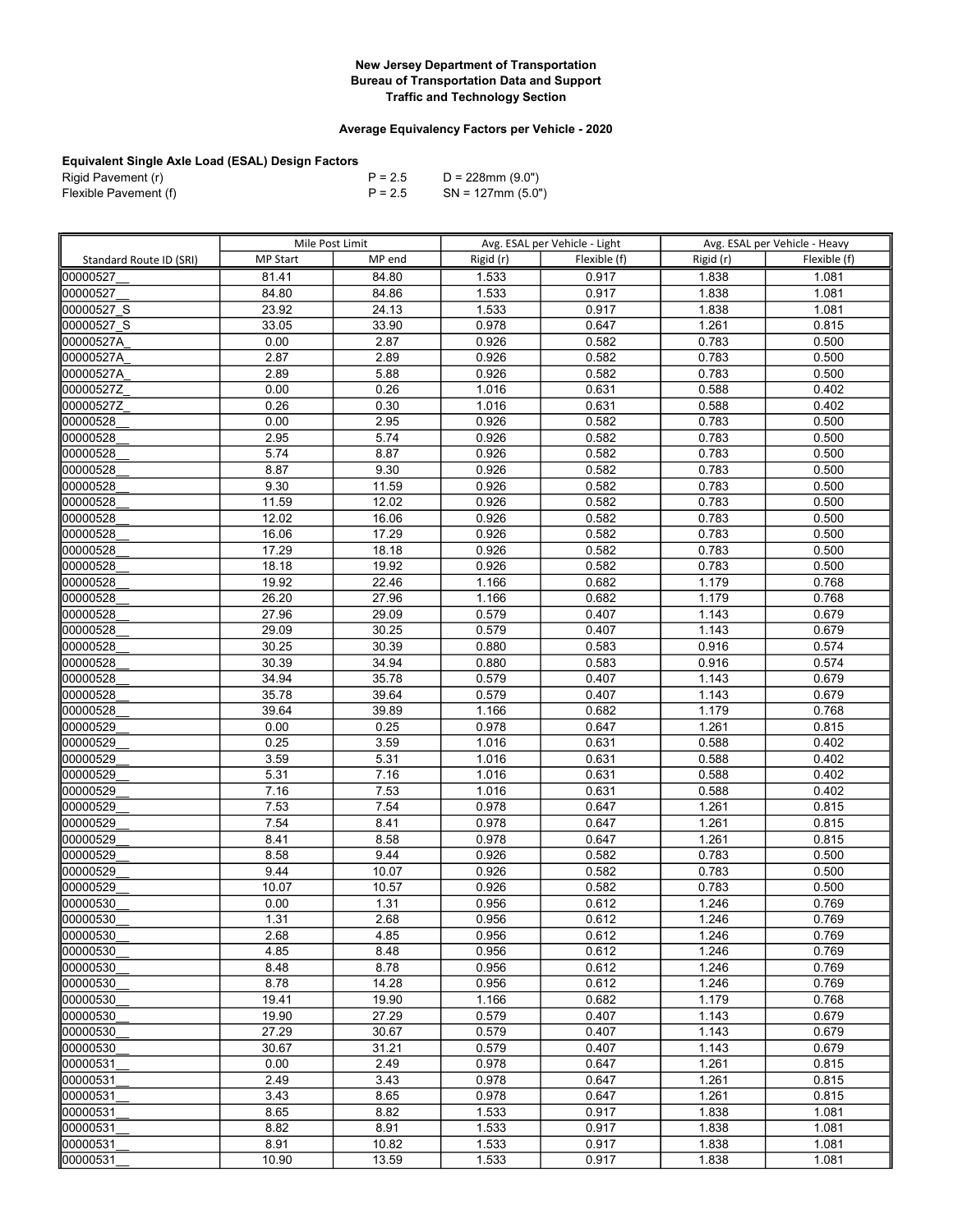## Average Equivalency Factors per Vehicle - 2020

| Rigid Pavement (r)    | $P = 2.5$ | D = 228mm (9.0")     |
|-----------------------|-----------|----------------------|
| Flexible Pavement (f) | $P = 2.5$ | $SN = 127$ mm (5.0") |

|                         | Mile Post Limit |              |                | Avg. ESAL per Vehicle - Light |                | Avg. ESAL per Vehicle - Heavy |  |
|-------------------------|-----------------|--------------|----------------|-------------------------------|----------------|-------------------------------|--|
| Standard Route ID (SRI) | <b>MP Start</b> | MP end       | Rigid (r)      | Flexible (f)                  | Rigid (r)      | Flexible (f)                  |  |
| 00000531                | 13.59           | 13.61        | 1.533          | 0.917                         | 1.838          | 1.081                         |  |
| 00000531Z               | 0.00            | 1.19         | 1.533          | 0.917                         | 1.838          | 1.081                         |  |
| 00000532                | 0.00            | 2.83         | 1.166          | 0.682                         | 1.179          | 0.768                         |  |
| 00000532                | 2.83            | 4.05         | 1.166          | 0.682                         | 1.179          | 0.768                         |  |
| 00000532                | 4.05            | 5.35         | 0.926          | 0.582                         | 0.783          | 0.500                         |  |
| 00000532                | 5.35            | 7.20         | 0.926          | 0.582                         | 0.783          | 0.500                         |  |
| 00000532                | 7.20            | 19.43        | 0.926          | 0.582                         | 0.783          | 0.500                         |  |
| 00000532                | 27.09           | 32.97        | 0.926          | 0.582                         | 0.783          | 0.500                         |  |
| 00000532                | 32.97           | 33.04        | 0.926          | 0.582                         | 0.783          | 0.500                         |  |
| 00000532                | 33.04           | 33.91        | 0.579          | 0.407                         | 1.143          | 0.679                         |  |
| 00000532                | 33.91           | 35.19        | 0.579          | 0.407                         | 1.143          | 0.679                         |  |
| 00000533                | 0.00            | 1.41         | 0.978          | 0.647                         | 1.261          | 0.815                         |  |
| 00000533                | 1.41            | 3.51         | 0.978          | 0.647                         | 1.261          | 0.815                         |  |
| 00000533                | 3.51            | 8.41         | 0.978          | 0.647                         | 1.261          | 0.815                         |  |
| 00000533                | 8.41            | 8.65         | 0.926          | 0.582                         | 0.783          | 0.500                         |  |
| 00000533                | 8.65            | 10.42        | 0.926          | 0.582                         | 0.783          | 0.500                         |  |
| 00000533                | 10.42           | 10.88        | 0.926          | 0.582                         | 0.783          | 0.500                         |  |
| 00000533                | 17.33           | 17.47        | 0.926          | 0.582                         | 0.783          | 0.500                         |  |
| 00000533                | 17.47           | 22.61        | 0.926          | 0.582                         | 0.783          | 0.500                         |  |
| 00000533                | 22.61           | 25.14        | 0.926          | 0.582                         | 0.783          | 0.500                         |  |
| 00000533                | 25.14           | 25.52        | 0.926          | 0.582                         | 0.783          | 0.500                         |  |
| 00000533                | 25.52           | 26.41        | 0.978          | 0.647                         | 1.261          | 0.815                         |  |
| 00000533                | 26.41           | 27.39        | 0.978          | 0.647                         | 1.261          | 0.815                         |  |
| 00000533                | 27.39           | 28.72        | 0.978          | 0.647                         | 1.261          | 0.815                         |  |
| 00000533                | 28.72           | 29.69        | 0.978          | 0.647                         | 1.261          | 0.815                         |  |
| 00000533                | 29.69           | 29.89        | 0.978          | 0.647                         | 1.261          | 0.815                         |  |
| 00000533                | 29.89           | 31.49        | 0.978          | 0.647                         | 1.261          | 0.815                         |  |
| 00000533                | 31.49           | 32.06        | 0.978          | 0.647                         | 1.261          | 0.815                         |  |
| 00000533                | 32.06           | 32.14        | 0.978          | 0.647                         | 1.261          | 0.815                         |  |
| 00000533                | 32.14           | 32.36        | 0.978          | 0.647                         | 1.261          | 0.815                         |  |
| 00000533S               | 0.00            | 0.45         | 0.978          | 0.647                         | 1.261          | 0.815                         |  |
| 00000533Z               | 0.00            | 0.14         | 0.926          | 0.582                         | 0.783          | 0.500                         |  |
| 00000534                | 0.00            | 0.40         | 1.314          | 0.776                         | 1.128          | 0.674                         |  |
| 00000534                | 0.40            | 0.58         | 0.393          | 0.286                         | 0.706          | 0.471                         |  |
| 00000534                | 0.58<br>3.29    | 3.29         | 2.653          | 1.463                         | 1.292<br>0.706 | 0.843<br>0.471                |  |
| 00000534<br>00000534    | 3.41            | 3.41<br>3.83 | 0.393<br>0.393 | 0.286<br>0.286                | 0.706          | 0.471                         |  |
| 00000534                | 3.83            | 4.54         | 1.314          | 0.776                         | 1.128          | 0.674                         |  |
| 00000534                | 4.54            | 7.42         | 1.314          | 0.776                         | 1.128          | 0.674                         |  |
| 00000534                | 7.42            | 7.92         | 1.314          | 0.776                         | 1.128          | 0.674                         |  |
| 00000534                | 7.92            | 10.86        | 1.166          | 0.682                         | 1.179          | 0.768                         |  |
| 00000534                | 11.64           | 16.57        | 1.166          | 0.682                         | 1.179          | 0.768                         |  |
| 100000534               | 16.57           | 18.67        | 0.926          | 0.582                         | 0.783          | 0.500                         |  |
| 00000534                | 18.67           | 20.29        | 0.926          | 0.582                         | 0.783          | 0.500                         |  |
| 00000534                | 20.29           | 22.21        | 0.926          | 0.582                         | 0.783          | 0.500                         |  |
| 00000535                | 0.00            | 2.02         | 0.978          | 0.647                         | 1.261          | 0.815                         |  |
| 00000535                | 2.02            | 3.33         | 0.978          | 0.647                         | 1.261          | 0.815                         |  |
| 00000535                | 3.33            | 3.46         | 0.978          | 0.647                         | 1.261          | 0.815                         |  |
| 00000535                | 3.46            | 6.43         | 0.978          | 0.647                         | 1.261          | 0.815                         |  |
| 00000535                | 6.43            | 7.43         | 0.978          | 0.647                         | 1.261          | 0.815                         |  |
| 00000535                | 7.62            | 13.57        | 0.978          | 0.647                         | 1.261          | 0.815                         |  |
| 00000535                | 13.57           | 13.76        | 0.926          | 0.582                         | 0.783          | 0.500                         |  |
| 00000535                | 13.76           | 13.83        | 0.926          | 0.582                         | 0.783          | 0.500                         |  |
| 00000535                | 13.83           | 14.17        | 0.926          | 0.582                         | 0.783          | 0.500                         |  |
| 00000535                | 14.17           | 14.56        | 0.926          | 0.582                         | 0.783          | 0.500                         |  |
| 00000535                | 14.56           | 14.75        | 0.978          | 0.647                         | 1.261          | 0.815                         |  |
|                         |                 |              |                |                               |                |                               |  |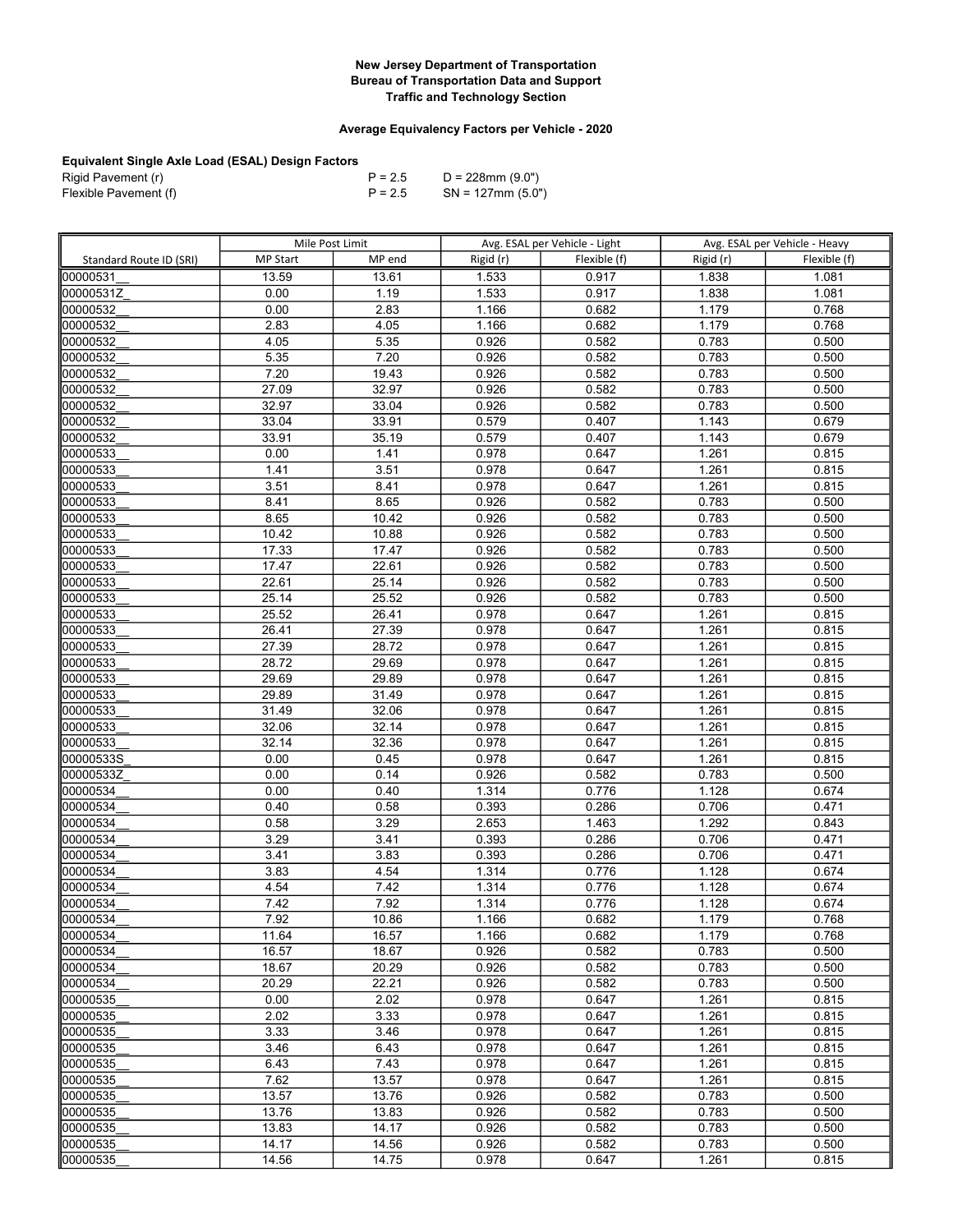## Average Equivalency Factors per Vehicle - 2020

| Rigid Pavement (r)    | $P = 2.5$ | D = 228mm (9.0")     |
|-----------------------|-----------|----------------------|
| Flexible Pavement (f) | $P = 2.5$ | $SN = 127$ mm (5.0") |

|                         | Mile Post Limit |                |                | Avg. ESAL per Vehicle - Light |                | Avg. ESAL per Vehicle - Heavy |
|-------------------------|-----------------|----------------|----------------|-------------------------------|----------------|-------------------------------|
| Standard Route ID (SRI) | <b>MP Start</b> | MP end         | Rigid (r)      | Flexible (f)                  | Rigid (r)      | Flexible (f)                  |
| 00000535                | 14.75           | 14.80          | 0.978          | 0.647                         | 1.261          | 0.815                         |
| 00000535                | 14.80           | 14.87          | 0.978          | 0.647                         | 1.261          | 0.815                         |
| 00000535                | 14.96           | 15.79          | 0.780          | 0.493                         | 0.735          | 0.486                         |
| 00000535                | 15.79           | 17.43          | 0.780          | 0.493                         | 0.735          | 0.486                         |
| 00000535                | 17.43           | 20.53          | 0.780          | 0.493                         | 0.735          | 0.486                         |
| 00000535                | 20.53           | 25.84          | 1.077          | 0.662                         | 1.077          | 0.705                         |
| 00000535                | 25.84           | 26.49          | 0.978          | 0.647                         | 1.261          | 0.815                         |
| 00000535                | 26.49           | 27.90          | 0.978          | 0.647                         | 1.261          | 0.815                         |
| 00000535                | 27.90           | 31.75          | 0.579          | 0.407                         | 1.143          | 0.679                         |
| 00000536                | 24.24           | 24.38          | 0.393          | 0.286                         | 0.706          | 0.471                         |
| 00000536                | 24.38           | 24.77          | 0.393          | 0.286                         | 0.706          | 0.471                         |
| 00000536                | 24.77           | 27.73          | 1.166          | 0.682                         | 1.179          | 0.768                         |
| 00000536                | 27.73           | 30.18          | 1.166          | 0.682                         | 1.179          | 0.768                         |
| 00000536                | 30.18           | 32.47          | 0.926          | 0.582                         | 0.783          | 0.500                         |
| 00000536                | 32.55           | 33.08          | 1.166          | 0.682                         | 1.179          | 0.768                         |
| 00000536                | 33.08           | 34.38          | 0.926          | 0.582                         | 0.783          | 0.500                         |
| 00000536                | 34.38           | 37.66          | 0.926          | 0.582                         | 0.783          | 0.500                         |
| 00000536                | 37.66           | 38.52          | 0.926          | 0.582                         | 0.783          | 0.500                         |
| 00000536S               | 0.00            | 1.54           | 0.816          | 0.517                         | 2.314          | 1.257                         |
| 00000536S               | 1.54            | 1.67           | 1.166          | 0.682                         | 1.179          | 0.768                         |
| 00000536S               | 1.67            | 5.96           | 1.166          | 0.682                         | 1.179          | 0.768                         |
| 00000536S               | 5.96            | 7.31           | 1.166          | 0.682                         | 1.179          | 0.768                         |
| 00000536S               | 7.31            | 7.57           | 1.166          | 0.682                         | 1.179          | 0.768                         |
| 00000537                | 0.00            | 0.17           | 2.653          | 1.463                         | 1.292          | 0.843                         |
| 00000537                | 0.17            | 0.52           | 0.393          | 0.286                         | 0.706          | 0.471                         |
| 00000537                | 0.52            | 0.64           | 1.314          | 0.776                         | 1.128          | 0.674                         |
| 00000537                | 0.64            | 3.66           | 0.978          | 0.647                         | 1.261          | 0.815                         |
| 00000537                | 3.66            | 4.10           | 0.978          | 0.647                         | 1.261          | 0.815                         |
| 00000537                | 4.10            | 4.53           | 0.978          | 0.647                         | 1.261          | 0.815                         |
| 00000537                | 4.53            | 5.11           | 0.978          | 0.647                         | 1.261          | 0.815                         |
| 00000537                | 5.11            | 6.64           | 0.978          | 0.647                         | 1.261          | 0.815                         |
| 00000537                | 6.64            | 7.04           | 0.978          | 0.647                         | 1.261          | 0.815                         |
| 00000537                | 7.04            | 7.87           | 0.978          | 0.647                         | 1.261          | 0.815                         |
| 00000537                | 7.87            | 9.39           | 0.978          | 0.647                         | 1.261          | 0.815                         |
| 00000537                | 9.39            | 10.90          | 0.978          | 0.647                         | 1.261          | 0.815                         |
| 00000537                | 10.90           | 11.37          | 0.978          | 0.647                         | 1.261          | 0.815                         |
| 00000537                | 11.37           | 12.15          | 0.978          | 0.647                         | 1.261          | 0.815                         |
| 00000537                | 12.15           | 12.36          | 0.978          | 0.647                         | 1.261          | 0.815                         |
| 00000537                | 12.36           | 18.11          | 0.978          | 0.647                         | 1.261          | 0.815                         |
| 00000537                | 18.11           | 18.81          | 0.978          | 0.647                         | 1.261          | 0.815                         |
| 00000537                | 18.81           | 19.50          | 0.978          | 0.647                         | 1.261          | 0.815                         |
| 00000537<br>00000537    | 19.50<br>19.94  | 19.94<br>21.61 | 0.978<br>0.978 | 0.647<br>0.647                | 1.261<br>1.261 | 0.815<br>0.815                |
| 00000537                | 21.61           | 27.34          | 1.166          | 0.682                         | 1.179          | 0.768                         |
| 00000537                | 27.34           | 28.52          | 1.166          | 0.682                         | 1.179          | 0.768                         |
| 00000537                | 28.52           | 29.44          | 1.166          | 0.682                         | 1.179          | 0.768                         |
| 00000537                | 29.44           | 31.31          | 1.166          | 0.682                         | 1.179          | 0.768                         |
| 00000537                | 31.31           | 38.44          | 1.166          | 0.682                         | 1.179          | 0.768                         |
| 00000537                | 38.44           | 41.67          | 1.166          | 0.682                         | 1.179          | 0.768                         |
| 00000537                | 41.67           | 44.26          | 1.166          | 0.682                         | 1.179          | 0.768                         |
| 00000537                | 44.26           | 46.31          | 1.166          | 0.682                         | 1.179          | 0.768                         |
| 00000537                | 47.54           | 48.16          | 1.166          | 0.682                         | 1.179          | 0.768                         |
| 00000537                | 48.16           | 50.81          | 1.166          | 0.682                         | 1.179          | 0.768                         |
| 00000537                | 50.81           | 52.20          | 1.142          | 0.715                         | 1.149          | 0.727                         |
| 00000537                | 52.38           | 52.87          | 1.142          | 0.715                         | 1.149          | 0.727                         |
| 00000537                | 52.87           | 55.24          | 1.142          | 0.715                         | 1.149          | 0.727                         |
|                         |                 |                |                |                               |                |                               |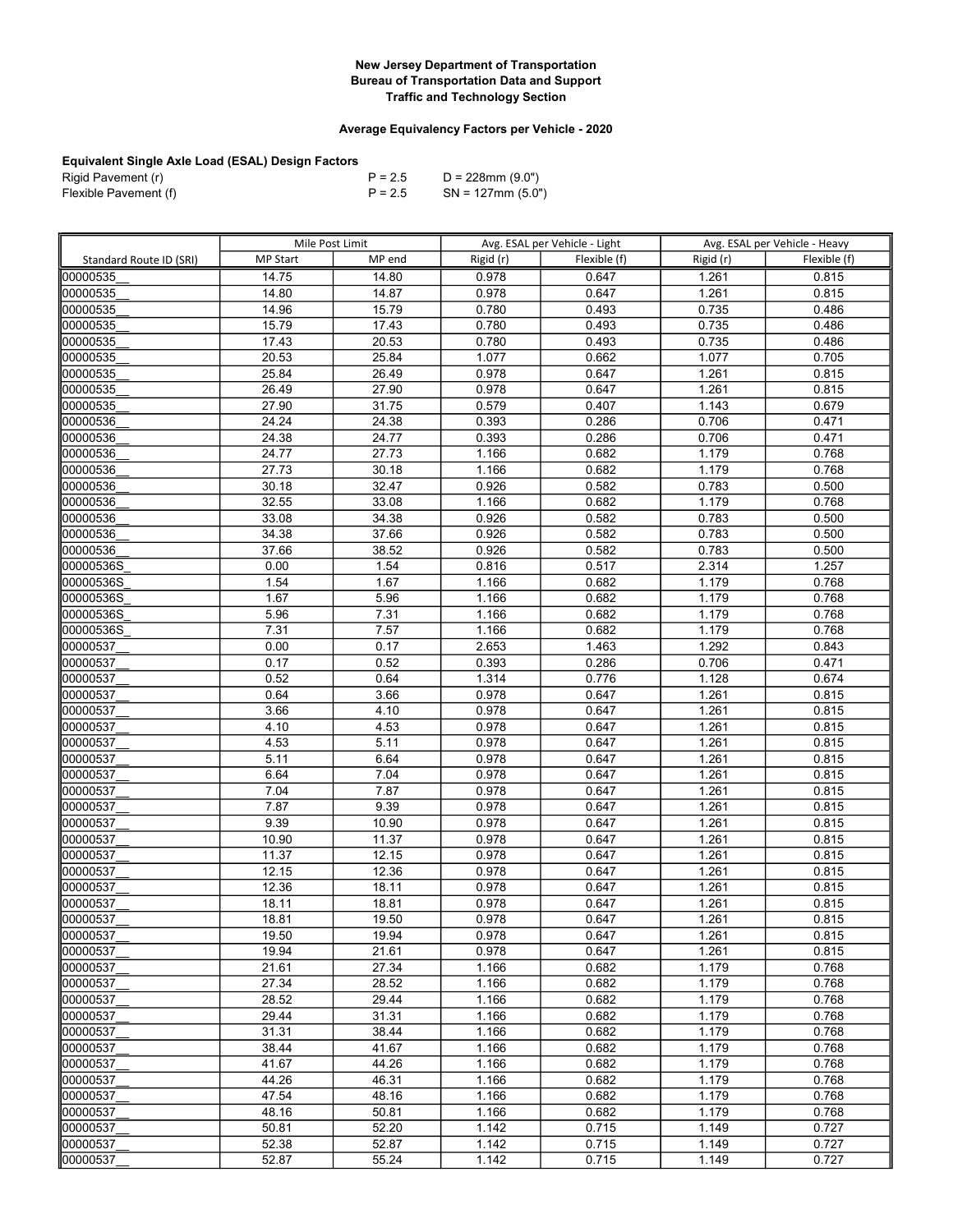## Average Equivalency Factors per Vehicle - 2020

| Rigid Pavement (r)    | $P = 2.5$ | D = 228mm (9.0")     |
|-----------------------|-----------|----------------------|
| Flexible Pavement (f) | $P = 2.5$ | $SN = 127$ mm (5.0") |

|                         | Mile Post Limit |                    |           | Avg. ESAL per Vehicle - Light |                | Avg. ESAL per Vehicle - Heavy |
|-------------------------|-----------------|--------------------|-----------|-------------------------------|----------------|-------------------------------|
| Standard Route ID (SRI) | <b>MP Start</b> | MP end             | Rigid (r) | Flexible (f)                  | Rigid (r)      | Flexible (f)                  |
| 00000537                | 55.24           | 61.78              | 1.166     | 0.682                         | 1.179          | 0.768                         |
| 00000537                | 61.78           | 64.50              | 0.579     | 0.407                         | 1.143          | 0.679                         |
| 00000537                | 66.06           | 67.11              | 0.579     | 0.407                         | 1.143          | 0.679                         |
| 00000537                | 67.11           | 67.91              | 0.579     | 0.407                         | 1.143          | 0.679                         |
| 00000537S               | 0.00            | 0.35               | 0.393     | 0.286                         | 0.706          | 0.471                         |
| 00000537S               | 0.35            | 1.08               | 0.393     | 0.286                         | 0.706          | 0.471                         |
| 00000538                | 0.00            | 1.04               | 2.653     | 1.463                         | 1.292          | 0.843                         |
| 00000538                | 1.04            | 3.61               | 2.653     | 1.463                         | 1.292          | 0.843                         |
| 00000538                | 3.61            | 7.27               | 2.653     | 1.463                         | 1.292          | 0.843                         |
| 00000538                | 7.27            | 8.05               | 2.653     | 1.463                         | 1.292          | 0.843                         |
| 00000538                | 8.05            | 12.41              | 2.653     | 1.463                         | 1.292          | 0.843                         |
| 00000538                | 12.41           | 13.39              | 2.653     | 1.463                         | 1.292          | 0.843                         |
| 00000538                | 13.39           | 15.49              | 2.653     | 1.463                         | 1.292          | 0.843                         |
| 00000538                | 15.49           | 15.52              | 0.840     | 0.529                         | 1.375          | 0.812                         |
| 00000538                | 15.52           | 16.27              | 0.840     | 0.529                         | 1.375          | 0.812                         |
| 00000538                | 16.27           | 24.10              | 2.653     | 1.463                         | 1.292          | 0.843                         |
| 00000539                | 0.00            | 3.57               | 0.926     | 0.582                         | 0.783          | 0.500                         |
| 00000539                | 3.57            | 13.78              | 0.926     | 0.582                         | 0.783          | 0.500                         |
| 00000539                | 13.78           | 20.85              | 0.926     | 0.582                         | 0.783          | 0.500                         |
| 00000539                | 20.85           | 25.10              | 0.926     | 0.582                         | 0.783          | 0.500                         |
| 00000539                | 25.36           | 33.71              | 0.926     | 0.582                         | 0.783          | 0.500                         |
| 00000539                | 33.71           | 35.16              | 0.926     | 0.582                         | 0.783          | 0.500                         |
| 00000539                | 35.16           | 37.17              | 0.926     | 0.582                         | 0.783          | 0.500                         |
| 00000539                | 37.17           | 37.71              | 0.926     | 0.582                         | 0.783          | 0.500                         |
| 00000539                | 37.71           | 43.83              | 0.926     | 0.582                         | 0.783          | 0.500                         |
| 00000539                | 43.83           | 44.10              | 0.926     | 0.582                         | 0.783          | 0.500                         |
| 00000539                | 45.50           | 49.42              | 0.926     | 0.582                         | 0.783          | 0.500                         |
| 00000539                | 49.42           | 51.55              | 0.926     | 0.582                         | 0.783          | 0.500                         |
| 00000539                | 51.55           | 51.92              | 0.978     | 0.647                         | 1.261          | 0.815                         |
| 00000539                | 52.08           | 52.16              | 0.926     | 0.582                         | 0.783          | 0.500                         |
| 00000539                | 52.16           | 53.19              | 0.926     | 0.582                         | 0.783          | 0.500                         |
| 00000539                | 53.19           | 53.53              | 0.926     | 0.582                         | 0.783          | 0.500                         |
| 00000540                | 0.92            | 1.53               | 2.653     | 1.463                         | 1.292          | 0.843                         |
| 00000540                | 1.53            | 5.63               | 2.653     | 1.463                         | 1.292          | 0.843                         |
| 00000540                | 5.63            | 6.90               | 2.653     | 1.463                         | 1.292          | 0.843                         |
| 00000540                | 6.90            | 7.41               | 2.653     | 1.463                         | 1.292          | 0.843                         |
| 00000540                | 7.41            | 7.54               | 2.653     | 1.463                         | 1.292          | 0.843                         |
| 00000540                | 8.70            | 8.79               | 2.653     | 1.463                         | 1.292          | 0.843                         |
| 00000540                | 8.79            | 12.47              | 2.653     | 1.463                         | 1.292          | 0.843                         |
| 00000540                | 12.47           | 13.07              | 2.653     | 1.463                         | 1.292          | 0.843                         |
| 00000540                | 13.07           | 13.39              | 2.653     | 1.463                         | 1.292          | 0.843                         |
| 00000540                | 13.39           | 17.17              | 2.653     | 1.463                         | 1.292          | 0.843                         |
| 100000540               | 17.17           | 24.83              | 2.653     | 1.463                         | 1.292          | 0.843                         |
| 00000540                | 24.83           | 25.12              | 2.653     | 1.463                         | 1.292          | 0.843                         |
| 00000540                | 25.12           | 25.89              | 2.653     | 1.463                         | 1.292          | 0.843                         |
| 00000540                | 25.89           | 26.56              | 2.653     | 1.463                         | 1.292          | 0.843                         |
| 00000540                | 26.56           | 29.53              | 2.653     | 1.463                         | 1.292          | 0.843                         |
| 00000540                | 29.53           | 30.29              | 2.653     | 1.463                         | 1.292          | 0.843                         |
| 00000540                | 30.29           | 33.09              | 2.653     | 1.463                         | 1.292          | 0.843                         |
| 00000540                | 33.09           | 33.19              | 2.653     | 1.463                         | 1.292          | 0.843                         |
| 00000540                | 33.19           | 33.74              | 2.653     | 1.463                         | 1.292          | 0.843                         |
| 00000540                | 33.74           | 35.72              | 2.653     | 1.463                         | 1.292          | 0.843                         |
| 00000540                | 35.72<br>36.10  | 36.10<br>39.38     | 0.840     | 0.529<br>0.529                | 1.375          | 0.812<br>0.812                |
| 00000540<br>00000540    | 39.38           | $\overline{40.30}$ | 0.840     |                               | 1.375          |                               |
|                         |                 |                    | 0.840     | 0.529<br>1.463                | 1.375<br>1.292 | 0.812                         |
| 00000540                | 40.30           | 42.44              | 2.653     |                               |                | 0.843                         |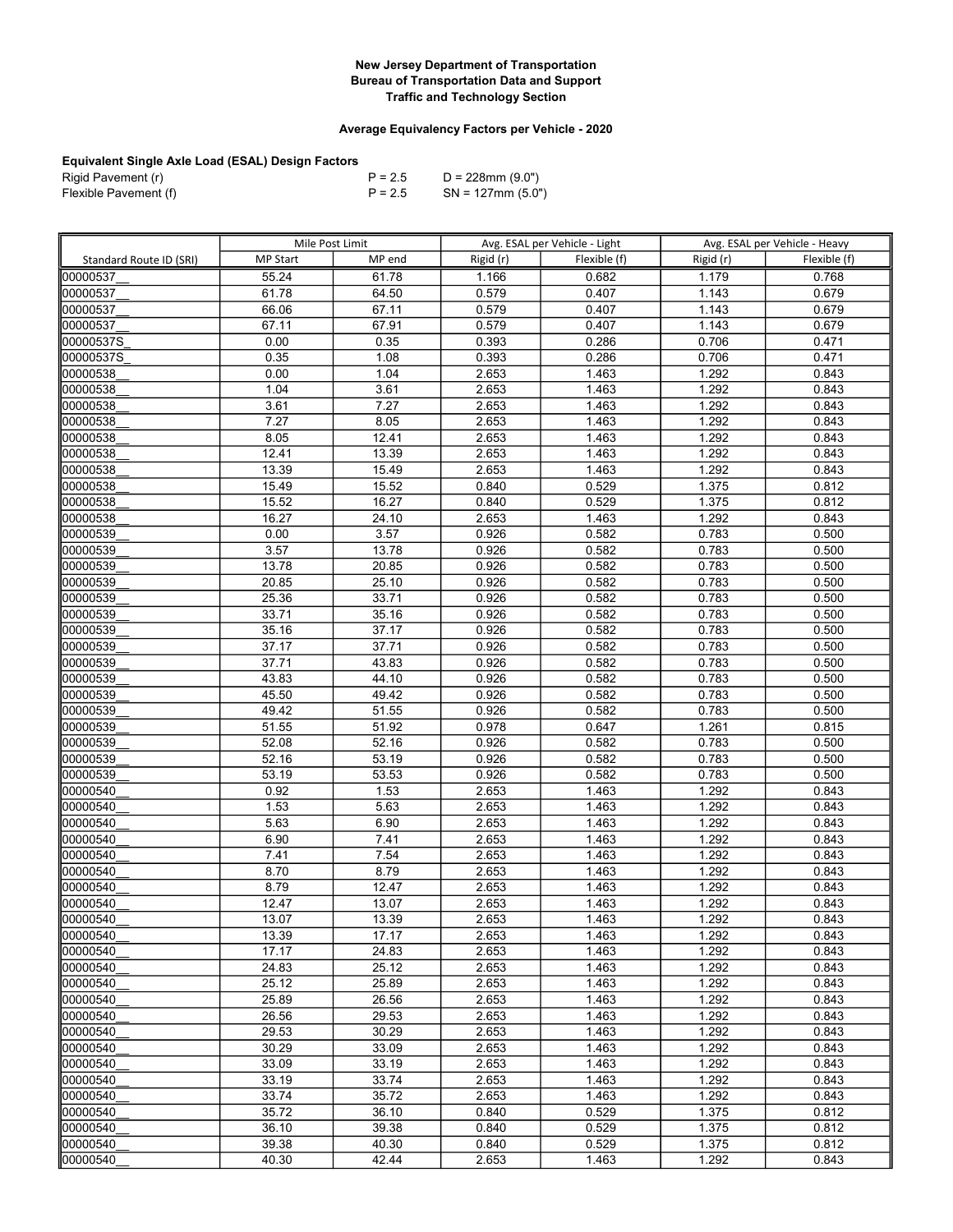## Average Equivalency Factors per Vehicle - 2020

| Rigid Pavement (r)    | $P = 2.5$ | D = 228mm (9.0")     |
|-----------------------|-----------|----------------------|
| Flexible Pavement (f) | $P = 2.5$ | $SN = 127$ mm (5.0") |

|                         | Mile Post Limit |        |           | Avg. ESAL per Vehicle - Light |           | Avg. ESAL per Vehicle - Heavy |
|-------------------------|-----------------|--------|-----------|-------------------------------|-----------|-------------------------------|
| Standard Route ID (SRI) | <b>MP Start</b> | MP end | Rigid (r) | Flexible (f)                  | Rigid (r) | Flexible (f)                  |
| 00000540                | 42.44           | 43.16  | 2.653     | 1.463                         | 1.292     | 0.843                         |
| 00000541                | 0.00            | 1.79   | 1.166     | 0.682                         | 1.179     | 0.768                         |
| 00000541                | 1.79            | 9.67   | 1.166     | 0.682                         | 1.179     | 0.768                         |
| 00000541                | 9.67            | 10.27  | 1.166     | 0.682                         | 1.179     | 0.768                         |
| 00000541                | 10.27           | 10.62  | 1.166     | 0.682                         | 1.179     | 0.768                         |
| 00000541                | 10.62           | 15.58  | 1.166     | 0.682                         | 1.179     | 0.768                         |
| 00000541                | 15.58           | 16.34  | 0.978     | 0.647                         | 1.261     | 0.815                         |
| 00000541                | 16.34           | 18.35  | 0.956     | 0.612                         | 1.246     | 0.769                         |
| 00000541                | 18.35           | 20.72  | 0.956     | 0.612                         | 1.246     | 0.769                         |
| 00000541                | 20.72           | 23.11  | 0.956     | 0.612                         | 1.246     | 0.769                         |
| 00000541                | 23.11           | 23.84  | 0.956     | 0.612                         | 1.246     | 0.769                         |
| looooo541T              | 0.00            | 1.49   | 0.978     | 0.647                         | 1.261     | 0.815                         |
| 00000542                | 0.00            | 0.16   | 0.840     | 0.529                         | 1.375     | 0.812                         |
| 00000542                | 0.16            | 1.68   | 0.840     | 0.529                         | 1.375     | 0.812                         |
| 00000542                | 1.76            | 4.08   | 0.926     | 0.582                         | 0.783     | 0.500                         |
| 00000542                | 4.08            | 20.57  | 0.926     | 0.582                         | 0.783     | 0.500                         |
| 00000543                | 0.00            | 5.41   | 0.978     | 0.647                         | 1.261     | 0.815                         |
| 00000543                | 5.41            | 5.58   | 0.557     | 0.389                         | 0.947     | 0.624                         |
| 00000543                | 5.58            | 5.77   | 0.557     | 0.389                         | 0.947     | 0.624                         |
| 00000543                | 5.77            | 7.29   | 0.557     | 0.389                         | 0.947     | 0.624                         |
| 00000543                | 7.29            | 10.27  | 0.557     | 0.389                         | 0.947     | 0.624                         |
| 00000543                | 10.27           | 10.46  | 0.557     | 0.389                         | 0.947     | 0.624                         |
| 00000543                | 10.46           | 10.83  | 0.557     | 0.389                         | 0.947     | 0.624                         |
| 00000543                | 10.83           | 12.83  | 0.557     | 0.389                         | 0.947     | 0.624                         |
| 00000543                | 12.83           | 14.72  | 0.557     | 0.389                         | 0.947     | 0.624                         |
| 00000543                | 14.72           | 16.03  | 0.557     | 0.389                         | 0.947     | 0.624                         |
| 00000543                | 17.95           | 19.11  | 0.978     | 0.647                         | 1.261     | 0.815                         |
| 00000543                | 19.11           | 22.74  | 0.926     | 0.582                         | 0.783     | 0.500                         |
| 00000543                | 22.74           | 24.39  | 0.926     | 0.582                         | 0.783     | 0.500                         |
| 00000543                | 24.39           | 24.48  | 0.926     | 0.582                         | 0.783     | 0.500                         |
| 00000543                | 24.48           | 24.87  | 0.926     | 0.582                         | 0.783     | 0.500                         |
| 00000543                | 24.87           | 27.60  | 0.926     | 0.582                         | 0.783     | 0.500                         |
| 00000543                | 27.60           | 28.19  | 0.926     | 0.582                         | 0.783     | 0.500                         |
| 00000543                | 28.19           | 28.77  | 0.926     | 0.582                         | 0.783     | 0.500                         |
| 00000544                | 0.00            | 1.84   | 1.314     | 0.776                         | 1.128     | 0.674                         |
| 00000544                | 2.16            | 4.46   | 1.314     | 0.776                         | 1.128     | 0.674                         |
| 00000544                | 4.46            | 4.83   | 1.314     | 0.776                         | 1.128     | 0.674                         |
| 00000544                | 4.83            | 11.12  | 0.557     | 0.389                         | 0.947     | 0.624                         |
| 00000544                | 11.12           | 11.31  | 0.978     | 0.647                         | 1.261     | 0.815                         |
| 00000544                | 11.31           | 13.75  | 1.166     | 0.682                         | 1.179     | 0.768                         |
| 00000544                | 13.75           | 14.94  | 1.166     | 0.682                         | 1.179     | 0.768                         |
| 00000545                | 0.00            | 1.53   | 1.166     | 0.682                         | 1.179     | 0.768                         |
| 00000545                | 1.53            | 4.46   | 1.166     | 0.682                         | 1.179     | 0.768                         |
| 00000545                | 4.46            | 4.83   | 1.166     | 0.682                         | 1.179     | 0.768                         |
| 00000545                | 4.83            | 5.39   | 1.166     | 0.682                         | 1.179     | 0.768                         |
| 00000545                | 5.39            | 6.94   | 1.166     | 0.682                         | 1.179     | 0.768                         |
| 00000545                | 6.94            | 8.89   | 0.926     | 0.582                         | 0.783     | 0.500                         |
| 00000545                | 8.89            | 9.15   | 0.926     | 0.582                         | 0.783     | 0.500                         |
| 00000545                | 9.15            | 12.54  | 0.926     | 0.582                         | 0.783     | 0.500                         |
| 00000545                | 12.54           | 13.73  | 0.926     | 0.582                         | 0.783     | 0.500                         |
| 00000545                | 13.73           | 14.76  | 0.926     | 0.582                         | 0.783     | 0.500                         |
| 00000546                | 0.00            | 5.26   | 0.978     | 0.647                         | 1.261     | 0.815                         |
| 00000546                | 5.26            | 8.38   | 0.978     | 0.647                         | 1.261     | 0.815                         |
| 00000546                | 8.38            | 9.98   | 0.978     | 0.647                         | 1.261     | 0.815                         |
| 00000547                | 0.00            | 1.90   | 1.166     | 0.682                         | 1.179     | 0.768                         |
| 00000547                | 1.90            | 5.54   | 1.166     | 0.682                         | 1.179     | 0.768                         |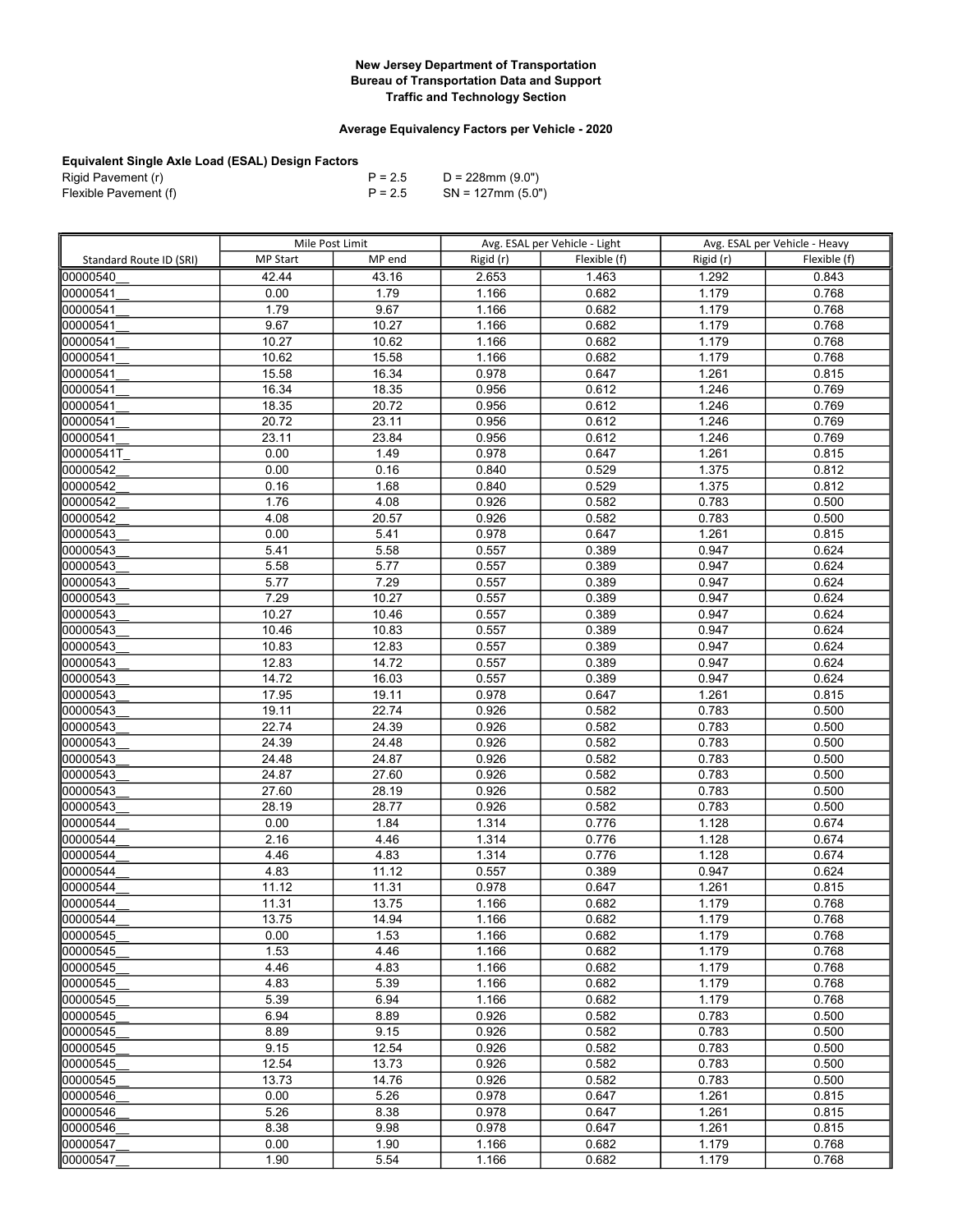## Average Equivalency Factors per Vehicle - 2020

| Rigid Pavement (r)    | $P = 2.5$ | D = 228mm (9.0")     |
|-----------------------|-----------|----------------------|
| Flexible Pavement (f) | $P = 2.5$ | $SN = 127$ mm (5.0") |

|                         | Mile Post Limit |        |           | Avg. ESAL per Vehicle - Light | Avg. ESAL per Vehicle - Heavy |              |
|-------------------------|-----------------|--------|-----------|-------------------------------|-------------------------------|--------------|
| Standard Route ID (SRI) | <b>MP Start</b> | MP end | Rigid (r) | Flexible (f)                  | Rigid (r)                     | Flexible (f) |
| 00000547                | 9.28            | 9.61   | 0.579     | 0.407                         | 1.143                         | 0.679        |
| 00000547                | 9.61            | 9.63   | 0.579     | 0.407                         | 1.143                         | 0.679        |
| 00000547                | 9.63            | 10.18  | 0.579     | 0.407                         | 1.143                         | 0.679        |
| 00000547                | 10.18           | 14.67  | 0.926     | 0.582                         | 0.783                         | 0.500        |
| 00000547                | 14.67           | 15.05  | 0.579     | 0.407                         | 1.143                         | 0.679        |
| 00000547                | 15.05           | 15.33  | 0.926     | 0.582                         | 0.783                         | 0.500        |
|                         | 17.60           | 20.44  | 0.926     | 0.582                         | 0.783                         | 0.500        |
| 00000547                |                 |        |           |                               |                               |              |
| 00000547                | 20.79           | 25.98  | 0.579     | 0.407                         | 1.143                         | 0.679        |
| 00000547                | 25.98           | 28.29  | 0.579     | 0.407                         | 1.143                         | 0.679        |
| 00000548                | 0.00            | 9.18   | 2.653     | 1.463                         | 1.292                         | 0.843        |
| 00000549                | 0.00            | 0.25   | 0.579     | 0.407                         | 1.143                         | 0.679        |
| 00000549                | 0.25            | 1.19   | 0.579     | 0.407                         | 1.143                         | 0.679        |
| 00000549                | 1.19            | 5.96   | 0.880     | 0.583                         | 0.916                         | 0.574        |
| 00000549                | 5.96            | 8.69   | 0.880     | 0.583                         | 0.916                         | 0.574        |
| 00000549                | 8.69            | 11.45  | 0.880     | 0.583                         | 0.916                         | 0.574        |
| 00000549                | 11.45           | 12.09  | 0.880     | 0.583                         | 0.916                         | 0.574        |
| 00000549                | 12.09           | 12.35  | 0.880     | 0.583                         | 0.916                         | 0.574        |
| 100000549               | 12.35           | 13.01  | 0.579     | 0.407                         | 1.143                         | 0.679        |
| 00000549                | 13.01           | 14.37  | 0.579     | 0.407                         | 1.143                         | 0.679        |
| 00000549                | 14.37           | 17.82  | 0.579     | 0.407                         | 1.143                         | 0.679        |
| 00000549S1              | 0.00            | 3.97   | 0.579     | 0.407                         | 1.143                         | 0.679        |
| 00000549S1B100140       | 0.00            | 0.03   | 0.579     | 0.407                         | 1.143                         | 0.679        |
| 00000549S2              | 1.45            | 4.09   | 0.880     | 0.583                         | 0.916                         | 0.574        |
| 00000550                | 0.00            | 2.14   | 2.653     | 1.463                         | 1.292                         | 0.843        |
| 00000550                | 2.14            | 4.37   | 2.653     | 1.463                         | 1.292                         | 0.843        |
| 00000550                | 4.37            | 5.37   | 2.653     | 1.463                         | 1.292                         | 0.843        |
| 00000550                | 5.37            | 6.23   | 2.653     | 1.463                         | 1.292                         | 0.843        |
| 00000550                | 6.23            | 8.87   | 2.653     | 1.463                         | 1.292                         | 0.843        |
| 00000550                | 8.87            | 9.03   | 2.653     | 1.463                         | 1.292                         | 0.843        |
| 00000550                | 9.03            | 9.31   | 2.653     | 1.463                         | 1.292                         | 0.843        |
| 00000550                | 9.31            | 10.95  | 2.653     | 1.463                         | 1.292                         | 0.843        |
| 00000550                | 10.95           | 13.63  | 2.653     | 1.463                         | 1.292                         | 0.843        |
| 00000550                | 13.63           | 14.44  | 2.653     | 1.463                         | 1.292                         | 0.843        |
| 00000550                | 14.44           | 15.92  | 2.653     | 1.463                         | 1.292                         | 0.843        |
| 00000550S               | 0.00            | 1.43   | 2.653     | 1.463                         | 1.292                         | 0.843        |
| 00000550S               | 1.43            | 2.48   | 2.653     | 1.463                         | 1.292                         | 0.843        |
| 00000550S               | 2.60            | 4.84   | 2.653     | 1.463                         | 1.292                         | 0.843        |
| 00000551                | 0.00            | 4.66   | 0.393     | 0.286                         | 0.706                         | 0.471        |
| 00000551                | 5.12            | 7.83   | 0.393     | 0.286                         | 0.706                         | 0.471        |
| 00000551                | 7.83            | 11.52  | 2.653     | 1.463                         | 1.292                         | 0.843        |
| 00000551                | 11.52           | 11.76  | 2.653     | 1.463                         | 1.292                         | 0.843        |
| 00000551                | 11.76           | 12.42  | 2.653     | 1.463                         | 1.292                         | 0.843        |
| 00000551                | 12.42           | 15.70  | 2.653     | 1.463                         | 1.292                         | 0.843        |
| 00000551                | 15.70           | 17.01  | 2.653     | 1.463                         | 1.292                         | 0.843        |
| 00000551                | 17.01           | 23.84  | 0.393     | 0.286                         | 0.706                         | 0.471        |
| 00000551                | 23.84           | 24.11  | 0.393     | 0.286                         | 0.706                         | 0.471        |
| 00000551                | 24.11           | 25.50  | 0.393     | 0.286                         | 0.706                         | 0.471        |
| 00000551                | 25.50           | 25.90  | 0.393     | 0.286                         | 0.706                         | 0.471        |
| 00000551                | 27.34           | 27.36  | 0.393     | 0.286                         | 0.706                         | 0.471        |
| 00000551                | 27.36           | 29.08  | 0.393     | 0.286                         | 0.706                         | 0.471        |
| 00000551                | 29.46           | 30.56  | 0.393     | 0.286                         | 0.706                         | 0.471        |
| 00000551                | 30.56           | 32.18  | 0.393     | 0.286                         | 0.706                         | 0.471        |
| 00000551                | 32.18           | 34.57  | 1.314     | 0.776                         | 1.128                         | 0.674        |
| 00000551S               | 0.00            | 1.34   | 0.393     | 0.286                         | 0.706                         | 0.471        |
| 00000551S               | 1.34            | 1.88   | 0.393     | 0.286                         | 0.706                         | 0.471        |
| 00000551S               | 1.88            | 3.35   | 0.393     | 0.286                         | 0.706                         | 0.471        |
|                         |                 |        |           |                               |                               |              |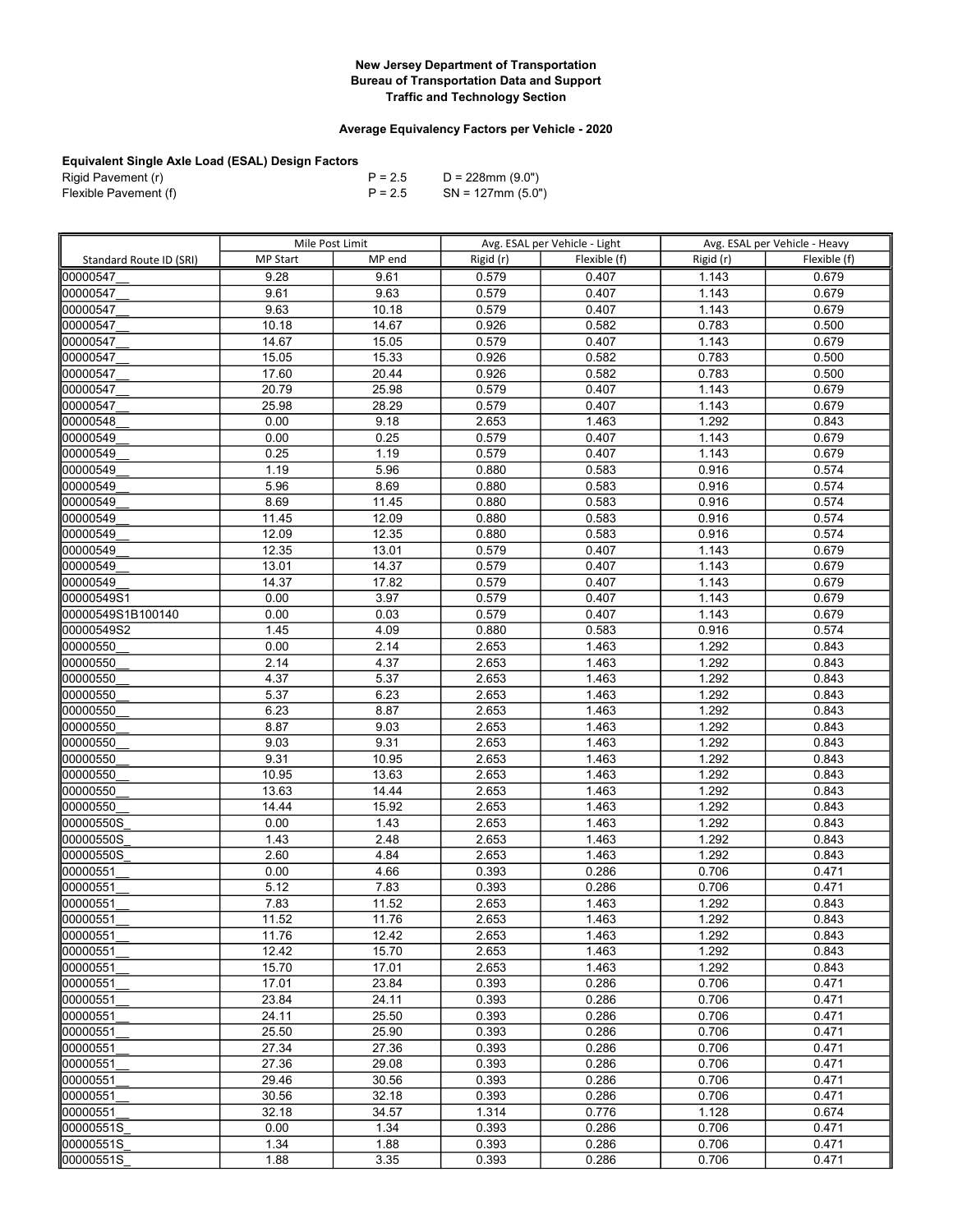## Average Equivalency Factors per Vehicle - 2020

| Rigid Pavement (r)    | $P = 2.5$ | D = 228mm (9.0")     |
|-----------------------|-----------|----------------------|
| Flexible Pavement (f) | $P = 2.5$ | $SN = 127$ mm (5.0") |

|                         | Mile Post Limit |        |           | Avg. ESAL per Vehicle - Light |           | Avg. ESAL per Vehicle - Heavy |
|-------------------------|-----------------|--------|-----------|-------------------------------|-----------|-------------------------------|
| Standard Route ID (SRI) | <b>MP Start</b> | MP end | Rigid (r) | Flexible (f)                  | Rigid (r) | Flexible (f)                  |
| 00000551S               | 3.35            | 4.27   | 0.978     | 0.647                         | 1.261     | 0.815                         |
| 00000552                | 0.00            | 3.54   | 0.393     | 0.286                         | 0.706     | 0.471                         |
| 00000552                | 3.54            | 10.71  | 0.393     | 0.286                         | 0.706     | 0.471                         |
| 00000552                | 10.71           | 15.28  | 0.840     | 0.529                         | 1.375     | 0.812                         |
| 00000552                | 15.28           | 18.14  | 0.840     | 0.529                         | 1.375     | 0.812                         |
| 00000552                | 18.14           | 18.84  | 2.653     | 1.463                         | 1.292     | 0.843                         |
| 00000552                | 18.84           | 22.05  | 2.653     | 1.463                         | 1.292     | 0.843                         |
| 00000552                | 22.05           | 27.27  | 2.653     | 1.463                         | 1.292     | 0.843                         |
| 00000552                | 27.27           | 27.48  | 0.926     | 0.582                         | 0.783     | 0.500                         |
| 00000552S               | 0.00            | 1.41   | 0.840     | 0.529                         | 1.375     | 0.812                         |
| 00000552S               | 1.41            | 2.26   | 0.840     | 0.529                         | 1.375     | 0.812                         |
| 00000552S               | 2.26            | 3.41   | 0.840     | 0.529                         | 1.375     | 0.812                         |
| 00000553                | 0.00            | 0.14   | 0.840     | 0.529                         | 1.375     | 0.812                         |
| 00000553                | 0.14            | 12.54  | 0.840     | 0.529                         | 1.375     | 0.812                         |
| 00000553                | 12.54           | 14.16  | 0.840     | 0.529                         | 1.375     | 0.812                         |
| 00000553                | 14.16           | 18.73  | 0.840     | 0.529                         | 1.375     | 0.812                         |
| 00000553                | 18.73           | 22.97  | 0.393     | 0.286                         | 0.706     | 0.471                         |
| 00000553                | 22.97           | 23.78  | 0.393     | 0.286                         | 0.706     | 0.471                         |
| 00000553                | 23.78           | 25.97  | 0.393     | 0.286                         | 0.706     | 0.471                         |
| 00000553                | 25.97           | 26.96  | 2.653     | 1.463                         | 1.292     | 0.843                         |
| 00000553                | 26.96           | 27.44  | 2.653     | 1.463                         | 1.292     | 0.843                         |
| 00000553                | 27.56           | 29.29  | 2.653     | 1.463                         | 1.292     | 0.843                         |
| 00000553                | 29.29           | 31.06  | 2.653     | 1.463                         | 1.292     | 0.843                         |
| 00000553                | 31.06           | 31.96  | 2.653     | 1.463                         | 1.292     | 0.843                         |
| 00000553                | 31.96           | 33.63  | 2.653     | 1.463                         | 1.292     | 0.843                         |
| 00000553                | 33.63           | 36.16  | 2.653     | 1.463                         | 1.292     | 0.843                         |
| 00000553                | 36.16           | 36.64  | 2.653     | 1.463                         | 1.292     | 0.843                         |
| 00000553                | 36.64           | 39.81  | 0.393     | 0.286                         | 0.706     | 0.471                         |
| 00000553                | 39.81           | 40.23  | 0.393     | 0.286                         | 0.706     | 0.471                         |
| 00000553                | 40.23           | 41.41  | 0.393     | 0.286                         | 0.706     | 0.471                         |
| 00000553                | 41.41           | 41.59  | 0.393     | 0.286                         | 0.706     | 0.471                         |
| 00000553                | 41.89           | 42.19  | 1.314     | 0.776                         | 1.128     | 0.674                         |
| 00000553                | 42.19           | 42.82  | 1.314     | 0.776                         | 1.128     | 0.674                         |
| 00000553                | 42.82           | 43.09  | 1.314     | 0.776                         | 1.128     | 0.674                         |
| 00000553                | 43.09           | 44.25  | 1.314     | 0.776                         | 1.128     | 0.674                         |
| 00000553                | 44.25           | 45.01  | 0.393     | 0.286                         | 0.706     | 0.471                         |
| 00000553                | 45.01           | 48.09  | 0.393     | 0.286                         | 0.706     | 0.471                         |
| 00000553                | 48.09           | 49.32  | 0.393     | 0.286                         | 0.706     | 0.471                         |
| 00000553                | 49.32           | 49.87  | 0.393     | 0.286                         | 0.706     | 0.471                         |
| 00000553                | 49.87           | 50.87  | 0.393     | 0.286                         | 0.706     | 0.471                         |
| 00000553                | 50.87           | 51.22  | 0.393     | 0.286                         | 0.706     | 0.471                         |
| 00000553A               | 0.00            | 0.58   | 0.393     | 0.286                         | 0.706     | 0.471                         |
| 00000553A               | 0.58            | 1.28   | 0.393     | 0.286                         | 0.706     | 0.471                         |
| 00000553A               | 1.28            | 5.37   | 0.393     | 0.286                         | 0.706     | 0.471                         |
| l00000553A              | 5.37            | 6.19   | 0.393     | 0.286                         | 0.706     | 0.471                         |
| 00000554                | 0.00            | 2.29   | 0.579     | 0.407                         | 1.143     | 0.679                         |
| 00000554                | 2.29            | 6.07   | 0.579     | 0.407                         | 1.143     | 0.679                         |
| 00000555                | 0.00            | 3.80   | 2.653     | 1.463                         | 1.292     | 0.843                         |
| 00000555                | 3.80            | 6.44   | 2.653     | 1.463                         | 1.292     | 0.843                         |
| 00000555                | 6.44            | 7.29   | 2.653     | 1.463                         | 1.292     | 0.843                         |
| 00000555                | 7.29            | 7.79   | 2.653     | 1.463                         | 1.292     | 0.843                         |
| 00000555                | 7.79            | 8.30   | 2.653     | 1.463                         | 1.292     | 0.843                         |
| 00000555                | 8.30            | 9.36   | 0.840     | 0.529                         | 1.375     | 0.812                         |
| 00000555                | 9.36            | 9.48   | 0.840     | 0.529                         | 1.375     | 0.812                         |
| 00000555                | 9.48            | 9.70   | 0.840     | 0.529                         | 1.375     | 0.812                         |
| 00000555                | 10.05           | 10.50  | 0.840     | 0.529                         | 1.375     | 0.812                         |
|                         |                 |        |           |                               |           |                               |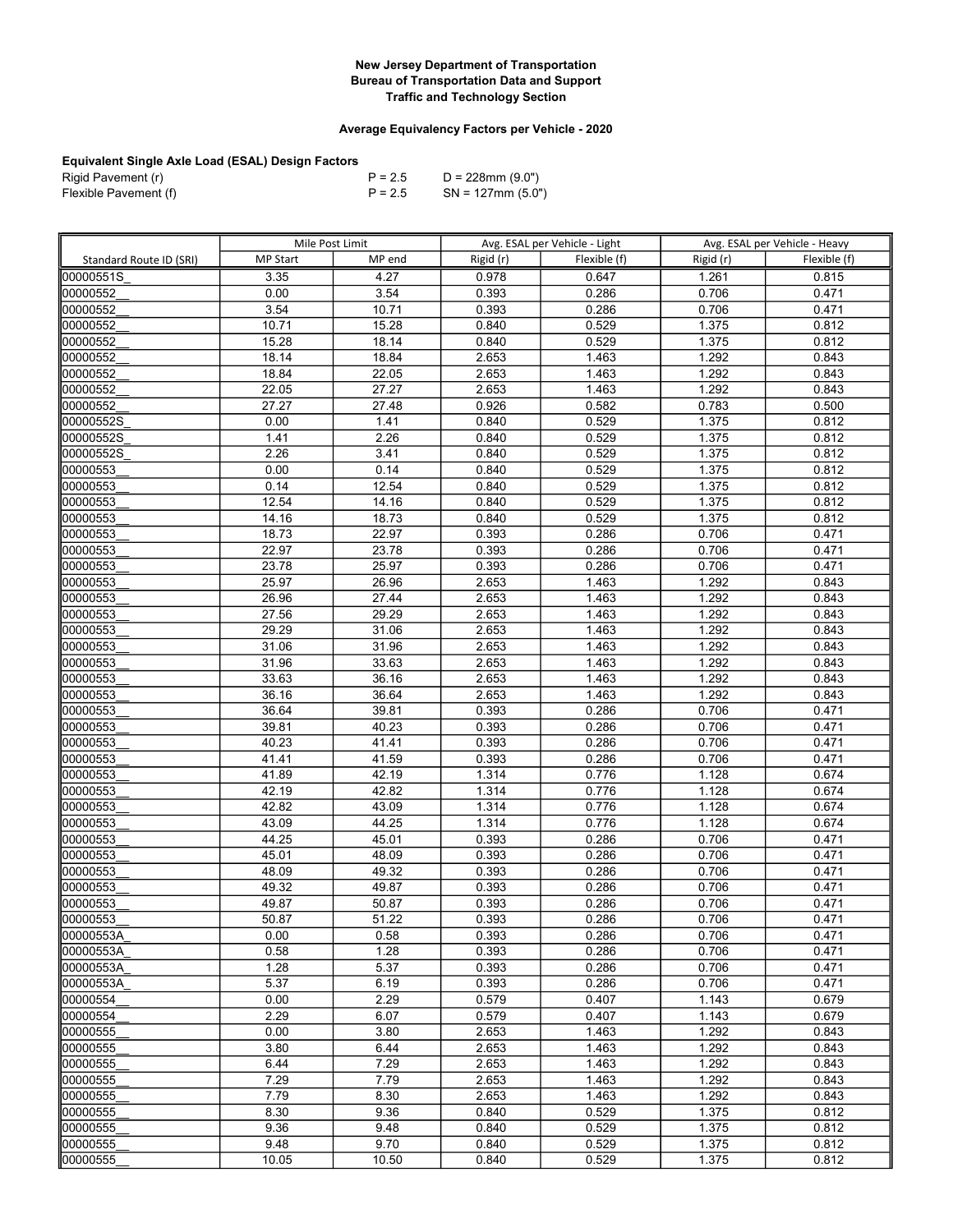## Average Equivalency Factors per Vehicle - 2020

| Rigid Pavement (r)    | $P = 2.5$ | D = 228mm (9.0")     |
|-----------------------|-----------|----------------------|
| Flexible Pavement (f) | $P = 2.5$ | $SN = 127$ mm (5.0") |

|                         | Mile Post Limit |        | Avg. ESAL per Vehicle - Light |              | Avg. ESAL per Vehicle - Heavy |              |
|-------------------------|-----------------|--------|-------------------------------|--------------|-------------------------------|--------------|
| Standard Route ID (SRI) | <b>MP Start</b> | MP end | Rigid (r)                     | Flexible (f) | Rigid (r)                     | Flexible (f) |
| 00000555                | 10.50           | 10.55  | 0.840                         | 0.529        | 1.375                         | 0.812        |
| 00000555                | 10.55           | 12.32  | 0.840                         | 0.529        | 1.375                         | 0.812        |
| 00000555                | 12.32           | 12.61  | 0.840                         | 0.529        | 1.375                         | 0.812        |
| 00000555                | 12.61           | 16.56  | 0.840                         | 0.529        | 1.375                         | 0.812        |
| 00000555                | 16.93           | 18.60  | 0.840                         | 0.529        | 1.375                         | 0.812        |
| 00000555                | 18.60           | 18.90  | 2.653                         | 1.463        | 1.292                         | 0.843        |
| 00000555                | 18.90           | 21.50  | 2.653                         | 1.463        | 1.292                         | 0.843        |
| 00000555                | 21.50           | 25.49  | 2.653                         | 1.463        | 1.292                         | 0.843        |
| 00000555                | 25.49           | 25.84  | 2.653                         | 1.463        | 1.292                         | 0.843        |
| 00000555                | 25.84           | 34.20  | 0.393                         | 0.286        | 0.706                         | 0.471        |
| 00000557                | 0.00            | 2.84   | 2.653                         | 1.463        | 1.292                         | 0.843        |
| 00000557                | 2.84            | 3.10   | 2.653                         | 1.463        | 1.292                         | 0.843        |
| 00000557                | 3.51            | 3.77   | 2.653                         | 1.463        | 1.292                         | 0.843        |
| 00000557                | 3.77            | 6.89   | 2.653                         | 1.463        | 1.292                         | 0.843        |
| 00000557                | 6.89            | 7.67   | 2.653                         | 1.463        | 1.292                         | 0.843        |
| 00000557                | 7.67            | 8.76   | 2.653                         | 1.463        | 1.292                         | 0.843        |
| 00000557                | 8.76            | 9.42   | 2.653                         | 1.463        | 1.292                         | 0.843        |
| 00000557                | 12.75           | 27.57  | 2.653                         | 1.463        | 1.292                         | 0.843        |
| 00000557                | 27.57           | 27.73  | 2.653                         | 1.463        | 1.292                         | 0.843        |
| 00000557                | 30.87           | 31.85  | 0.840                         | 0.529        | 1.375                         | 0.812        |
| 00000557                | 31.85           | 35.81  | 0.840                         | 0.529        | 1.375                         | 0.812        |
| 00000557                | 35.81           | 36.15  | 0.840                         | 0.529        | 1.375                         | 0.812        |
| 00000559                | 0.00            | 5.23   | 0.840                         | 0.529        | 1.375                         | 0.812        |
| 00000559                | 5.23            | 6.81   | 0.926                         | 0.582        | 0.783                         | 0.500        |
| 00000559                | 6.81            | 9.68   | 0.926                         | 0.582        | 0.783                         | 0.500        |
| 00000559                | 9.68            | 12.05  | 0.926                         | 0.582        | 0.783                         | 0.500        |
| 00000559                | 12.05           | 14.07  | 0.840                         | 0.529        | 1.375                         | 0.812        |
| 00000559                | 14.41           | 15.06  | 0.926                         | 0.582        | 0.783                         | 0.500        |
| 00000559                | 15.06           | 17.74  | 0.926                         | 0.582        | 0.783                         | 0.500        |
| 00000559                | 17.74           | 18.11  | 0.926                         | 0.582        | 0.783                         | 0.500        |
| 00000559                | 18.11           | 26.31  | 0.926                         | 0.582        | 0.783                         | 0.500        |
| 00000559                | 26.31           | 28.02  | 0.926                         | 0.582        | 0.783                         | 0.500        |
| 00000559                | 28.02           | 29.15  | 0.926                         | 0.582        | 0.783                         | 0.500        |
| 00000559                | 29.15           | 29.64  | 0.840                         | 0.529        | 1.375                         | 0.812        |
| 00000559                | 29.64           | 30.84  | 0.926                         | 0.582        | 0.783                         | 0.500        |
| 00000559A               | 0.00            | 0.68   | 0.926                         | 0.582        | 0.783                         | 0.500        |
| 00000559A               | 0.68            | 9.49   | 0.840                         | 0.529        | 1.375                         | 0.812        |
| 00000560                | 0.00            | 2.36   | 0.926                         | 0.582        | 0.783                         | 0.500        |
| 00000560                | 2.36            | 5.05   | 0.926                         | 0.582        | 0.783                         | 0.500        |
| 00000561                | 0.00            | 1.54   | 0.926                         | 0.582        | 0.783                         | 0.500        |
| 00000561                | 1.54            | 4.79   | 0.579                         | 0.407        | 1.143                         | 0.679        |
| 00000561                | 4.79            | 6.05   | 0.579                         | 0.407        | 1.143                         | 0.679        |
| 00000561                | 6.05            | 15.95  | 0.840                         | 0.529        | 1.375                         | 0.812        |
| 00000561                | 15.95           | 20.53  | 0.840                         | 0.529        | 1.375                         | 0.812        |
| 00000561                | 20.53           | 20.98  | 0.840                         | 0.529        | 1.375                         | 0.812        |
| 00000561                | 20.98           | 22.27  | 0.840                         | 0.529        | 1.375                         | 0.812        |
| 00000561                | 22.27           | 22.71  | 0.840                         | 0.529        | 1.375                         | 0.812        |
| 00000561                | 22.71           | 24.42  | 0.926                         | 0.582        | 0.783                         | 0.500        |
| 00000561                | 24.42           | 24.86  | 0.926                         | 0.582        | 0.783                         | 0.500        |
| 00000561                | 24.86           | 25.79  | 0.926                         | 0.582        | 0.783                         | 0.500        |
| 00000561                | 25.79           | 27.82  | 0.926                         | 0.582        | 0.783                         | 0.500        |
| 00000561                | 32.48           | 33.24  | 1.166                         | 0.682        | 1.179                         | 0.768        |
| 00000561                | 33.24           | 35.96  | 1.166                         | 0.682        | 1.179                         | 0.768        |
| 00000561                | 36.43           | 36.86  | 1.314                         | 0.776        | 1.128                         | 0.674        |
| 00000561                | 36.86           | 39.04  | 0.557                         | 0.389        | 0.947                         | 0.624        |
| 00000561                | 39.04           | 39.62  | 0.557                         | 0.389        | 0.947                         | 0.624        |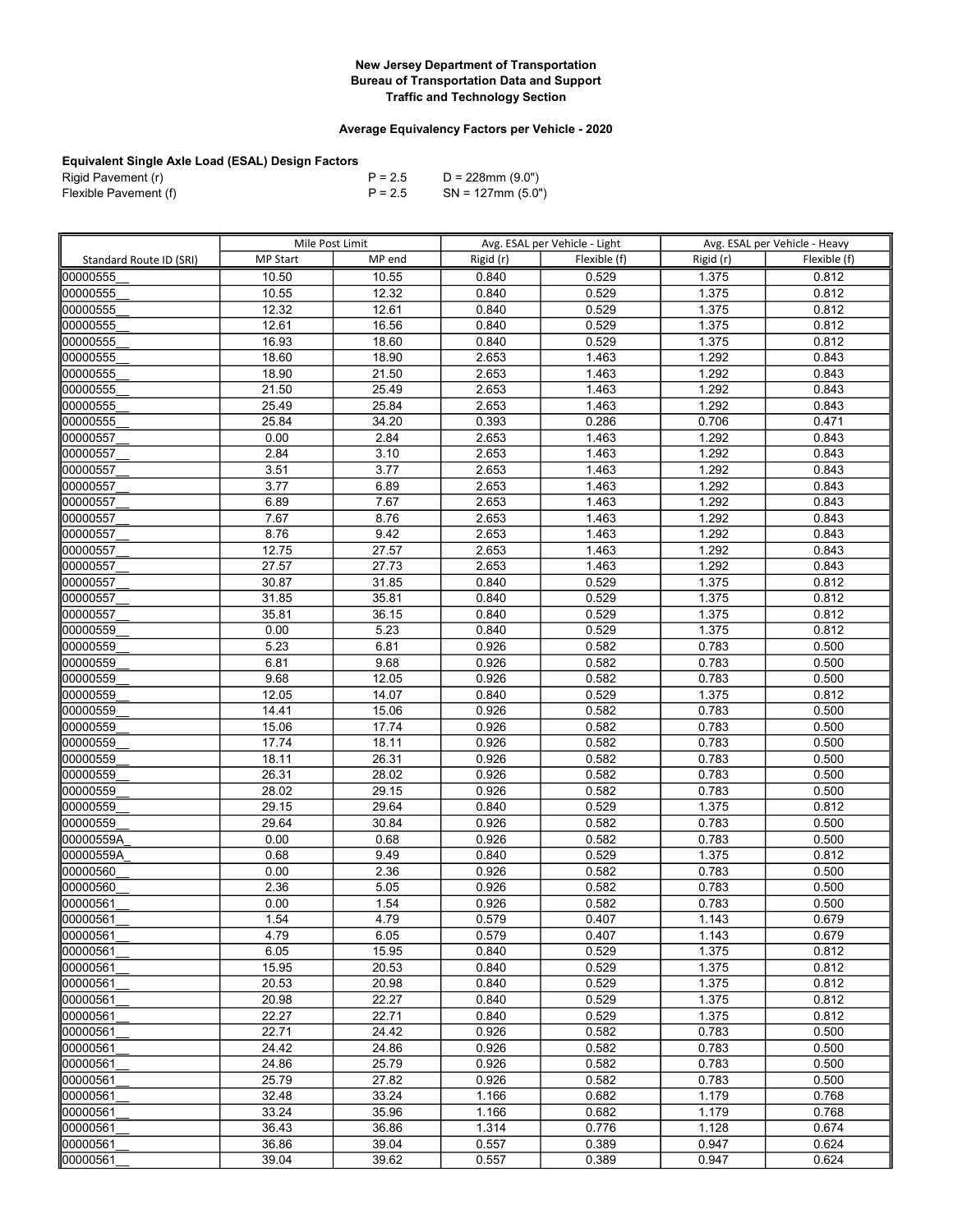## Average Equivalency Factors per Vehicle - 2020

| Rigid Pavement (r)    | $P = 2.5$ | D = 228mm (9.0")     |
|-----------------------|-----------|----------------------|
| Flexible Pavement (f) | $P = 2.5$ | $SN = 127$ mm (5.0") |

|                         | Mile Post Limit |        | Avg. ESAL per Vehicle - Light |              | Avg. ESAL per Vehicle - Heavy |              |
|-------------------------|-----------------|--------|-------------------------------|--------------|-------------------------------|--------------|
| Standard Route ID (SRI) | <b>MP Start</b> | MP end | Rigid (r)                     | Flexible (f) | Rigid (r)                     | Flexible (f) |
| 00000561                | 39.62           | 41.29  | 0.557                         | 0.389        | 0.947                         | 0.624        |
| 00000561                | 41.29           | 44.04  | 1.314                         | 0.776        | 1.128                         | 0.674        |
| 00000561                | 44.04           | 45.00  | 1.314                         | 0.776        | 1.128                         | 0.674        |
| 00000561                | 45.00           | 45.06  | 0.978                         | 0.647        | 1.261                         | 0.815        |
| 00000561                | 45.06           | 45.64  | 0.978                         | 0.647        | 1.261                         | 0.815        |
| 00000561                | 45.64           | 45.76  | 0.978                         | 0.647        | 1.261                         | 0.815        |
| 00000561                | 45.76           | 50.52  | 0.978                         | 0.647        | 1.261                         | 0.815        |
| 00000561                | 50.52           | 51.05  | 1.314                         | 0.776        | 1.128                         | 0.674        |
| 000005611               | 0.00            | 0.69   | 2.653                         | 1.463        | $\overline{1.292}$            | 0.843        |
| 000005612               | 0.00            | 0.17   | 0.978                         | 0.647        | 1.261                         | 0.815        |
| 000005613               | 0.00            | 0.55   | 1.314                         | 0.776        | 1.128                         | 0.674        |
| 000005614               | 0.00            | 0.06   | 0.978                         | 0.647        | 1.261                         | 0.815        |
| 000005614               | 0.06            | 0.56   | 0.557                         | 0.389        | 0.947                         | 0.624        |
| 00000561A               | 0.00            | 1.38   | 0.579                         | 0.407        | 1.143                         | 0.679        |
| 00000561A               | 1.38            | 2.68   | 0.579                         | 0.407        | 1.143                         | 0.679        |
| 00000561A               | 2.68            | 6.04   | 0.579                         | 0.407        | 1.143                         | 0.679        |
| 00000561A               | 6.04            | 6.58   | 0.579                         | 0.407        | 1.143                         | 0.679        |
| 00000561A               | 6.58            | 12.18  | 0.926                         | 0.582        | 0.783                         | 0.500        |
| 00000561A               | 12.18           | 15.79  | 0.926                         | 0.582        | 0.783                         | 0.500        |
| 00000563                | 0.00            | 0.84   | 0.579                         | 0.407        | 1.143                         | 0.679        |
| 00000563                | 0.84            | 0.90   | 1.166                         | 0.682        | 1.179                         | 0.768        |
| 00000563                | 0.90            | 0.96   | 1.166                         | 0.682        | 1.179                         | 0.768        |
| 00000563                | 0.96            | 3.12   | 0.579                         | 0.407        | 1.143                         | 0.679        |
| 00000563                | 3.12            | 3.36   | 0.579                         | 0.407        | 1.143                         | 0.679        |
| 00000563                | 3.36            | 3.73   | 0.579                         | 0.407        | 1.143                         | 0.679        |
| 00000563                | 3.73            | 4.47   | 0.579                         | 0.407        | 1.143                         | 0.679        |
| 00000563                | 4.47            | 6.27   | 0.949                         | 0.624        | 1.750                         | 1.125        |
| 00000563                | 7.14            | 13.74  | 0.949                         | 0.624        | 1.750                         | 1.125        |
| 00000563                | 16.70           | 19.61  | 0.926                         | 0.582        | 0.783                         | 0.500        |
| 00000563                | 19.61           | 19.87  | 0.926                         | 0.582        | 0.783                         | 0.500        |
| 00000563                | 19.87           | 24.23  | 0.926                         | 0.582        | 0.783                         | 0.500        |
| 00000563                | 24.23           | 24.73  | 0.926                         | 0.582        | 0.783                         | 0.500        |
| 00000563                | 24.86           | 39.98  | 0.926                         | 0.582        | 0.783                         | 0.500        |
| 00000563                | 40.07           | 43.87  | 0.926                         | 0.582        | 0.783                         | 0.500        |
| 00000565                | 0.00            | 4.77   | 1.533                         | 0.917        | 1.838                         | 1.081        |
| 00000565                | 4.77            | 7.20   | 1.533                         | 0.917        | 1.838                         | 1.081        |
| 00000565                | 7.20            | 8.02   | 0.926                         | 0.582        | 0.783                         | 0.500        |
| 00000565                | 8.02            | 9.40   | 0.926                         | 0.582        | 0.783                         | 0.500        |
| 00000565                | 10.07           | 17.86  | 0.926                         | 0.582        | 0.783                         | 0.500        |
| 00000567                | 0.00            | 1.21   | 0.926                         | 0.582        | 0.783                         | 0.500        |
| 00000567                | 1.21            | 1.65   | 0.926                         | 0.582        | 0.783                         | 0.500        |
| 00000567                | 1.65            | 1.86   | 0.926                         | 0.582        | 0.783                         | 0.500        |
| 00000567                | 1.86            | 4.71   | 0.926                         | 0.582        | 0.783                         | 0.500        |
| 00000567                | 4.71            | 5.56   | 0.978                         | 0.647        | 1.261                         | 0.815        |
| 00000567                | 5.56            | 8.88   | 0.978                         | 0.647        | 1.261                         | 0.815        |
| 00000567                | 8.88            | 8.96   | 0.978                         | 0.647        | 1.261                         | 0.815        |
| 00000567                | 8.96            | 10.02  | 0.978                         | 0.647        | 1.261                         | 0.815        |
| 00000569                | 0.00            | 0.91   | 0.978                         | 0.647        | 1.261                         | 0.815        |
| 00000569                | 0.91            | 0.92   | 0.978                         | 0.647        | 1.261                         | 0.815        |
| 00000569                | 0.92            | 1.24   | 0.978                         | 0.647        | 1.261                         | 0.815        |
| 00000569                | 1.24            | 2.06   | 0.978                         | 0.647        | 1.261                         | 0.815        |
| 00000569                | 2.10            | 5.52   | 0.978                         | 0.647        | 1.261                         | 0.815        |
| 00000569                | 5.52            | 6.97   | 0.978                         | 0.647        | 1.261                         | 0.815        |
| 00000569                | 6.97            | 8.19   | 0.978                         | 0.647        | 1.261                         | 0.815        |
| 00000569                | 8.19            | 8.45   | 0.978                         | 0.647        | 1.261                         | 0.815        |
| 00000569                | 8.45            | 8.53   | 0.978                         | 0.647        | 1.261                         | 0.815        |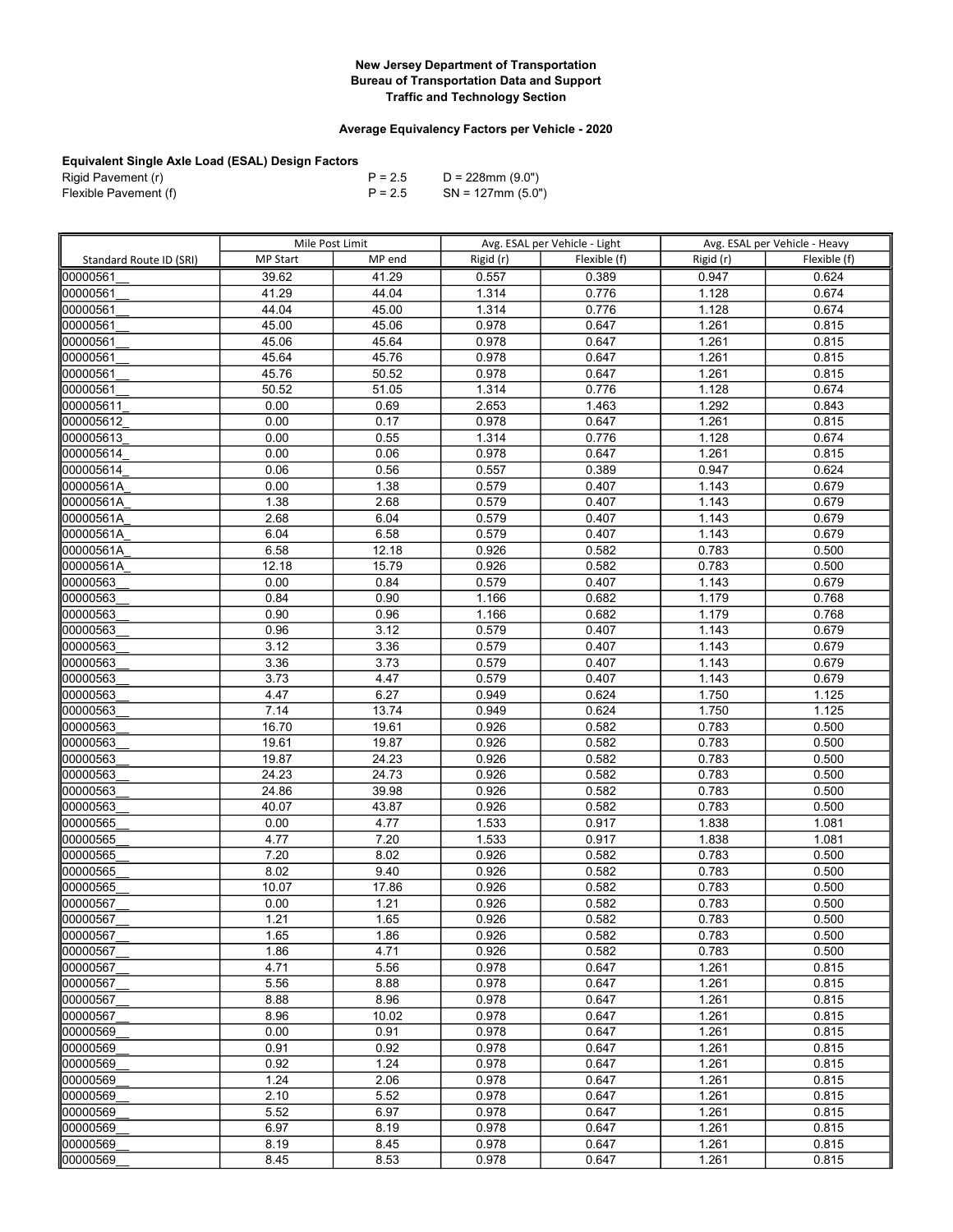## Average Equivalency Factors per Vehicle - 2020

| Rigid Pavement (r)    | $P = 2.5$ | D = 228mm (9.0")     |
|-----------------------|-----------|----------------------|
| Flexible Pavement (f) | $P = 2.5$ | $SN = 127$ mm (5.0") |

|                         | Mile Post Limit |              | Avg. ESAL per Vehicle - Light |                | Avg. ESAL per Vehicle - Heavy |                |
|-------------------------|-----------------|--------------|-------------------------------|----------------|-------------------------------|----------------|
| Standard Route ID (SRI) | <b>MP Start</b> | MP end       | Rigid (r)                     | Flexible (f)   | Rigid (r)                     | Flexible (f)   |
| 00000571                | 0.00            | 1.45         | 0.880                         | 0.583          | 0.916                         | 0.574          |
| 00000571                | 1.45            | 5.46         | 0.579                         | 0.407          | 1.143                         | 0.679          |
| 00000571                | 5.46            | 5.73         | 0.579                         | 0.407          | 1.143                         | 0.679          |
| 00000571                | 5.73            | 6.64         | 0.579                         | 0.407          | 1.143                         | 0.679          |
| 00000571                | 7.40            | 14.09        | 1.166                         | 0.682          | 1.179                         | 0.768          |
| 00000571                | 14.09           | 19.55        | 1.166                         | 0.682          | 1.179                         | 0.768          |
| 00000571                | 19.55           | 22.87        | 1.166                         | 0.682          | 1.179                         | 0.768          |
| 00000571                | 24.35           | 25.63        | 0.926                         | 0.582          | 0.783                         | 0.500          |
| 00000571                | 26.73           | 27.01        | 0.926                         | 0.582          | 0.783                         | 0.500          |
| 00000571                | 27.01           | 28.97        | 0.926                         | 0.582          | 0.783                         | 0.500          |
| 00000571                | 28.97           | 30.44        | 0.926                         | 0.582          | 0.783                         | 0.500          |
| 00000571                | 30.44           | 30.68        | 0.926                         | 0.582          | 0.783                         | 0.500          |
| 00000571                | 30.68           | 32.46        | 0.926                         | 0.582          | 0.783                         | 0.500          |
| 00000571                | 32.46           | 32.65        | 0.926                         | 0.582          | 0.783                         | 0.500          |
| 00000571                | 32.65           | 33.99        | 0.978                         | 0.647          | 1.261                         | 0.815          |
| 00000571                | 34.42           | 35.27        | 0.978                         | 0.647          | 1.261                         | 0.815          |
| 00000571                | 35.27           | 36.61        | 0.978                         | 0.647          | 1.261                         | 0.815          |
| 00000571                | 36.61           | 40.87        | 0.780                         | 0.493          | 0.735                         | 0.486          |
| 00000571                | 41.21           | 43.96        | 1.222                         | 0.775          | 1.307                         | 0.821          |
| 00000575                | 0.00            | 3.36         | 0.840                         | 0.529          | 1.375                         | 0.812          |
| 00000575                | 3.36            | 4.62         | 0.840                         | 0.529          | 1.375                         | 0.812          |
| 00000575                | 4.62            | 6.75         | 0.840                         | 0.529          | 1.375                         | 0.812          |
| 00000575                | 8.67            | 11.78        | 0.840                         | 0.529          | 1.375                         | 0.812          |
| 00000575                | 11.78           | 16.01        | 0.579                         | 0.407          | 1.143                         | 0.679          |
| 00000575                | 16.55           | 17.50        | 0.926                         | 0.582          | 0.783                         | 0.500          |
| 00000575                | 17.50           | 19.50        | 0.926                         | 0.582          | 0.783                         | 0.500          |
| 00000575                | 19.50           | 20.96        | 0.926                         | 0.582          | 0.783                         | 0.500          |
| 00000577                | 0.00            | 0.92         | 1.016                         | 0.631          | 0.588                         | 0.402          |
| 00000577                | 0.92            | 1.43         | 1.016                         | 0.631          | 0.588                         | 0.402          |
| 00000577                | 1.43            | 3.40         | 1.533                         | 0.917          | 1.838                         | 1.081          |
| 00000577                | 3.40            | 3.53         | 1.533                         | 0.917          | 1.838                         | 1.081          |
| 00000577                | 3.64            | 4.91         | 1.533                         | 0.917          | 1.838                         | 1.081          |
| 00000577                | 4.91            | 6.36         | 1.533                         | 0.917          | 1.838                         | 1.081          |
| 00000577                | 6.36            | 6.97         | 1.016                         | 0.631          | 0.588                         | 0.402          |
| 00000577                | 6.97            | 9.71         | 1.016                         | 0.631          | 0.588                         | 0.402          |
| 00000577                | 9.71            | 9.96         | 1.347                         | 0.866          | 1.910                         | 1.171          |
| 00000577Z               | 0.00            | 0.37         | 1.016                         | 0.631          | 0.588                         | 0.402          |
| 00000579                | 0.00            | 2.21         | 0.926                         | 0.582          | 0.783                         | 0.500          |
| 00000579                | 2.21            | 3.29         | 0.978                         | 0.647          | 1.261                         | 0.815          |
| 00000579                | 3.29            | 6.49         | 0.978                         | 0.647          | 1.261                         | 0.815          |
| 00000579                | 6.49            | 7.66         | 0.978                         | 0.647          | 1.261                         | 0.815          |
| 00000579                | 7.66            | 8.90         | 0.978                         | 0.647          | 1.261                         | 0.815          |
| 00000579                | 8.90            | 12.05        | 0.978                         | 0.647          | 1.261                         | 0.815          |
| 00000579                | 14.36           | 14.64        | 0.866                         | 0.613          | 1.647                         | 1.059          |
| 00000579                | 14.72           | 19.22        | 0.926                         | 0.582          | 0.783                         | 0.500          |
| 00000579                | 19.33<br>20.65  | 20.65        | 0.926                         | 0.582          | 0.783                         | 0.500          |
| 00000579                |                 | 27.78        | 0.926                         | 0.582          | 0.783                         | 0.500          |
| 00000579                | 27.85           | 36.71        | 0.926                         | 0.582          | 0.783                         | 0.500          |
| 00000579                | 36.71           | 37.24        | 0.926<br>2.653                | 0.582          | 0.783                         | 0.500          |
| 00000581                | 0.00            | 3.69         |                               | 1.463          | 1.292                         | 0.843          |
| 00000581                | 3.69            | 14.14        | 2.653                         | 1.463          | 1.292                         | 0.843          |
| 00000581                | 14.14           | 17.57        | 2.653                         | 1.463          | 1.292                         | 0.843          |
| 00000583                | 1.06<br>5.91    | 5.55<br>6.52 | 0.978                         | 0.647<br>0.647 | 1.261<br>1.261                | 0.815<br>0.815 |
| 00000583<br>00000583    |                 |              | 0.978                         |                |                               |                |
|                         | 6.52            | 9.11         | 0.978                         | 0.647          | 1.261                         | 0.815          |
| 00000585                | 0.00            | 0.85         | 0.663                         | 0.554          | 0.556                         | 0.444          |